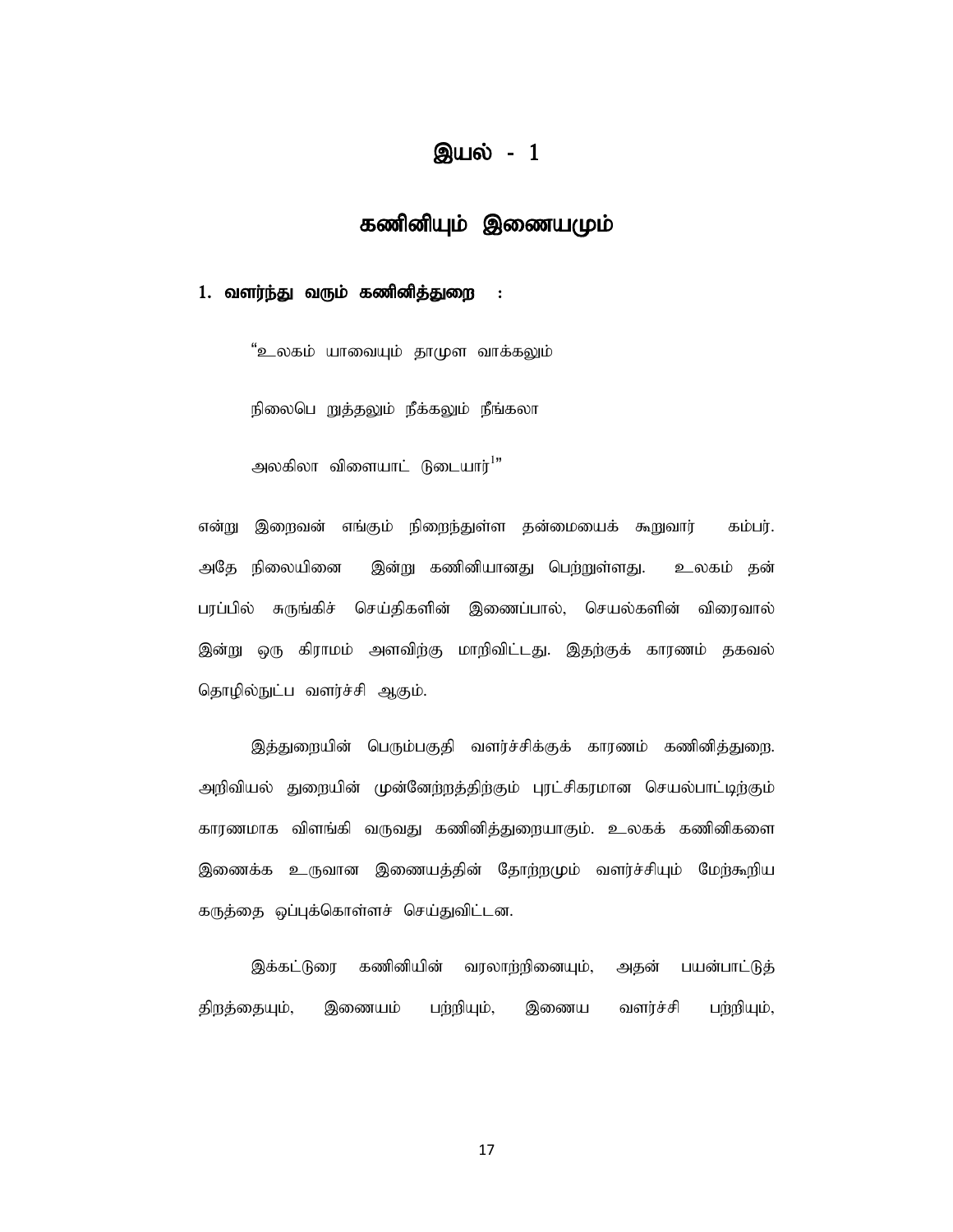இணையத்தில் தமிம் மொமியின் வளர்ச்சி பர்ரியும் ஆன பல செய்திகளை அறிமுக நிலையில் தருவதாக அமைகின்றது.

#### $1.2.$  கணினியின் தொடக்கம் :

மனிதன் பொருள்களை ஒன்று இரண்டு என்று எண்ணத் தொடங்கிய காலத்தையே கணினி என்ற கருத்து உருவான காலமாகக் கருதவேண்டும். அன்றைய மனிதன் எண்ணுவதற்குச் சிறுசிறு கற்கள் போன்றவற்றைப் பயன் படுத்தினான். எண்களின் பயன்பாடு அதிகரிக்க அதிகரிக்கப் பெரிய எண்களைப் பயன்படுத்த வேண்டிய அவசியம் ஏற்பட்டது. எண்களைக் இணையத்தில் தமிழ் மொழியின் வளர்ச்சி பற்றியும் ஆன பல செய்திகளை<br>அறிமுக நிலையில் தருவதாக அமைகின்றது.<br>1.2. **கணினியின் தொடக்கம் :**<br>மனிதன் பொருள்களை ஒன்று இரண்டு என்று எண்ணத் தெருடங்கிய<br>தாலத்தையே கணினி என்ற கருத்து உருவான காலமாக துறிமுக நிலையில் தருவதாக அமைகின்றது.<br>அறிமுக நிலையின் **தொடக்கம் :**<br>- மனிதன் பொருள்களை ஒன்று இரண்டு என்று எண்ணத் தொடங்கிய<br>காலத்தையே கணினி என்று கருத்து உருவான காலமாகக் கருதவேண்டும்.<br>அன்றைய மனிதன் எண்களின் - பயன்பாடு - அதி அடிப்படையில் நாணயங்கள் தோன்றின.

கணிப்புகளின் கடினத்தன்மை அதிகமானபோது சில தகவல்கள் பல இடங்களில் பயன்பட்டமையால், அவற்றை விரைவாகவும் எளிதாகவும் கணிக்கப் பல உத்திகள் கண்டுபிடிக்கப்பட்டன. இந்தியக் கணிதமேதைகள் ஆர்யப்பட்டா, பாஸ்கரா போன்றவர்கள் பல புதிய கணிப்பு வழி முறைகளைக் கண்டறிந்தனர்.

உலகின் கணிதப் பயன்பாட்டிற்கான ஆதிகாலக் கருவிகளில் முக்கியமானது அபாகஸ் எனப்படும் மணிச்சட்டம். இதை இரண்டாயிரம் ஆண்டுகளுக்குமுன் சீனாவில் உருவாக்கினர். இதன்மூலம் எளிமையான கூட்டல், கழித்தல் கணக்குகளைச் செய்தனர்.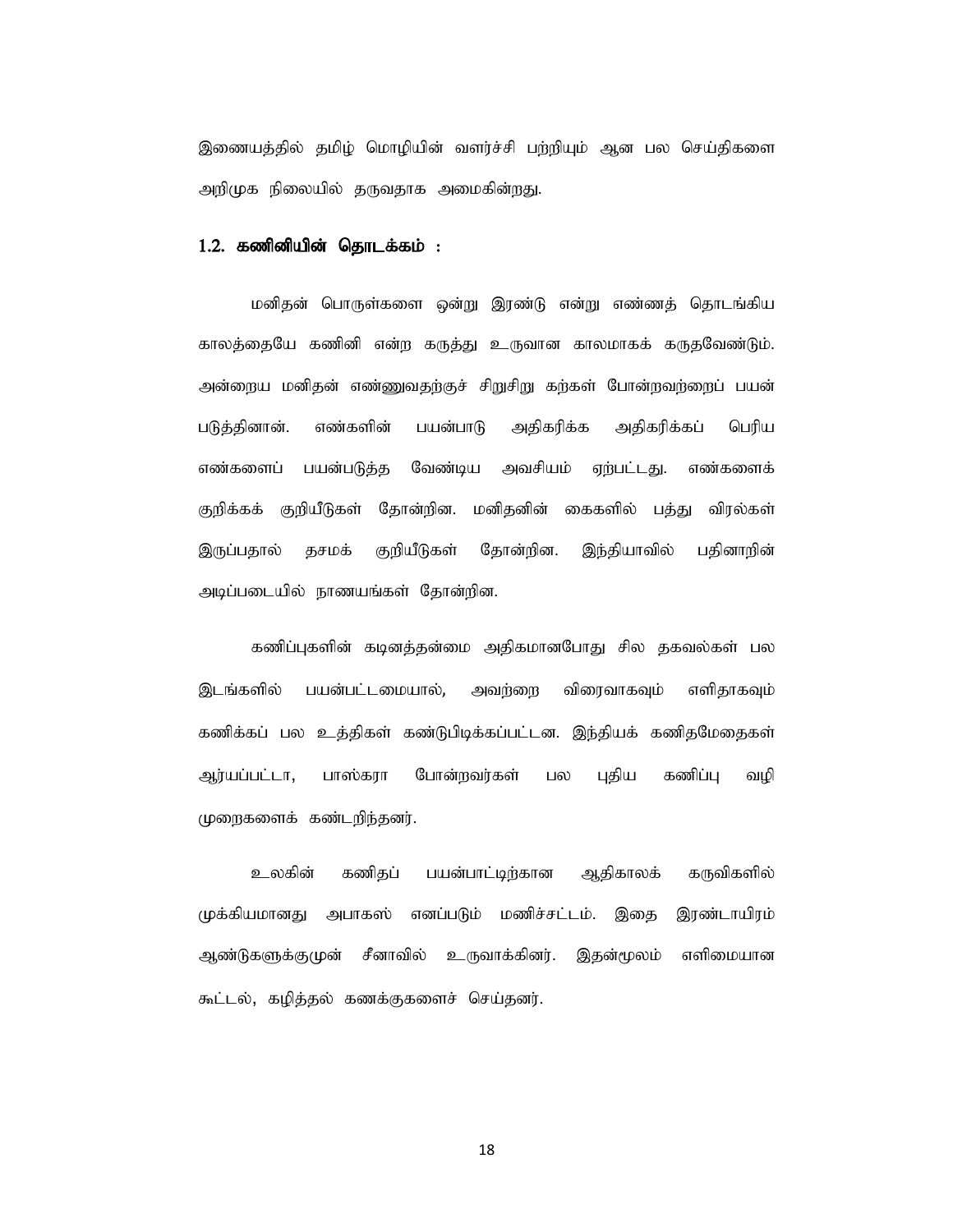அதன்பின் பதினாறாம் நுாற்றாண்டில் லாகரிதம் கண்டுபிடித்த ஸ்காட்லாந்தைச் சேர்ந்த ஜான்நேப்பியர் (John Napier) என்பார் பெருக்கலுக்குப் பயன்படுத்தும் ஒன்பது குச்சிகள் அடங்கிய நேப்பியர் குச்சிகளைக் (Napier Bones) கண்டுபிடித்தார். இதன்மூலம் பெருக்கல் வகுத்தல்களை எளிதாகச் செய்ய முடிந்தது.

1642 - இல் பிரெஞ்சுக் கணித மேதையும், தத்துவவாதியுமான பிளைசி பாஸ்கல், (Blaise pascal) பற்சக்கரங்களால் இயங்கும் ஒரு பொறியைக் கண்டுபிடித்தார். இதில் ஒவ்வொரு சக்கரத்திலும் 0 முதல் 9 வரை எழுதப்பட்ட பத்துப் பற்கள் இருந்தன. இது கணினிக்கு முன்னோடியான கணிப்பான் வகையைச் சார்ந்தது. இவரைச் சிறப்பிக்க ஒரு கணிப்பொறி மொழிக்கு இவரது பெயர் இடப்பட்டிருக்கிறது.

பாஸ்கலின் கணிப்பான் கூட்டலும், கழித்தலும் செய்தது. அவற்றோடு பெருக்கல் வகுத்தலைச் சேர்த்தவர் லைப்னீஸ் (leibniz) இதற்கு லைப்னீஸ் பெருக்கல் சாதனம் என்று பெயர்.

அடுத்ததாக கணிப்பொறியின் தந்தை என்று போற்றப்படும் சார்லஸ் பாபேஜ் (Charles Babbage 1792 – 1871) பல் சக்கரங்களால் இயங்கும் கணக்கிடும் பொரியைக் கண்டுபிடித்தார். இங்கிலாந்தைச் சேர்ந்த பாபேஜ் ஒரு கணிதமேதையும் பொறியாளரும் ஆவார். கி. பி.  $821$  – ஆம் ஆண்டில் கணிப்பொறி மொழிக்கு இவரது பெயர் இடப்பட்டிருக்கிறது.<br>பாஸ்கலின் கணிப்பான் கூட்டலும், கழித்தலும் செய்தது. அவர்றோடு<br>பெருக்கல் – வகுத்தலைச் – சேர்த்தவர் – லைப்னீஸ் – (leibniz) – இதர்கு<br>வைப்னீஸ் பெருக்கல் சாதனம் என்று பெயர்.<br>பாப  $Engine$ ) என்று பெயர். இதில் ஒன்றையடுத்து ஒன்றாக மூன்று வெவ்வேறு பெருக்கல் வகுத்தலைச் சேர்த்தவர் லைப்வீஸ் (leibniz) இதற்<br>லைப்வீஸ் பெருக்கல் சாதனம் என்று பெயர்.<br>அடுத்ததாக கணிப்பொறியின் தந்தை என்று போற்றப்படும் சார்லா<br>பாயேஜ் (Charles Babbage 1792 – 1871) பல் சக்கரங்களால் இயங்கு<br>கணக்கிடும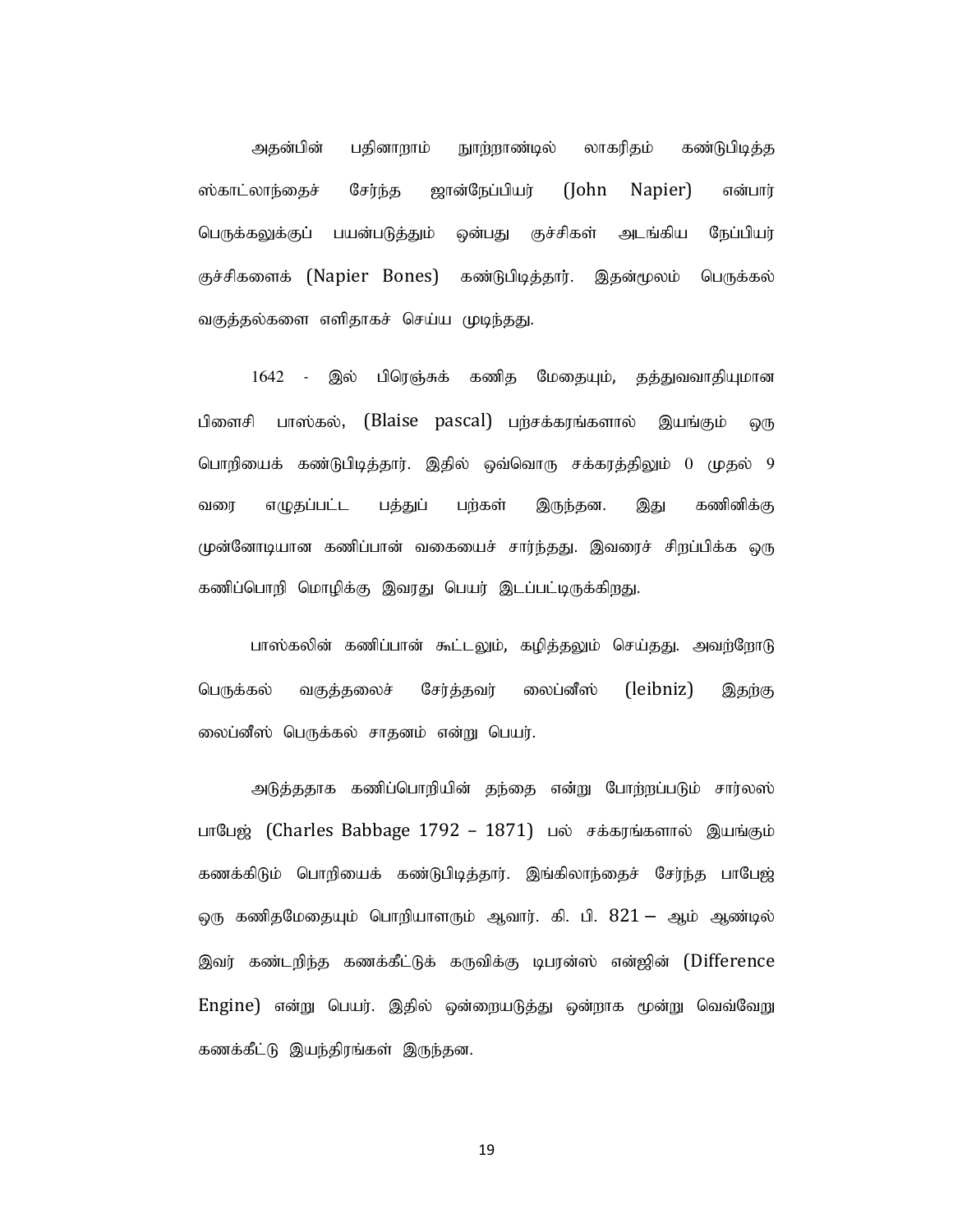$"1833 -$  ஆம் ஆண்டுவாக்கில் பலவிதக் கணக்குகளைச் செய்யும் படி மாற்றிக் கொள்ளவல்ல ஆற்றல்மிக்க ஒரு புதிய கணிப்பொறியை வடிவமைக்கத் தொடங்கினார் பாபேஜ். அந்த வடிவமைப்பைச் செயல் படுத்தும் பொறியியல் திறனின்மையால் அது காகித வடிவிலேயே முற்றுப்பெற்றது $^2$ . பெற்றது´.<br>தான் வடிவமைத்த கணிப்பொறிக்கு அவர் அனலிடிகல் என்ஜின்

(Analytical Engine) என்று பெயரிட்டிருந்தார். அவரது எண்ணங்களின் பிரதிபலிப்பு இன்றைய கணிப்பொறிகளில் பெரிதும் காணப்படுகின்றன. எனவேதான் அவர் இன்றைய 'கணிப்பொறியின் தந்தை' என்<u>று</u> போற்றப்படுகிறார். அவருடைய கனவுகள் நனவாக நூறு ஆண்டுகள் அகியிருக்கின்றன<sup>3</sup>". நக்கின்றன<sup>்</sup>".<br>அதன்பின் ஹெர்மன் ஹோல்ரித் (Herman Hollerith) என்பவர்

துளையிட்ட அட்டைகளை எழுத்துகளுக்குப் பதிலாகப் பயன்படுத்தலாம் என்பதைக் கண்டார். துளைகளைப் பார்த்துப் பொறுக்கி எடுக்கும் இயந்திரங்களைப் பயன்படுத்தி வெற்றிகண்டார்.

இம்முறையின் வெற்றியினைப் பார்த்துப் பல்வேறு நாடுகள் ஹோல்ரித்தின் பொறிகளைப் பயன்படுத்தத் தொடங்கின. அதனால் இவர் டாபுளேட்டிங் மெசின் கம்பெனி (Tabulating Machine Company) என்ற நிறுவனத்தைத் தொடங்கினார். அதுவே பின்னர் புகழ்பெற்ற ஐபிஎம் (International Business Machines Corporation) நிறுவனத்தின் ஒரு பகுதியாக மாறியது. இதுவே கணினியின் தொடக்ககால நிலையாகும்.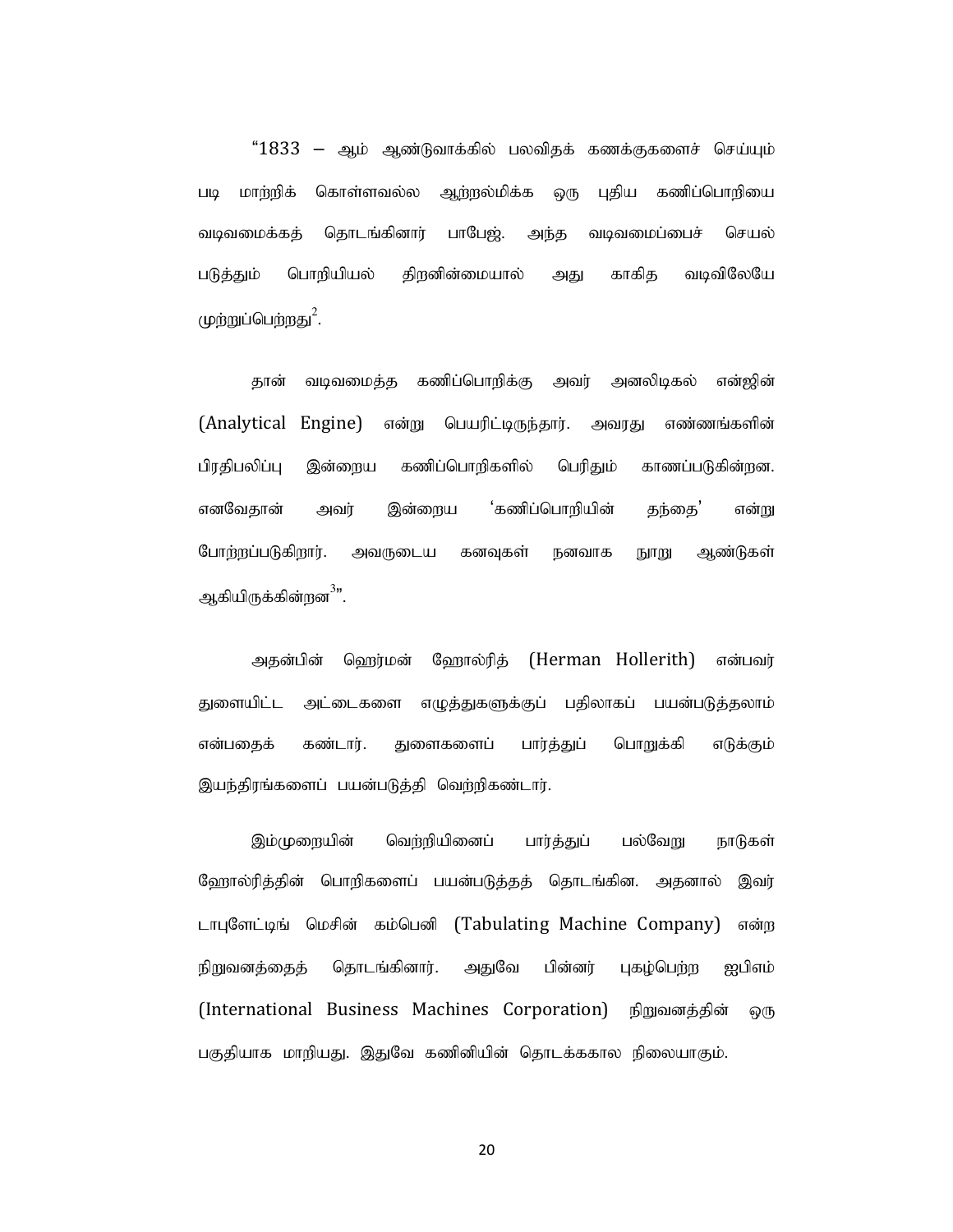1.3. fzpdpapd; tsu;r;rp : ,uz;lhk; cyfg;Nghu; njhlq;Ftjw;F Kd;Gk;, njhlq;fpa போதும் (1930 முதல் 1945 வரை) இராணுவ நடவடிக்கைகளுக்காகக் கணிப்பான்கள் தேவைப்பட்டன.மிகுந்த காலச்செலவாகும் இக்கணிப்புகளைச் செய்யப் பொறிகளால்தான் முடியும் என்றுணர்ந்த அமெரிக்க, ஐரோப்பிய நாடுகள் இத்துறைக்குப் பெரும் ஊக்கமளித்து, பெரும் பொருட்செலவு செய்தன. இதனால் கணிப்பொறிகளின் வளர்ச்சி வியக்கக் தக்க அளவில் முன்னேறியது. அவ்வகையில் வளர்ந்த கணினியின் வளர்ச்சியினை ஐந்து தலைமுறைகளாகப் பிரித்துள்ளனர் $^4$  ஆய்வாளர்கள்.

#### $1.3.1.$  கணினியின் முதல் தலைமுறை :

வரார்வர்ட் பல்கலைக் கழகத்தில் வரார்வர்ட் ஐகென் (Howard  $Aiken$ ) 1937 – 1947 இல் வடிவமைத்த கணிப்பொறியின் பெயர் மார்க்-1. இது மின்சாரத்தால் நகரும் பாகங்களை ஆதாரமாகக் கொண்டு அமைக்கப்பட்டது. பாபேஜின் கனவை நனவாக்கிய கணிப்பொறி இதுவாகும். 1941 - இல் ஸ்யூஸ் (Zuse) என்ற ஜெர்மானியரும் இதே வகைக் கணிப்பொறியைச் செய்திருந்தார்.

அசையும் பாகங்களுக்குப் பதில் அசையாத மின்னணுக் கருவியாக உருவாக்கப்பட்டபோதுதான் உண்மையான கணிப்பொறி உருவானது. அயோவா மாநிலக்கல்லூரியில் 1939 - இல் அடோனோஸோப் (Joseph Vincent Atanasoff) என்பவரும் அவரது மாணவர் பெர்ரி (Clifford Berry) என்பவரும் மின்னணுக் கணிப்பொறி ஒன்றைச் செய்தனர்.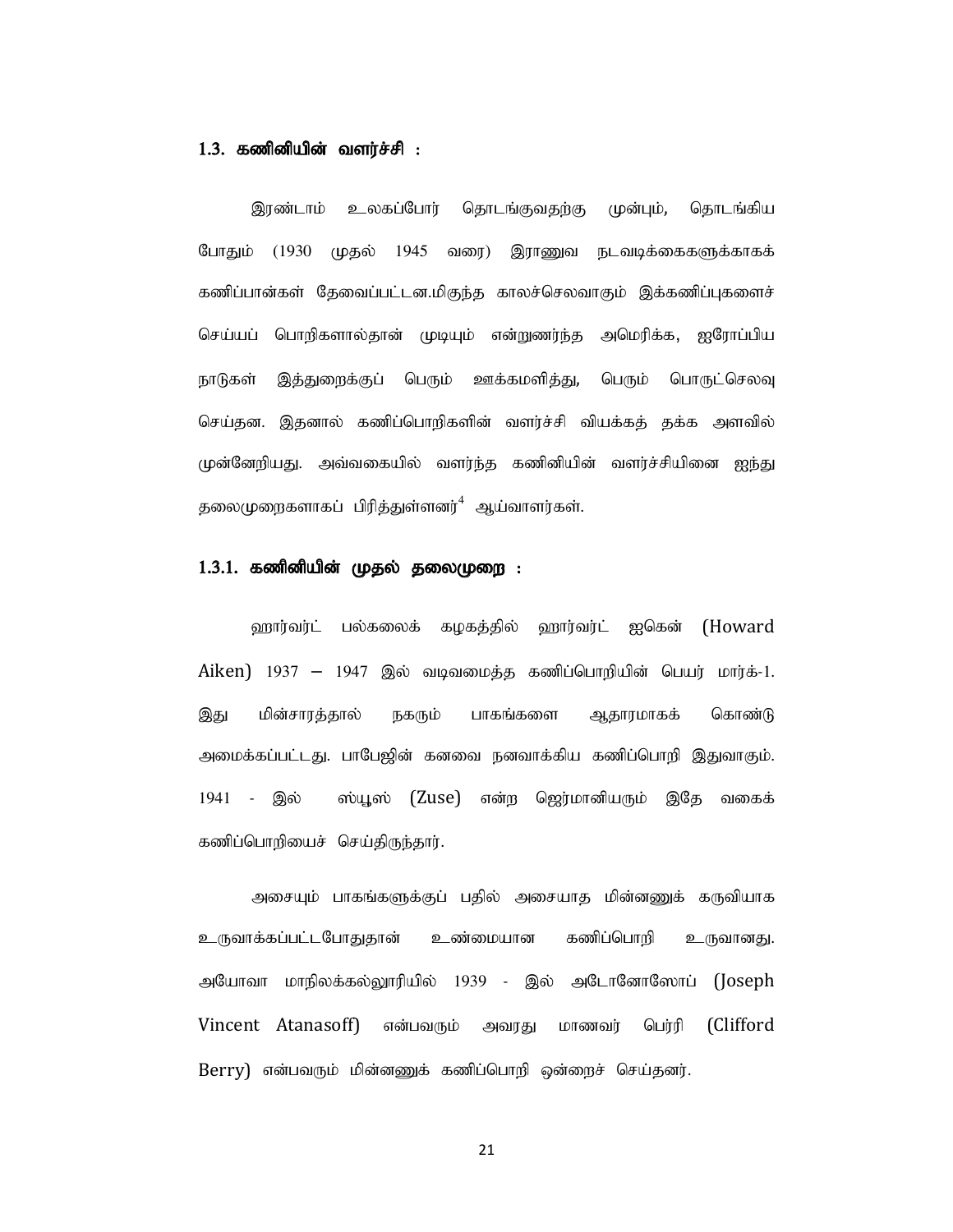அதில் தசம எண்களுக்குப் பதிலாக இருநிலை எண்களை (Binary Numbers) முதன்முதலாகப் பயன்படுத்தினர். கணிப்பொறியின் வளர்ச்சியில் இக்காலத்தில் மின்னணு வெற்றிடக்குழாய்கள் (Vaccumtubes) பயன்பட்டன. இக்காலத்தில்தான் கொலாஸி (Colossis) வகை மின்னணுக்கணிப்பொறியும் கண்டுபிடிக்கப்பட்டது.

மின்சாரத்தால் நகரும் பாகங்கள் இல்லாத வெற்றிடக் குழாய்களைப் பயன்படுத்தி, முன்பைவிட ஆயிரம் மடங்கு வேகத்துடன் செயல்படும் எனியாக் (ENIAC – Electronic Numerical Integrator and Calculator) என்ற கணிப்பொறியினை மௌக்லி (John W Mouchly), எக்கெர்ட் ( J Presper Eckert) என்ற இருவரும் உருவாக்கினர்.

கணக்கிற்கான தகவல்களைப் போலவே கட்டளைத் தொகுப்பையும் கணிப்பொறியின் நினைவகத்திற்குள்ளேயே வைத்துக் கொண்டு வேலை செய்யலாம் என்ற புதுக்கருத்தைச் செயலாக்கி ∴பான்நாய்மன் (John van Neuumen) 1952 - இல் எட்வாக் (EDVAC – Electronic Discrete Variable Automatic Computer) என்ற கணிப்பொறியினை வடிவமைத்தார். அதற்கு முன்பே இம்முறையினைப் பயன்படுத்தி எட்சாக் (EDSAC – Electronic Delay Storage Automatic Computor) என்ற கணிப்பொறியினை கேம்பிரிட்ஜ் பல்கலைக்கழகம் உருவாக்கியது.

#### $1.3.2$ . கணினியின் இரண்டாம் தலைமுறை :

தடையற்ற வேலைக்காக வெற்றிடக் குழாய்களை விடுத்து மின்மாற்றியான டிரான்ஸிஸ்டர்களைப் பயன்படுத்தி உருவாக்கப்பட்டது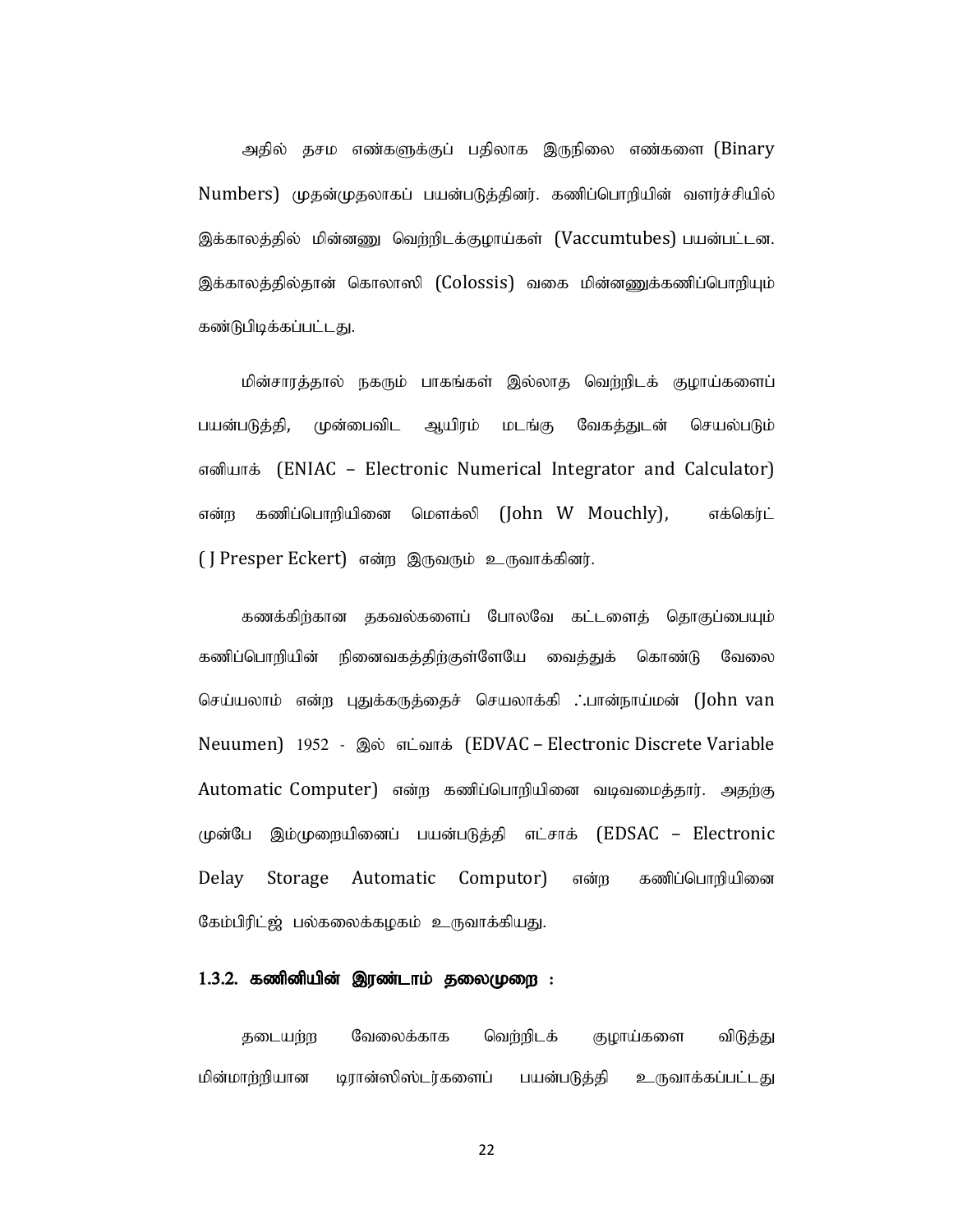யூனிவாக் - 1 (UNIVAC – 1 Universal Automatic Computer) என்ற கணிப்பொறி வகையாகும். யூனிவாக் - 1 உருவில் சிறியதாக, வேகம் உடையதாக, குறைந்த மின்சக்தியில் இயங்குவதாக இருந்தது. இதன் நினைவகம் காந்த வளையங்களால் ஆனது.

#### $1.3.3.$  கணினியின் மூன்றாம் தலைமுறை :

டிரான்ஸிஸ்டர்களால் புதுப்பொலிவு பெற்ற கணினிகள் அதிக வெப்பத்தை வெளியிடுவதாக இருந்ததால், அதை மாற்றும் முயற்சியில் தோன்றியவை மூன்றாம் தலைமுறைக் கணினிகள் ஆகும். சிலிகன் சார்ந்து அமைக்கப்பெற்ற ஒருங்கிணைந்த மின்சுற்றுகள் (Integrated Circuit Chips) பயன்படுத்திய கணினிகள் மூன்றாம் தலைமுறைக் கணினிகளாகும். சில்லுகளின் தொடக்ககாலம் இது. ஐபிஎம் 360 இந்த மூன்றாம் தலைமுறையைச் சேர்ந்தது.

#### $1.3.4$ . கணினியின் நான்காம் தலைமுறை :

சில்லுகளின் தொழில்நுட்பம் வளர்ந்தது. ஒரு சில்லில் ஆயிரக் கணக்கான டிரான்சிஸ்டர்கள் அடக்கப்பட்டன. பெருமளவு ஒருங்கிணைப்பு வளர்ந்து ஒருங்கிணைக்கப்பட்டதன் மூலம் சில்லுகள் பத்தாயிரத்திற்கும் மேற்பட்ட பாகங்களைத் தம்முள் கொண்டிருந்தன.

சில்லுகள் தயாரிப்பில் இண்டெல் (Intel) நிறுவனம் பெயர் பெற்றது. இதன் தயாரிப்புகளான 8088, 80826, 80836, 80486 பென்டியம் வகைச் சில்லுகள் இன்று பல நுண்கணினிகளின் (Micro Computer) இதயமாக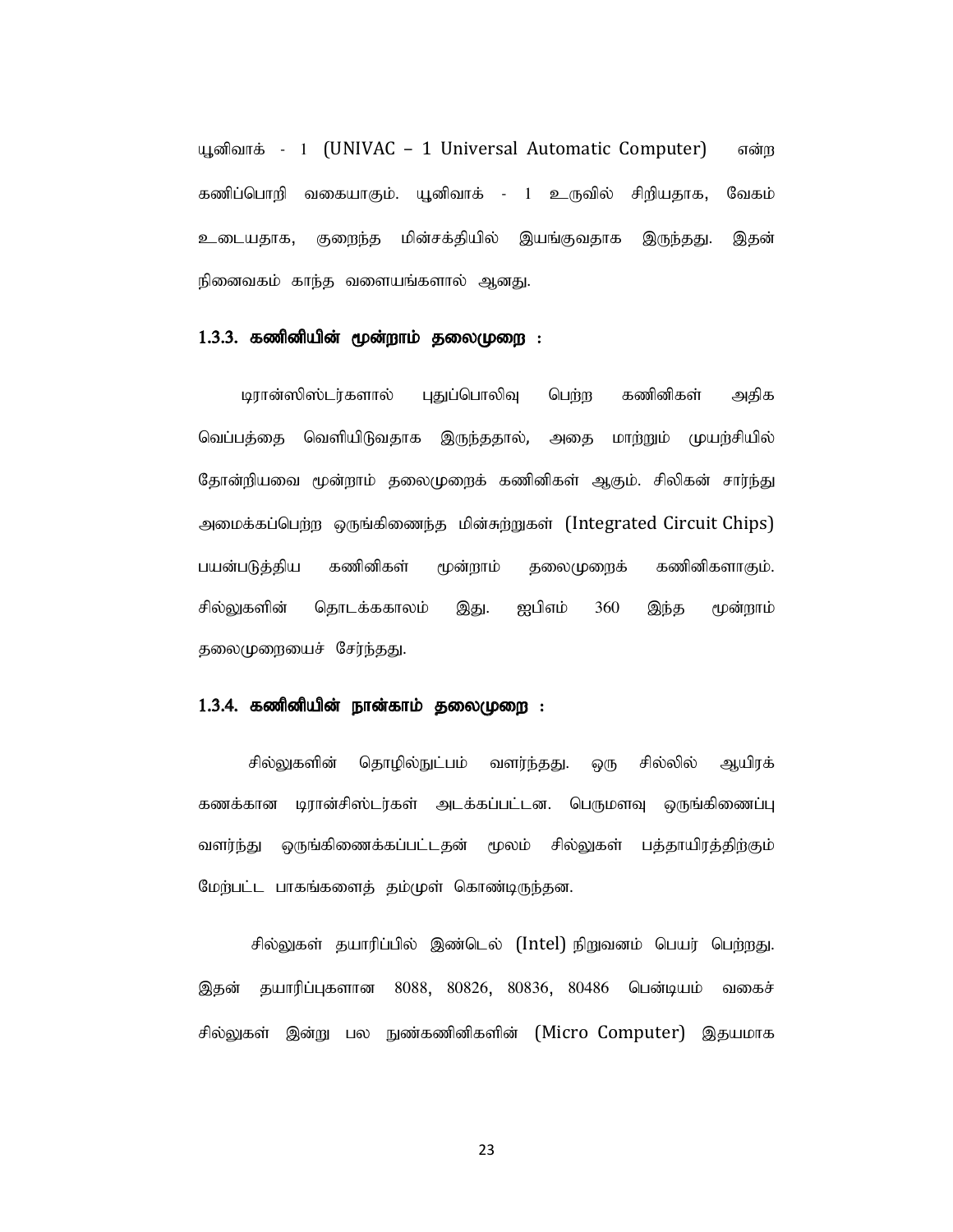விளங்குகின்றன. மிகப்பெரிய அளவில் ஒருங்கிணைந்த சில்லுகளைப் பயன்படுத்தும் கணினிகள் எல்லாம் நான்காம் தலைமுறையைச் சேர்ந்தவை.

**1.3.5. கணினியின் ஐந்தாம் தலைமுறை :**<br>தாமே சிந்தித்துச் செயல்படத் தக்கதாக செயற்கை அறிவுத்திறன் கொண்டதாக (Artificial Intelligence) இருக்கவேண்டும் என்ற நோக்கம் கொண்டு, மொழியின் நுணுக்கங்களைப் புரிந்து செயல்படும் வகையில் வடிவமைக்கப்பட்டு வரும் கணினிகளே ஐந்தாம் தலைமுறைக் கணினிகள் ஆகும். இவை இக்கால வளர்ச்சிக்கு ஏற்ற அளவில் வடிவமைக்கப்பெறும் கணினிகள் ஆகும்.

காலத்தின் தேவைக்கு ஏற்பவும், மாற்றத்திற்கு ஏற்பவும் இன்னமும் கணினித்துறை வளர்ந்து கொண்டே உள்ளது. அதன் வளர்ச்சி என்ன என்பதை அவ்வப்போது அறிந்து கொள்வது மனிதகுலத்தின் வளர்ச்சிக்கு உதவுவதாகும்.

#### $1.4.$  கணினியின் பாகங்கள் :

பொதுவாகக் கணினி விரைவாகச் செயல்படும்படி அகன் பாகங்கள் வடிவமைக்கப்படவேண்டும். கணினியின் வன்பொருள் பாகங்கள் யாவும் வேலையின்றி இருக்கும் நேரத்தைக் குறைத்து, எல்லா பாகங்களும் அதிகநேரம் வேலை செய்வதை ஏதுவாக்கும் வகையில் மென்பொருள் தொகுப்புகள் வடிவமைக்கப்பட வேண்டும். அதன் அடிப்படையில் கணினி என்பதை அவ்வப்போது அறிந்து கொள்வது மனிதகுலத்தின் வளர்ச்சிக்கு<br>உதவுவதாகும்.<br>உதவுவதாகும்.<br>பொதுவாகக் கணினி விரைவாகச் செயல்படும்படி அதன் பாகங்கக்<br>வடிவமைக்கப்படவேண்டும். கணினியின் வன்பொருள் பாகங்கள் யாவு!<br>வேலையின்றி இருக்கும் ந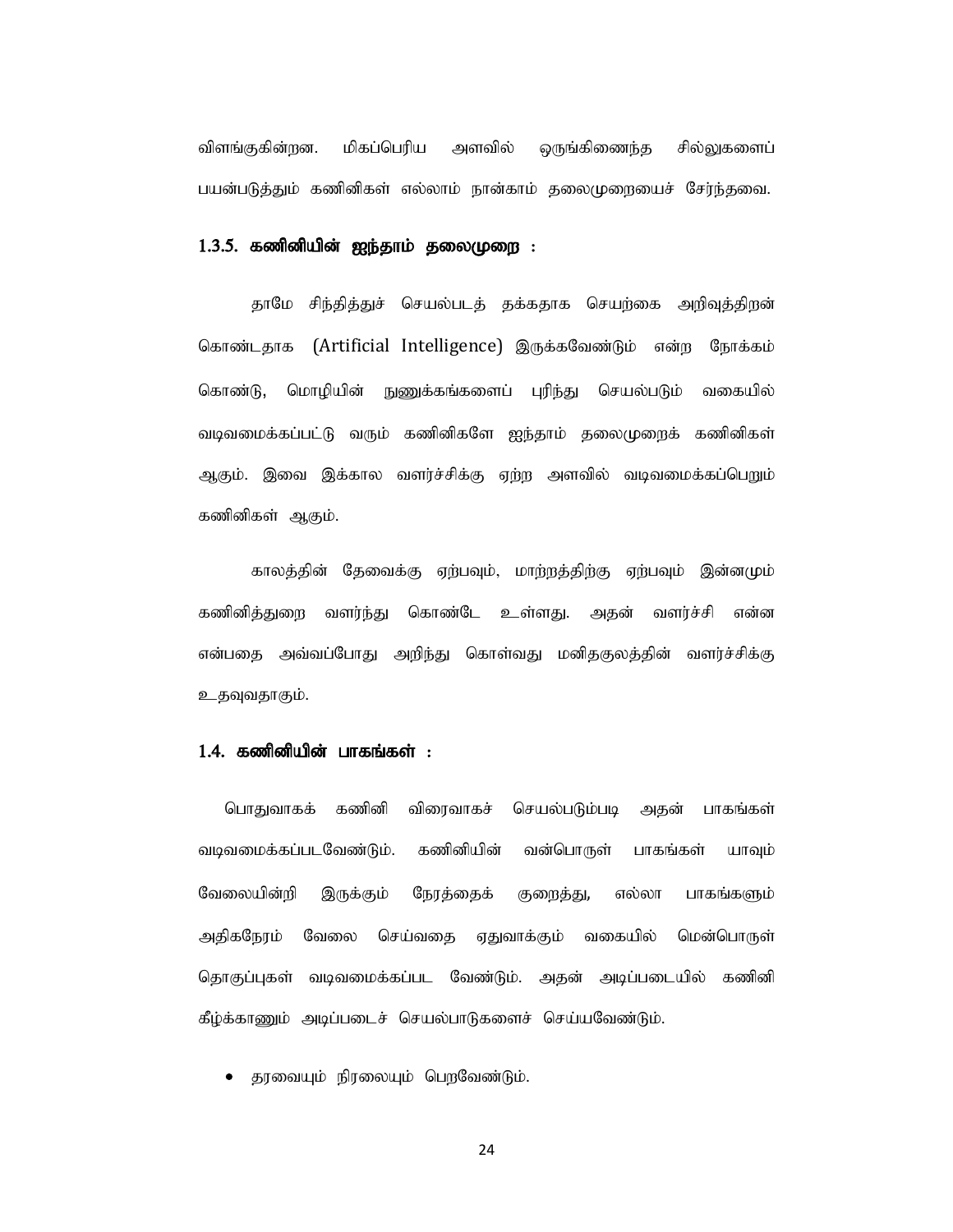- அவற்றை நினைவில் வைத்து, தேவையானபோது கொடுக்க  $\bullet$ வேண்டும்.
- நிரலில் குறிப்பிட்டபடி தரவுகளைச் செயல்படுத்திப் பயனுள்ள தகவல்களாக மாற்றவேண்டும். • நிரலில் குறிப்பிட்டபடி தரவுகளைச் செயல்படுத்திப் பயனுள்ள<br>தகவல்களாக மாற்றவேண்டும்.<br>அவ்வகையில் கணினியின் செயல்பாடுகளைக் கொண்டு அதன் செயல்<br>நங்களை நான்கு<sup>5</sup> வகைகளாகப் பிரிக்கலாம். அவை<br>1. உள்ளீட்டகம்<br>3. நினைவகம்<br>4. வெளியிட்டக

அவ்வகையில் கணினியின் செயல்பாடுகளைக் கொண்டு அதன் செயல் பாகங்களை நான்கு $^5$  வகைகளாகப் பிரிக்கலாம். அவை

- 1. உள்ளீட்டகம்
- 2. மையச்செயலகம்
- 3. நினைவகம்
- 

### 1.4.1. உள்ளீட்டகம் (Input Divices)

பயனருக்கும், கணினிக்கும் இடையே இவை ஒரு பாலமாகச் செயல் படுகின்றன. ஒரு கணினியுடன் பல உள்ளீட்டகங்களை இணைக்க முடியும். இவை தரவுகளைப் பெற்றுக் கணினிக்குப் புரியும் நிலையில் உள்ளே அனுப்பி வைக்கும். நினைவகம்<br>**உள்ளீட்டகம் ( Input Divices )**<br>பயனருக்கும், கணினிக்கும் இடையே இவை ஒரு பாலமாகச் செயல்<br>ன்றன. ஒரு கணினியுடன் பல உள்ளீட்டகங்களை இணைக்க முடியும்.<br>சுருடிகளைப் பெற்றுக் கணினிக்குப் புரியும் நிலையில் உள்ளே<br>"பி வைக்கும்.

- 1. விசைப்பலகை (Keyboard)
- 2. சுட்டி (Mouse)
- 3. du(1514 (Scanner)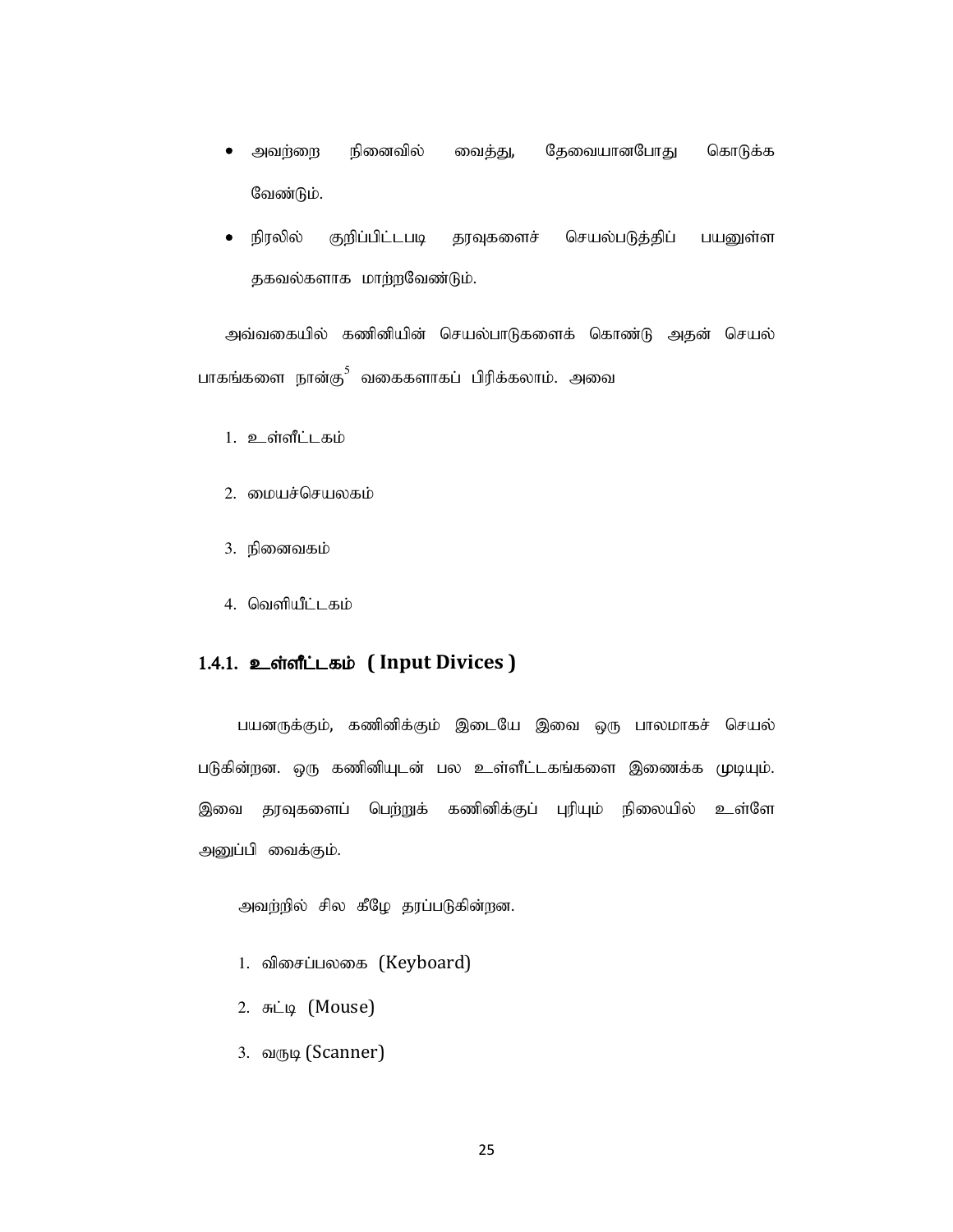- 4. பட்டைக் குறியீடு படிப்பான் (Barcode Reader)<br>5. இலக்க வகைப் படக்கருவி (Digitel Camera)<br>6. தொடுதிரை (Touch Sensitive Screen)
- 5. இலக்க வகைப் படக்கருவி (Digitel Camera)
- 6. தொடுதிரை (Touch Sensitive Screen)
- 7. காந்த மை எழுத்து மை உணர்தல் (Magnatic Ink Character Recognition) 4. பட்டைக் குறியீடு படிப்பான் (Barcode Reader)<br>5. இலக்க வகைப் படக்கருவி (Digitel Camera)<br>6. தொடுதிரை (Touch Sensitive Screen)<br>7. காந்த மை எழுத்து மை உணர்தல் (Magnatic Ink Characte<br>Recognition)<br>8. ஒளிவழி எழுத்து உணர்தல் (O 4. பட்டைக் குறியீடு படிப்பான் (Barcode Reader)<br>5. இலக்க வகைப் படக்கருவி (Digitel Camera)<br>6. தொடுதிரை (Touch Sensitive Screen)<br>7. காந்த மை எழுத்து மை உணர்தல் (Magnatic Ink Characte:<br>Recognition)<br>8. ஒளிவழிக் குறியீடு உணர்தல 5. இலக்க வகைப் படக்கருவி (Digitel Camera)<br>6. தொடுதிரை (Touch Sensitive Screen)<br>7. காந்த மை எழுத்து மை உணர்தல் (Magnatic Ink Characte<br>Recognition)<br>8. ஒளிவழி எழுத்து உணர்தல் (Optical Character Recognition)<br>9. ஒளிவழிக் குறிய ் பிரை (Touch Sensitive Screen)<br>7. காந்த மை எழுத்து மை உணர்தல் (Magnatic Ink Character<br>Recognition)<br>8. ஒளிவழி எழுத்து உணர்தல் (Optical Character Recognition)<br>9. ஒளிவழிக் குறியீடு உணர்தல் (Optical Mark Recognition)<br>10. ஒளி 7. காந்த மை எழுத்து மை உணர்தல் (Magnatic Ink Character<br>Recognition)<br>8. ஒளிவழிக் குறியீடு உணர்தல் (Optical Character Recognition)<br>9. ஒளிவழிக் குறியீடு உணர்தல் (Optical Mark Recognition)<br>10. ஒளிப்பேனா (Light Pen)<br>11. காந்தப
- 8. ஒளிவழி எழுத்து உணர்தல் (Optical Character Recognition)
- 9. ஒளிவழிக் குறியீடு உணர்தல் (Optical Mark Recognition)
- 
- 
- 
- 
- 

#### $1.4.1.1.$  விசைப்பலகை (Keyboard)

தரவுகளை உள்ளிட உதவும் சாதனம் விசைப்பலகை. இதில் தட்டச்சுப் பலகையில் இருப்பதுபோலப் பல விசைகள் உள்ளன. ஆங்கில எழுத்துகளுக்கு, எண்களுக்கு, நிறுத்தற்குறிகளுக்கு, சிறப்புச் செயல்பாடுகளுக்கு என நான்கு வகை விசைகள் உள்ளன. , சுட்டி அடடை (Smart Card)<br>), குறிப்பு எடுப்பான் (Note taker)<br>- நுண்டேயி (Micro phone)<br>தரவுகளை உள்ளிட உதவும் சாதனம் விசைப்பலகை. இதில்<br>மீப் பலகைபில் இருப்பதுபோலப் பல விசைகள் உள்ளன. ஆங்கில<br>முருக்கு, எண்களுக்கு, - நிறுத்தற்க

கணினிக்குள் அனுப்பப்படும். பெரும்பாலும் ஆங்கிலத்தில் மட்டுமே வடிவமைக்கப்பட்டு இருந்த விசைப்பலகைகள் தற்போது தமிழிலும் வடிவமைக்கப்பட்டுள்ளன.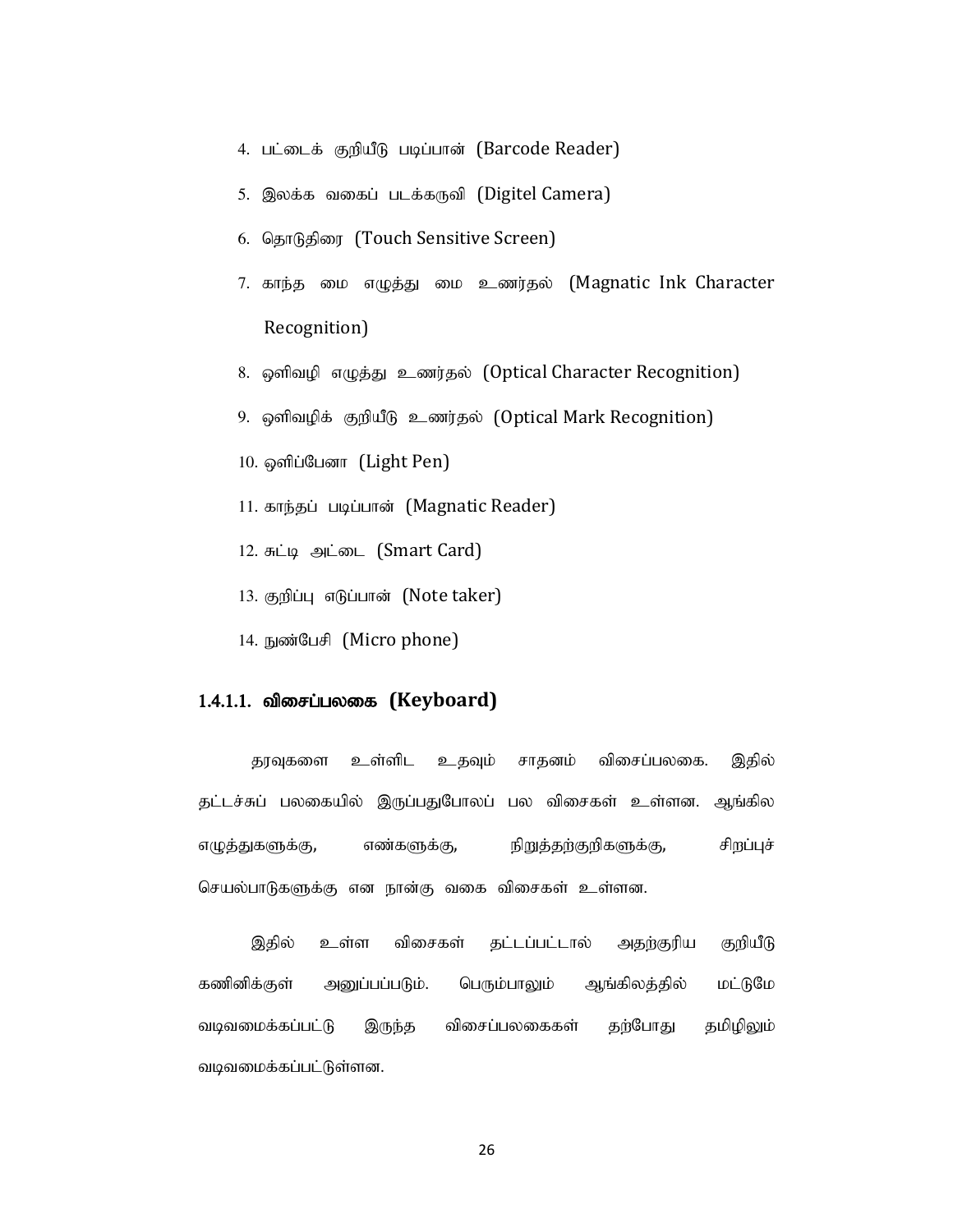#### 1.4.1.2.  $\pi$  (Mouse)

இது திரையில் தோன்றும் இடம்சுட்டியை (Curser) நகர்த்தப் பயன்படுகிறது. சுண்டெலி போன்று இருப்பதனால் ஆங்கிலத்தில் இது "மௌஸ்" (Mouse) என்றே அழைக்கப்படுகிறது. இதன்அடியில் ஒரு சிறுபந்து இருக்கும். இதை நகர்த்தும்போது அதை உணரும் சுட்டி, குறிப்புகளைக் கணினிக்கு அனுப்பி இடம்சுட்டியை நகர்த்தும். சுட்டியின் மேற்புறம் வலது, இடது என இரு பொத்தான்கள் உள்ளன. இவை குறிப்பிட்ட ஒன்றைத் தேர்ந்தெடுக்கும் வேலையைச் செய்ய உதவுகின்றன.

#### 1.4.1.3. வருடி (Scanner)

இது படங்களையும், உரைகளையும் உள்ளிட உதவும் கருவி. இதன் மீது வைக்கப்படும் தாளை ஒரு படமாகக் கணினிக்குக் கொடுக்கும்.<br>எழுத்துக்களாக இருந்தால் அதனை ஓசிஆர் (OCR) மென்பொருள் மூலம் அறியலாம். இதனைப் படியெடுக்கும் கருவியுடன் (Xerox ) ஒப்பிடலாம்.

#### 1.4.1.5. இலக்கவகைப் படக்கருவி (Digitel Camera)

படங்களை எடுத்துக் கணினிக்கு அனுப்பும் கருவியான இதன்மூலம் நகரும், நகராப்படங்களைக் கணினிக்கு அனுப்பலாம்.

#### 1.4.1.6. தொடுதிரை (Touch Sensitive Screen)

திரையில் காட்டப்படும் பலவற்றில் ஒன்றனைத் தேர்வு செய்யவும், அதன்மூலம் பயனர் வேண்டும் விவரங்களை அறியும் வண்ணம் அமைந்தது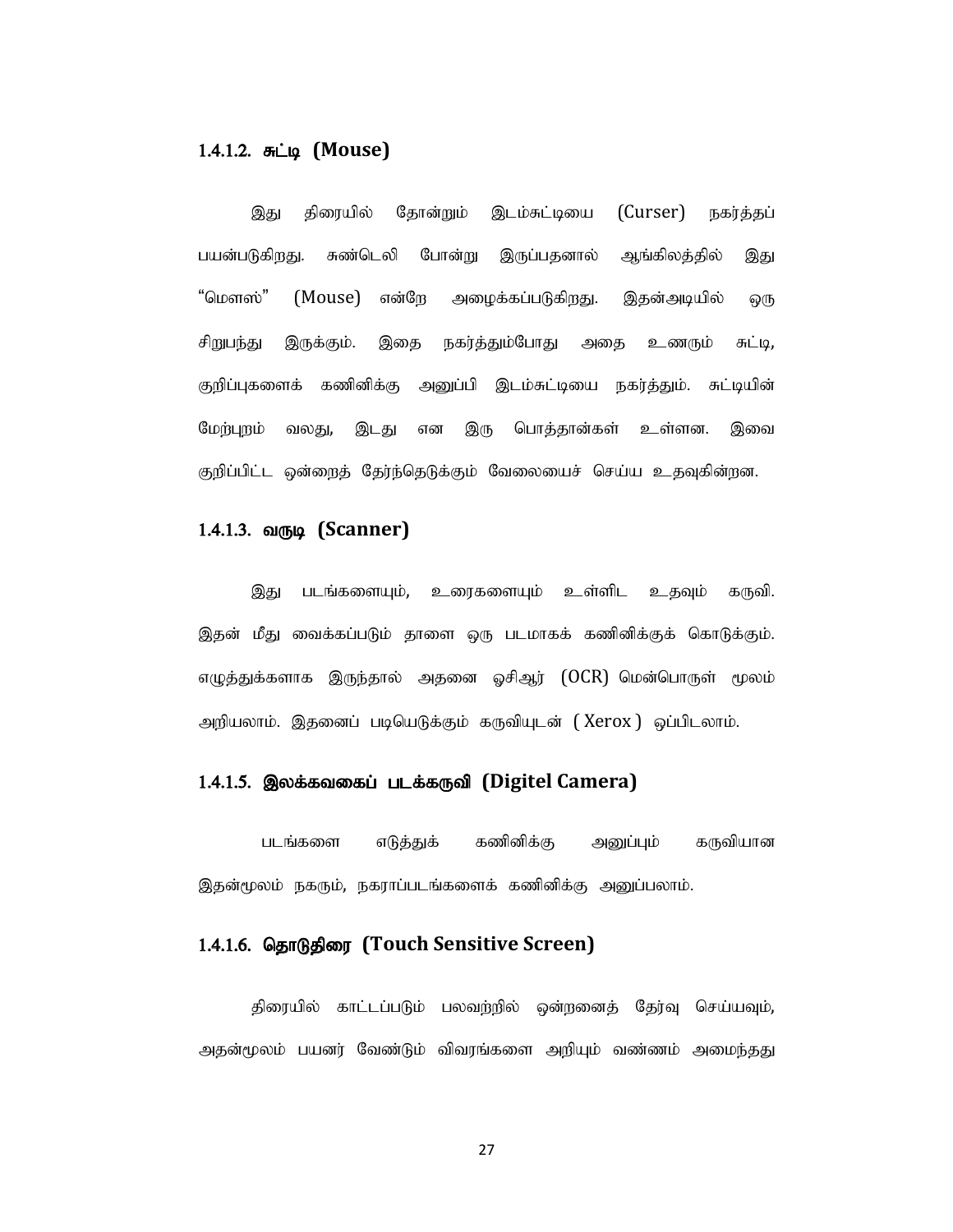தொடுதிரை, விரலால் தொடுவதைத் திரை உணர்ந்து தேர்வு செய்யப்பட்ட விவரத்தைக் கணினிக்கு அனுப்பும்.

# 1.4.1.7. காந்த மை எழுத்து உணர்தல் (Magnatic Ink Character Recognition – MICR)

எம்ஐசிஅர் எனப்படும் இவ்வகைக் காசோலைகள் வங்கிகளில் பெரிதும் பயன்படுகிறன. இதில் காசோலை எண், வங்கி எண் முதலியன காந்த மையினால் அச்சிடப்பட்டிருக்கும். இவற்றை இயந்திரங்கள் படிப்பதனால் தவறுகள் நேராது. நேரத்தை மிச்சமாக்கும். பாதுகாப்பானது. இதுவும் ஒரு உள்ளீட்டு முறையாகும்.

# 1.4.1.8. ஒளிவழி எழுத்து உணர்தல் (Optical Character Recognition -OCR)

வருடியினால் படமாக மாற்றப்பட்டதைப் பார்த்து, அந்த எழுத்துகளை அடையாளம் காணுதல் ஒளிவழி எழுத்து உணர்தல். இதற்குக் காந்த மை தேவையில்லை. சிலவகை எழுத்துகளை மட்டும் அடையாளம் காணும் உணரிகளும், எல்லாவித எழுத்துகளையும் அடையாளம் காணும் உணரிகளும் உள்ளன. பல மொழிகளில் படிக்கும் உணரிகளும் உள்ளன.

# 1.4.1.9. ஒளிவழிக் குறியீடு உணர்தல் (Optical Mark Recognition – OMR)

இதற்கென அச்சிடப்பட்ட படிவங்களில் பென்சில் அல்லது மையினால் நிரப்பப்படும் போது, இதற்கென உள்ள படிப்பான் நிரப்பப்பட்ட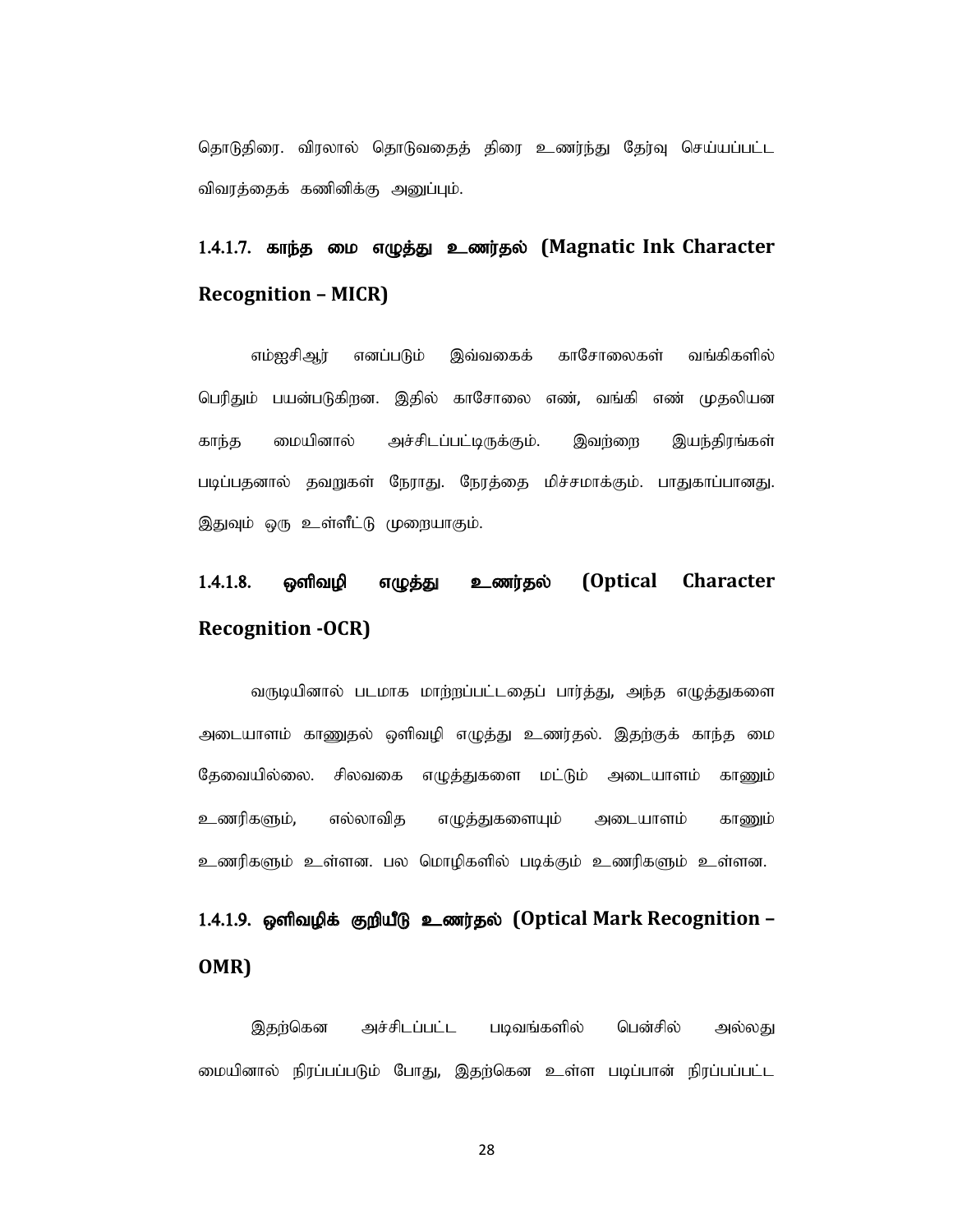பெட்டிகளை கணினிக்குத் தெரிவிக்கும். இதனால் பல்லாயிரக்கணக்கான படிவங்களைச் சிலமணி நேரத்திலேயே உள்ளிட முடியும். தேர்வுகள், தொழிற்சாலைகளில் நேரப்பதிவுத் தரவுகள் இவ்வழி முறையில் மதிப்பிடப் படுகின்றன.

#### 1.4.1.10. ஒளிப்பேனா ( Light Pen )

பேனா வடிவில் உள்ள இது திரையகத்துடன் இணைக்கப்பட்டு பெட்டிகளை கணினிக்குத் தெரிவிக்கும். இதனால் பல்லாயிரக்கணக்கான<br>படிவங்களைச் சிலமணி நேரப்பதிவுத் தரவுகள் இவ்வழி முறையில் மதிப்பிடப்<br>தொழிற்சாலைகளில் நேரப்பதிவுத் தரவுகள் இவ்வழி முறையில் மதிப்பிடப்<br>1.4.1.10. **ஒளிப்பேனா ( Light** ஒளிரும் நேரத்தைக் கணக்கிட்டுப் பேனா தொடும் இடம் அறியப்படும். இதைச் செயல்படுத்துவது எளிதாக இருப்பதில்லை. எனினும் இதைக் கொண்டு திரையில் வரைய முடியும் என்பது இதன் சிறப்பு.

#### 1.4.1.11. காந்தப் படிப்பான் (Magnatic Reader)

காந்தப்பட்டையைப் படிக்கவும், அதில் எழுதவும் உதவும் சாதனம் இது. பற்று அட்டை (Credit Card), ஏடிஎம் அட்டை (ATM Card), பெட்ரோ அட்டை (Petro Card) முதலியவற்றின் உரிமையாளரை விரைவாக அடையாளம் காணஉதவும்.

#### 1.4.1.12. சுட்டி அட்டை (Smart Card)

இந்த அட்டையில் உள்ள ஒரு சிறு நுண்செயலியில் தரவுகளை எழுதிவைக்கலாம். மாற்றிவைக்கலாம். பின் இந்தத் தரவுகளைக் கணினிக்கு அனுப்பலாம். பெரும்பாலான அடையாள அட்டைகள் இவ்வழி முறையில் முக்கிய செய்திகளைப் பதிந்து வைக்க உதவுகின்றன.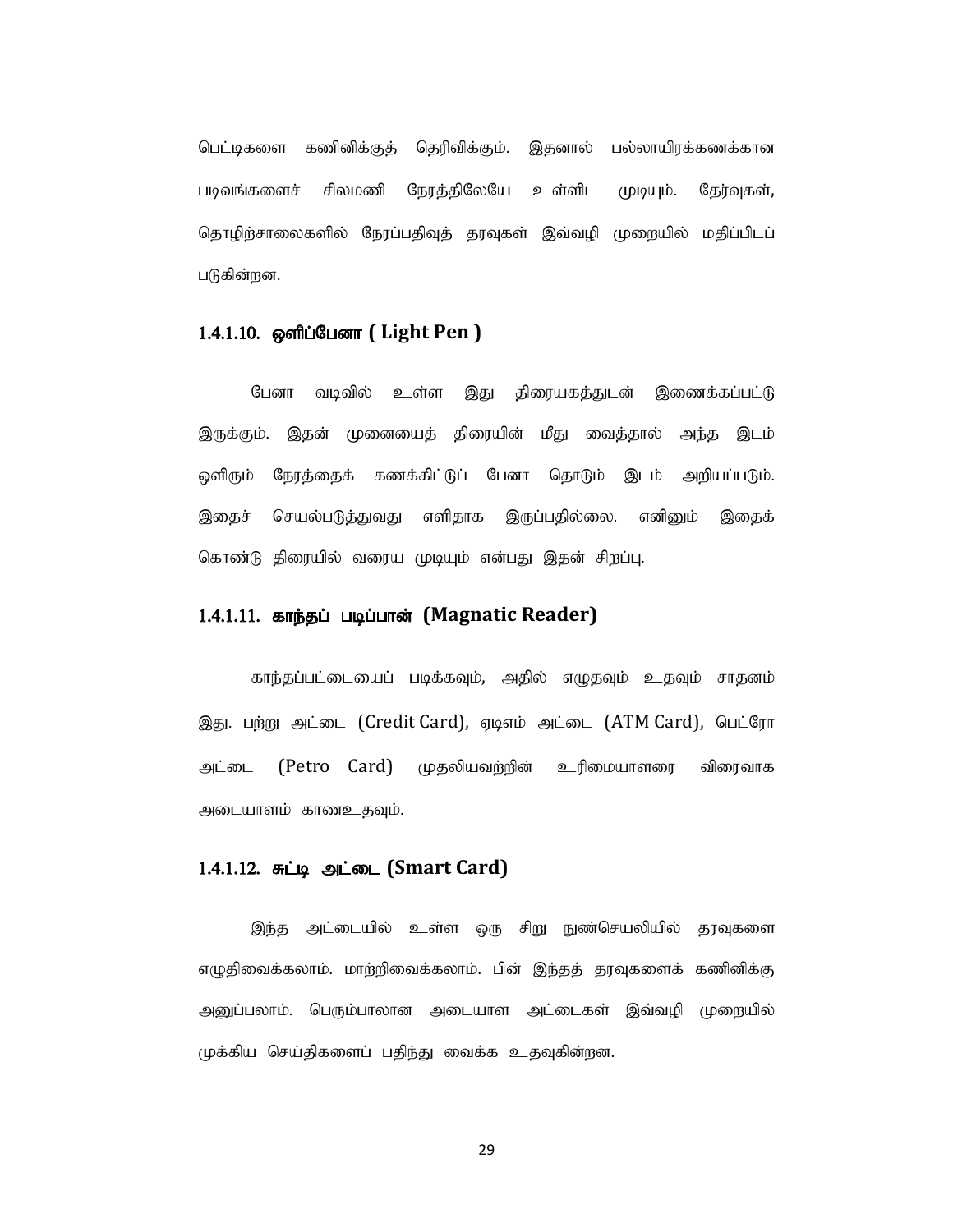#### 1.4.1.13. குறிப்பு எடுப்பான் (Notes taker)

இதில் ஒரு சாதாரணப் பேனாவுடன் இடம் அறியும் வசதியும் செய்யப்பட்டுள்ளது. இந்த இடம் பற்றிய செய்தி அலைகளாக வெளியிடப் படும். அதைப் பெறும் வசதி, பிடிப்பான் போன்ற ஒரு பகுதியில் உள்ளது. இதிலிருந்து கணினிக்குத் தகவல் செல்லும். அதன் மூலம் நாம் எழுதும் எழுத்து, படம் முதலியவற்றில் உள்ள புள்ளிகள் வரிசையாகக் கிடைக்கும்.

#### 1.4.1.14. நுண்பேசி (Micro phone)

பேசும் ஒலியைப் பெற்றுக் கணினிக்குத் தரவுகளாக அனுப்பும் சாதனம் இது. இந்தத் தரவுகளை அலசி, எந்தச் சொற்கள் பேசப்பட்டன என்பதைக் கண்டறிய மென்பொருள்கள் தேவை. இது விசைப்பலகை, சுட்டி போன்றவற்றைப் பயன்படுத்த முடியாதவர்களுக்குப் பெரிதும் பயன்படும். பார்வையற்றோருக்கு இது மிகவும் உதவும். ஆனால் இந்தப்பேச்சு உணரும் மென்பொருளுக்கான தொழில் நுட்பம் இன்னும் முதிர்ந்த நிலையை அடையவில்லை.

இவை தவிர தேக்ககங்களான நெகிழ்வட்டு இடும்பகுதி (Floppy  $Disk)$ , குறுவட்டு (CD), விசிடி (VCD), டிவிடி (DVD), பென்டிரைவ்  $(Pendrive)$ , இ - பேடு  $(E-Pad)$  முதலியனவும் உள்ளீட்டகங்கள் எனலாம்.

#### 1.4.2. மையச்செயலகம் ( Central Processing Unit )

கணினியில் உள்ளிடப்படும் தகவல்களைப் பெற்றுச் செயலாற்ற, கணினியில் இருக்கும் தனிப்பகுதியே மையச்செயலகம். இதைக்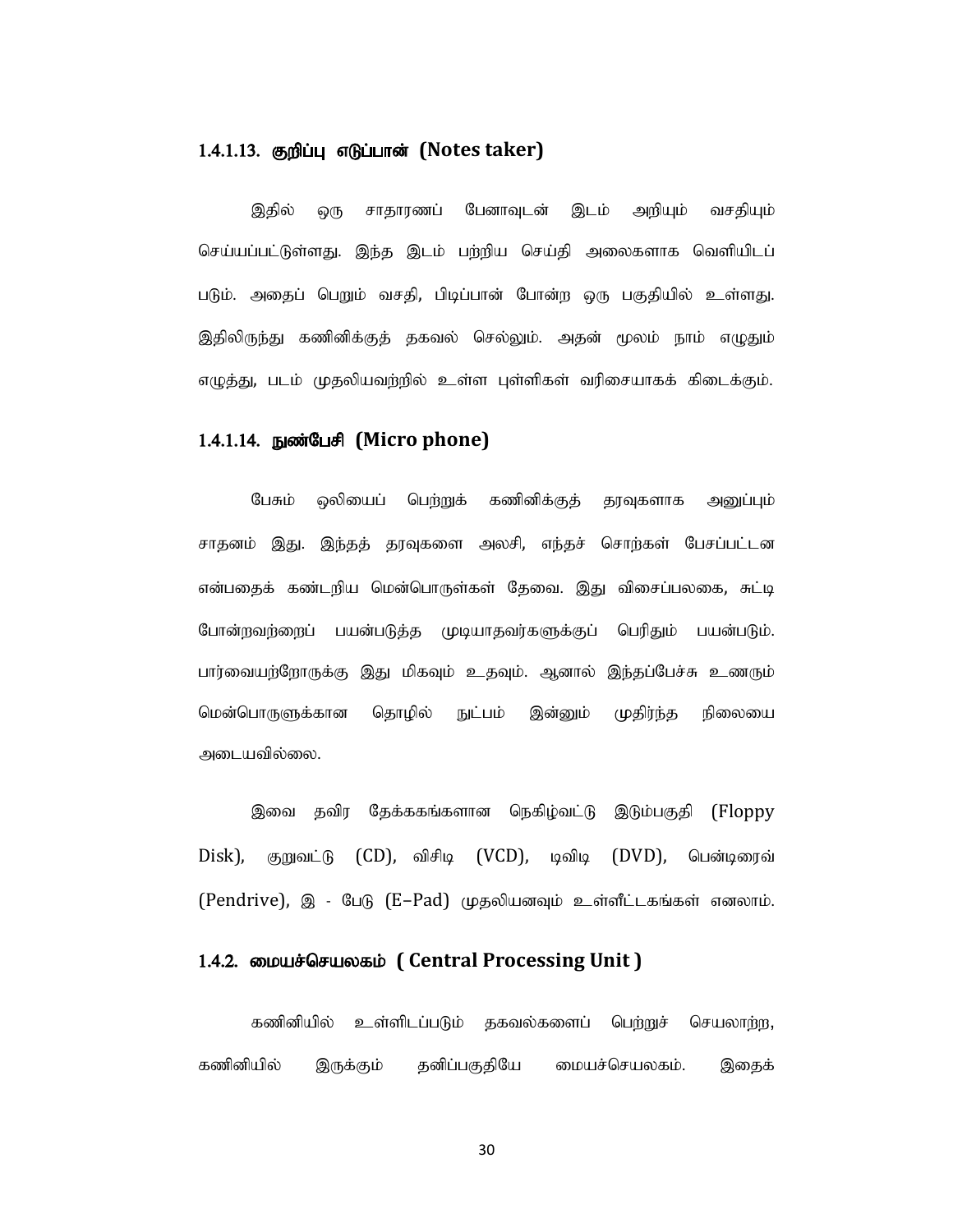கணினியின் மூளை என்று கூறலாம். இதுவே செயலாக்கப் பகுதியாகும். நுண்செயலி (Micro Proccessor) எனும் இது தாய்ப்பலகையுடன் (Mother Board) இணைந்து செயல்படுகிறது.

மையச்செயலகம் தரவுகளைக் கொண்டு எண்கணிதச் செயல்பாடு களையும், தர்க்கச் செயல்பாடுகளையும் செய்கிறது. தர்க்க அடிப்படை வாதங்களைப் புரிந்து கொண்டு செயல்படுகிறது.

கணினியின் அனைத்துப் பாகங்களையும் கட்டுப்படுத்தி, தேவையான செயல்பாடுகளை, கொடுத்த தகவல்களின்படி செய்ய வைக்கிறது. மையச் செயலகம் மூன்று அடிப்படை பாகங்களைக் கொண்டுள்ளது.

- 1. கணித ஏரணச் செயலகம் (Artimetic Logic Unit ALU)
- 2. கட்டுப்பாட்டகம் (Contrl Unit)
- 3. பதிவகம் (Register)

#### 1.4.2.1. கணித ஏரணச் செயலகம் (Artimetic Logic Unit – ALU )

இப்பகுதி தர்க்கங்களின் அடிப்படையில் உள்ள கணிதச் செயல் பாடுகளைச் செய்கிறது. கணிதச் செயல்பாடுகளான கூட்டல், கழித்தல், பெருக்கல், வகுத்தலையும் செய்ய உதவுகிறது. தர்க்கச் செயல் பாடுகளான இரு எண்கள் அல்லது எழுத்துகள் அல்லது சிறப்புக் 1. கணித ஏரணச் செயலகம் (Artimetic Logic Unit – ALU)<br>2. கட்டுப்பாட்டகம் (Contrl Unit)<br>3. பதிலகம் (Register)<br>1.4.2.1. **கணித ஏரணச் செயலகம் (Artimetic Logic Unit – ALU)**<br>இப்பகுதி தர்க்கங்களின் அடிப்படையில் உள்ள கணிதச் செயல்<br>பா இதுவும், அல்லது, இல்லை எனும் பொருள்படும் செயல்பாடுகளையும் செய்யும் பகுதி இது.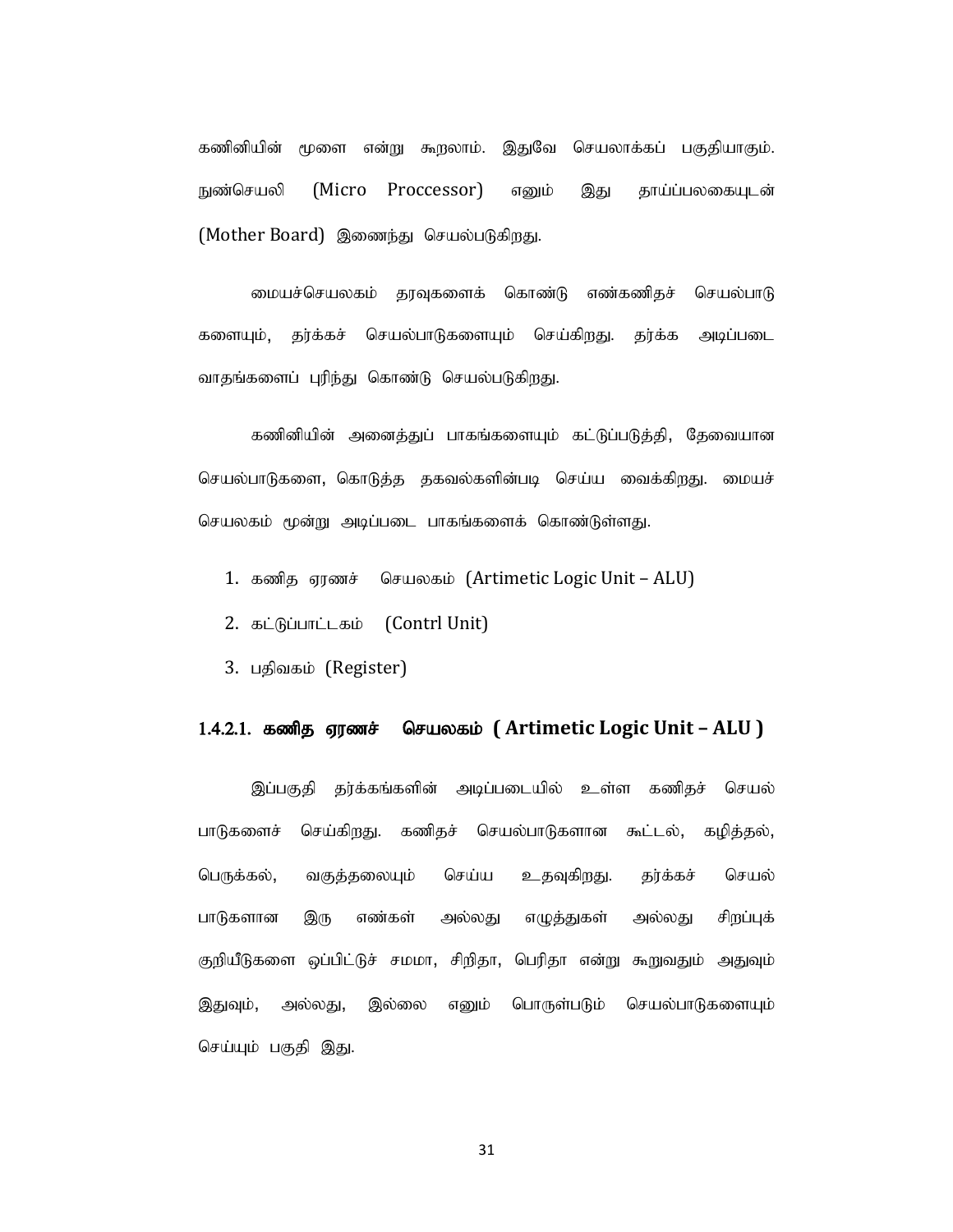#### 1.4.2.2. கட்டுப்பாட்டகம் ( Contrl Unit )

பெறப்படும் தரவுகளை மையச்செயலகத்திற்குக் கொண்டு செல்லவும், சேமிக்கவும், நினைவகத்தில் இடவும் கட்டளைகளைப் பிறப்பிக்கும் பகுதி 1.4.2.2. **கட்டுப்பாட்டகம் ( Contrl Unit )**<br>பெறப்படும் தரவுகளை மையச்செயலகத்திற்குக் கொண்டு செல்லவும்,<br>சேமிக்கவும், நினைவகத்தில் இடவும் கட்டளைகளைப் பிறப்பிக்கும் பகுதி<br>இது. மையச்செயலகம், நினைவகம், உள்ளீடு, வெளியீட்டகங்களைக் கட்டுப்படுத்தி, அடுத்த செயல்பாட்டினைச் செய்வதற்கான கட்டளையைத் தருவதன் மூலம் கணினியைத் தொடர்ந்து இயங்க வைக்கும் பகுதி இது.

#### $1.4.2.3.$  பதிவகம் (Register)

பதிவகம் என்பது நுண்செயலியில் சேமித்த தகவல்களைப் பயன் படுத்திக் கொள்ள உதவும் பகுதி. கட்டுப்பாட்டகம் கணிதத் தர்க்கப் பகுதிக்குத் தகவல்களைக் கொடுத்து வாங்கும்போது, அவ்வப்போது தகவல்களைச் சிறிது நேரத்திற்கு வைத்திருக்கச் சில நினைவிடங்கள் தேவைப்படும். அதுவே பதிவிடங்கள் எனப்படும். படுத்திக் கொள்ள உதவும் பகுதி. கட்டுப்பாட்டகம் கணிதத் தர்க்கப்<br>படுத்திக் கொள்ள உதவும் பகுதி. கட்டுப்பாட்டகம் கணிதத் தர்க்கப்<br>பகுதிக்குத் தகவல்களைக் கொடுத்து வாங்கும்போது, அவ்வப்போது<br>தகவல்களைச் சிறீது நேரத்திற்கு வைத்திருக்

இம்மூன்று பகுதிகளும் சேர்ந்ததே மையச்செயலகம் எனப்படுகிறது.

#### 1.4.3. நினைவகம் ( Memory )

கணினியின் செயல்பாட்டிற்குப் பலவிதமான தகவல்கள் அதன் செயல்படும் இயக்க அமைப்பு (Operating system) அனைத்தும் நினைவில் இருக்க வேண்டும்.

கணினியின் நினைவுத்திறனை இரண்டாகப் பிரிக்கலாம் $^6$ . அவை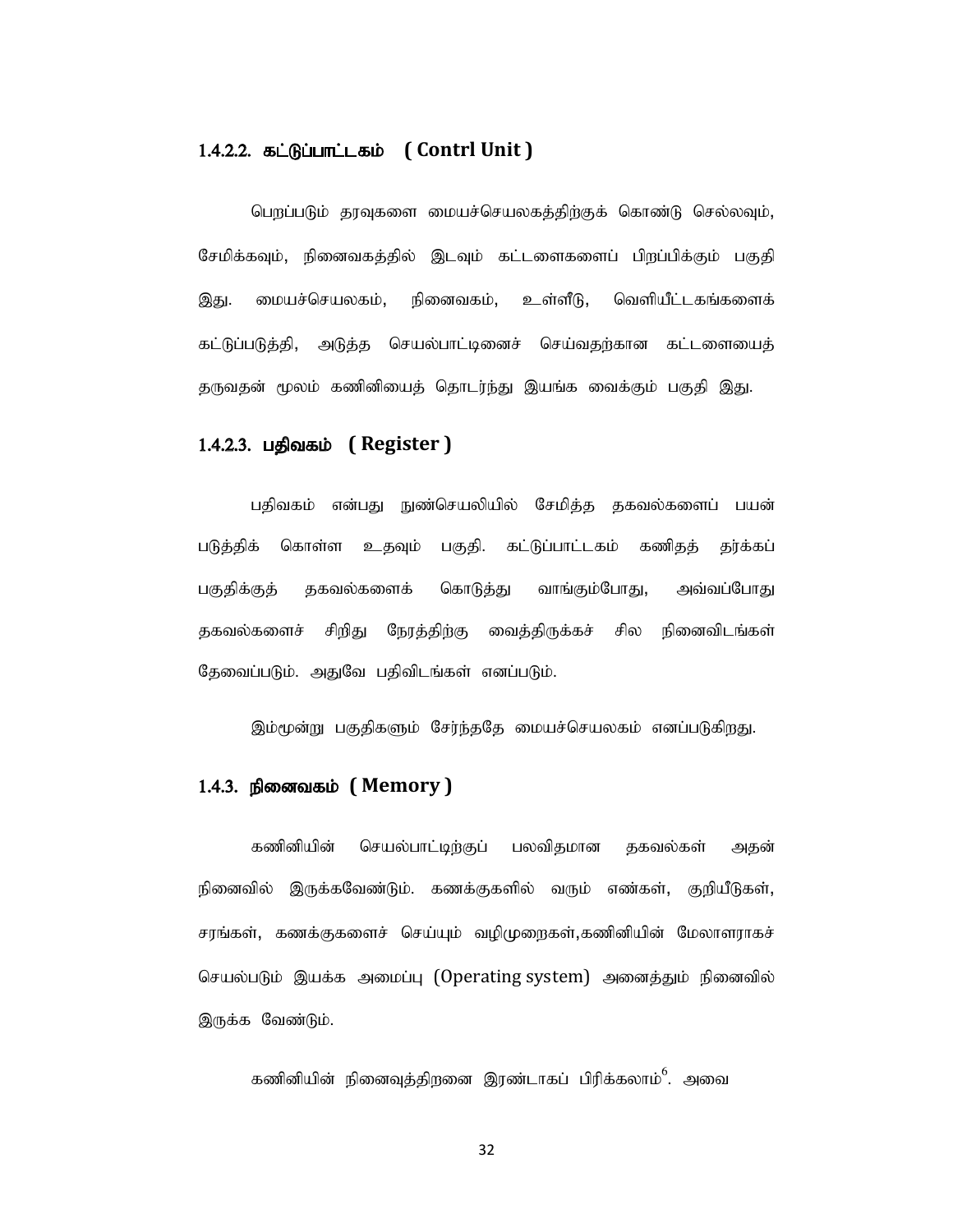- 1. நேரடி அணுகுமுறை நினைவகம் (Random Access Memory Unit -RAM)
- 2. படிக்க மட்டும் நினைவகம் (Read Only Memory ROM)

#### $1.4.3.1.$  நேரடி அணுகுமுறை நினைவகம்  $(RAM)$

இன்றைய கணினிகளின் முதன்மை நினைவகமாகப் பயன்படுவது நேரடி அணுகுமுறை நினைவகம். இதில்தான் தரவுகளும், நிரல்களும் எழுதி வைக்கப்படுகின்றன. ஏனெனில் எவ்விடத்திலிருந்தும் தகவலை மிக எளிதாகவும், விரைவாகவும் பெறமுடியும். மின்சாரம் நிறுத்தப்பட்டால் இதிலுள்ள தகவல் எல்லாம் அழிந்துவிடும்.

மைய நினைவகம் என்றழைக்கப்படும் இதில் பல அறைகள் இருப்பதாகக் கொள்ளலாம். ஓவ்வொரு அறைக்கும் ஒரு முகவரி இருக்கும். தகவல்களைக் குறிப்பிட்ட முகவரி உள்ள அறையில் எழுதி வைக்கலாம். அந்த அறை எண்ணைக் கொடுத்து அதில் இருக்கும் தகவலைப் பெறலாம்.

ஒரு தகவலை நினைவகத்தில் இடுவதை எழுதுதல் (Write) என்றும், அதிலிருந்து தகவலைப் பெறுதலைப் படித்தல் (Read) என்றும் குறிப்பிடலாம். இந்த இரண்டையும் செய்யும் நினைவகம் பொதுவாக நேரடி அணுகுமுறை நினைவகம் எனப்படுகிறது.

#### $1.4.3.2$ . படிக்க மட்டும் நினைவகம்  $(ROM)$

இந்நினைவகத்தில் தகவல்கள் சில்லினை உருவாக்கும்போதே எழுதி வைக்கப்படும். இந்தத் தகவல்களை மாற்ற முடியாது. மின்சாரம் இல்லாத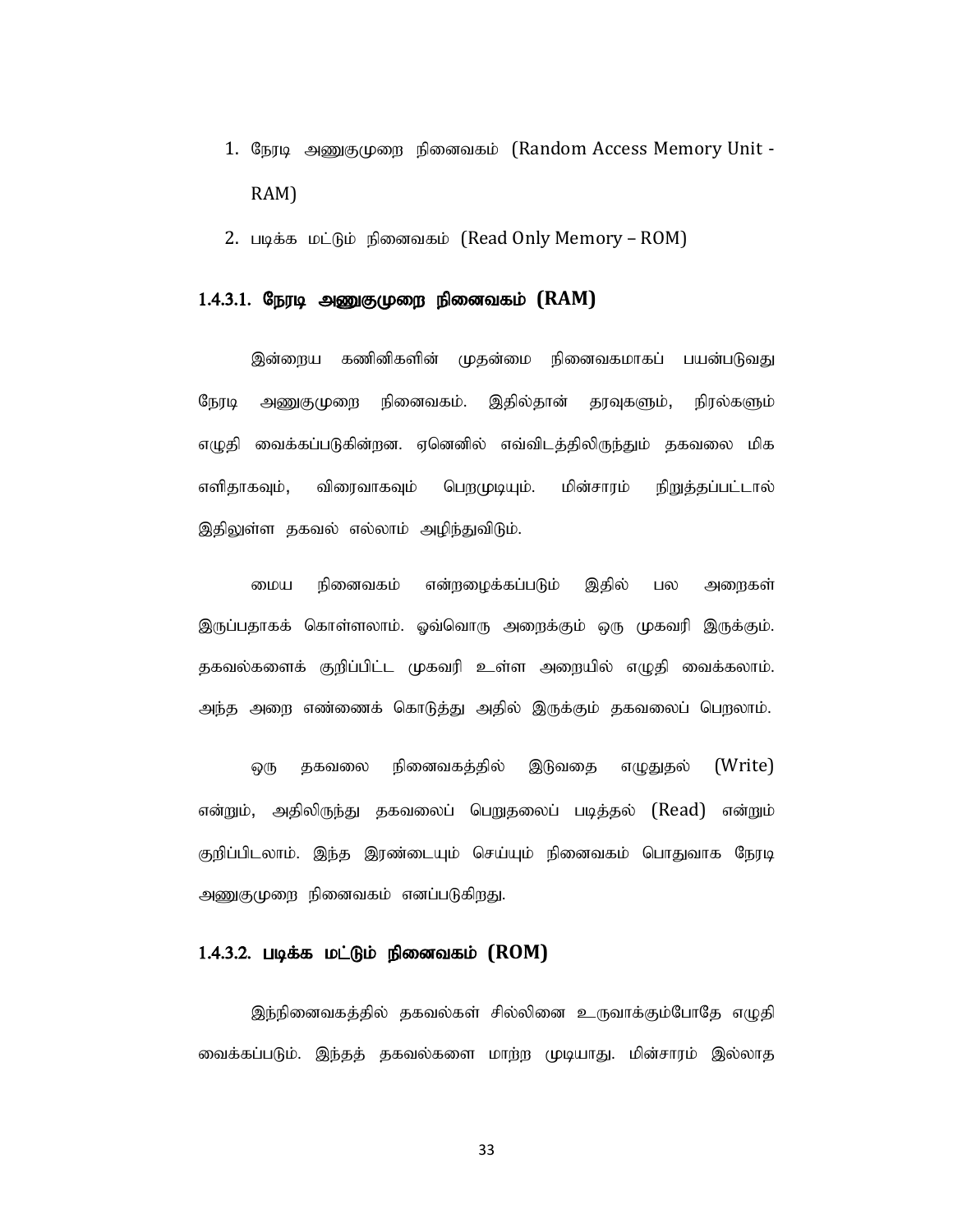போதும் இதில் உள்ள தகவல்கள் அமியாது. கணினி தொடங்கும்போது செய்ய வேண்டிய செயல்கள் போன்றவை இத்தகைய நினைவகங்களில் எழுதி வைக்கப்படும்.

இவையலல்லாது நிரலாக்கு படிக்க மட்டும் நினைவகம் (Programmable Read Only Memory – PROM), அழியும் நிரலாக்கு படிக்க  $L$ மின்சாரத்தால் அழியும் நிரலாக்கு படிக்க மட்டும் நினைவகம் (Electrically Erasable Read Only Memory – EEPROM) போன்ற நினைவகங்களும் உண்டு. இவையலல்லாது நிரலாக்கு படிக்க மட்டும் நினைவகம்<br>(Programmable Read Only Memory – PROM), அழியும் நிரலாக்கு படிக்க<br>மட்டும் நினைவகம் (Erasable Read Only Memory – EPROM),<br>மின்சாரத்தால் அழியும் நிரலாக்கு படிக்க மட்டும் நினைவகம்<br> மட்டும் நினைவகம் (Erasable Read Only Memory – EPROM),<br>மின்சாரத்தால் அழியும் நிரலாக்கு படிக்க மட்டும் நினைவகம்<br>(Electrically Erasable Read Only Memory – EEPROM) போன்ற<br>நினைவகங்களும் உண்டு.<br>1.4.4 **வெளியீட்டகம் (Output Divice** 

#### 1.4.4. வெளியீட்டகம் (Output Divices)

கணினியில் உள்ள தகவல்களை வெளியிட உதவும் சாதனங்களே பெற்றிருக்கும் நினைவகத்திலிருந்தோ, வேறு வகையிலோ தகவல்களைப் 4. **வெளியீட்டகம் (Output Divices)**<br>கணினியில் உள்ள தகவல்களை வெளியிட உதவும் சாதனங்களே<br>ளியீட்டகம். கணினியில் இடப்பட்ட தரவுகள், நிரல்கள் சேமிக்க<br>ந்றிருக்கும் நினைவகத்திலிருந்தோ, வேறு வகையிலோ தகவல்களை<br>ந வெளியீட்டுச் சாதனங்கள்

அவ்வகையில் கீழ்வரும் வெளியீட்டுச் சாதனங்கள் பரவலாகப் பயன்படுபவையாகும்.

- 
- 2. அச்சுப்பொறி (Printer)
- 3. ஒலிபெருக்கி (speaker)
- 4. வரைவி (Plotter)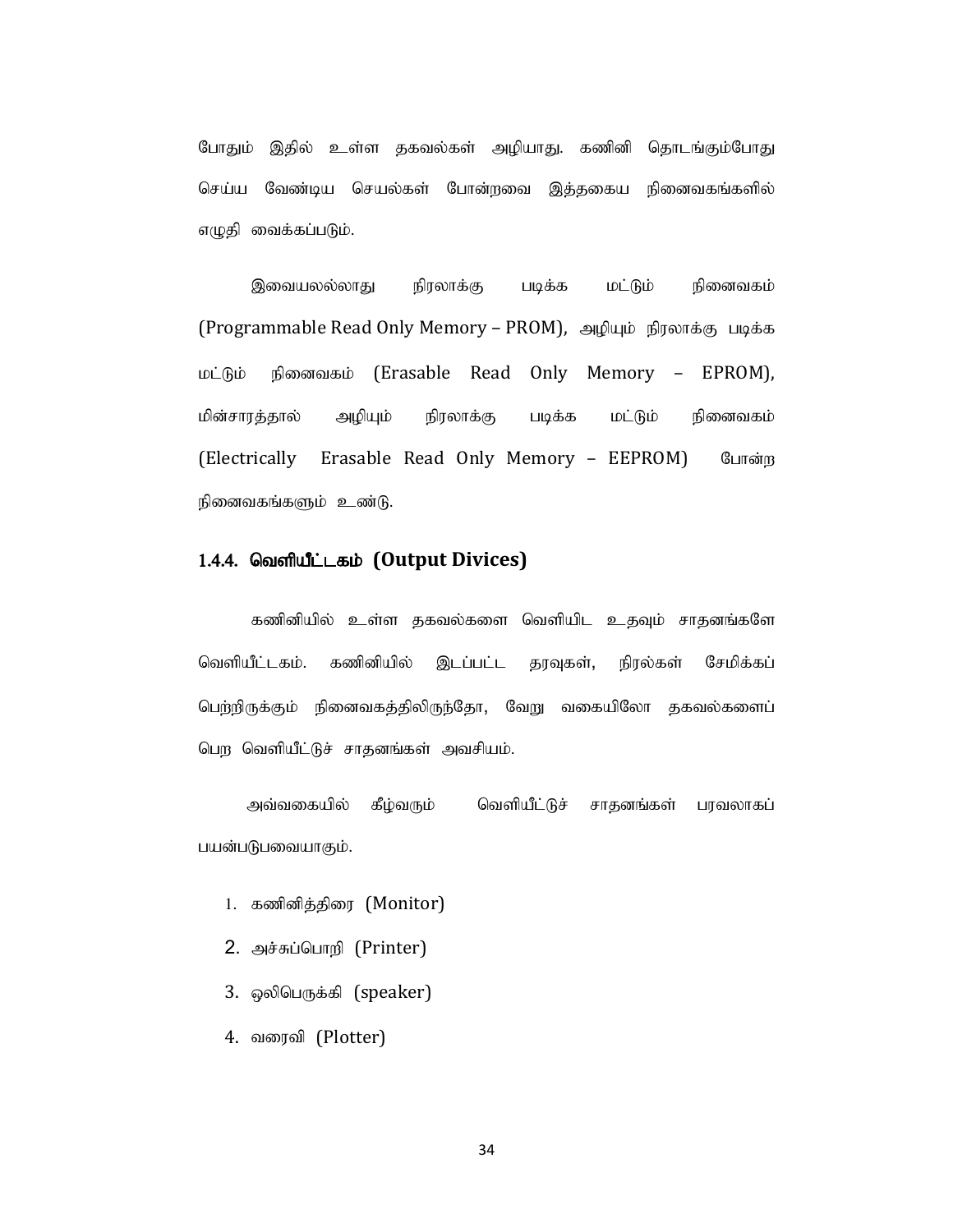#### 1.4.4.1. கணினித்திரை (Monitor)

**கணினித்திரை (Monitor)**<br>அதிக அளவில் பயன்படும் வெளியீட்டுச் சாதனம் இது. காட்சித்திரை<br>அழைக்கப்படுகிறது. கணினியுடன் இணைக்கப்பட்டுள்ள இது<br>லக்காட்சிப்பெட்டி போன்றிருக்கும். அதிலுள்ளது போன்று படக்குழாய் எனவும் அழைக்கப்படுகிறது. கணினியுடன் இணைக்கப்பட்டுள்ள இது தொலைக்காட்சிப்பெட்டி போன்றிருக்கும். அதிலுள்ளது போன்று படக்குழாய் உண்டு. வண்ணமுடையது, வண்ணமர்றது என இருவகைகளில் உள்ளது.

எழுத்துகளுடன் படங்களும் காட்டப்படுகின்றது. திரையில் பல புள்ளிகள் ஒளிர்வதன் மூலம் எழுத்துகளும், படங்களும் உருவாகின்றன. இந்தப்புள்ளி பிக்செல் (Pixel – Picture Element) எனப்படும். புள்ளிகளின் எண்ணிக்கை அதிகமாக அதிகமாகப் படங்கள் துல்லியமாகத் தெரியும். கணினித்திரை தற்போது பல வடிவங்களில் கிடைக்கின்றது.

#### 1.4.4.2. அச்சுப்பொறி (Printer)

வன்படி (Hard Copy) எனப்படும் படங்களும் உரைகளும் அச்சிடப்பட்ட பக்கங்களை கணினியிலிருந்து தாளில் பெற உதவுவது அச்சுப்பொறி. வேகம், அச்சுத்தரம் என்பதைப் பொறுத்து இதை இரு வகைகளாகப் பிரிக்கலாம்.

தட்டல் வகை அச்சுப்பொறி (Inpact Printer)

தட்டா வகை அச்சுப்பொறி (Non- Inpact Printer)

தட்டல் வகை அச்சுப்பொறிகளில் காகிதத்தின் மீது சிறுகம்பி தட்டுவதால் புள்ளி அல்லது எழுத்து உருவாகிறது. குறைந்தவிலை, சிறந்த உழைப்பு என்பதால், மிக அதிகஅளவு அச்சிடுவதில் இவை பெரிதும்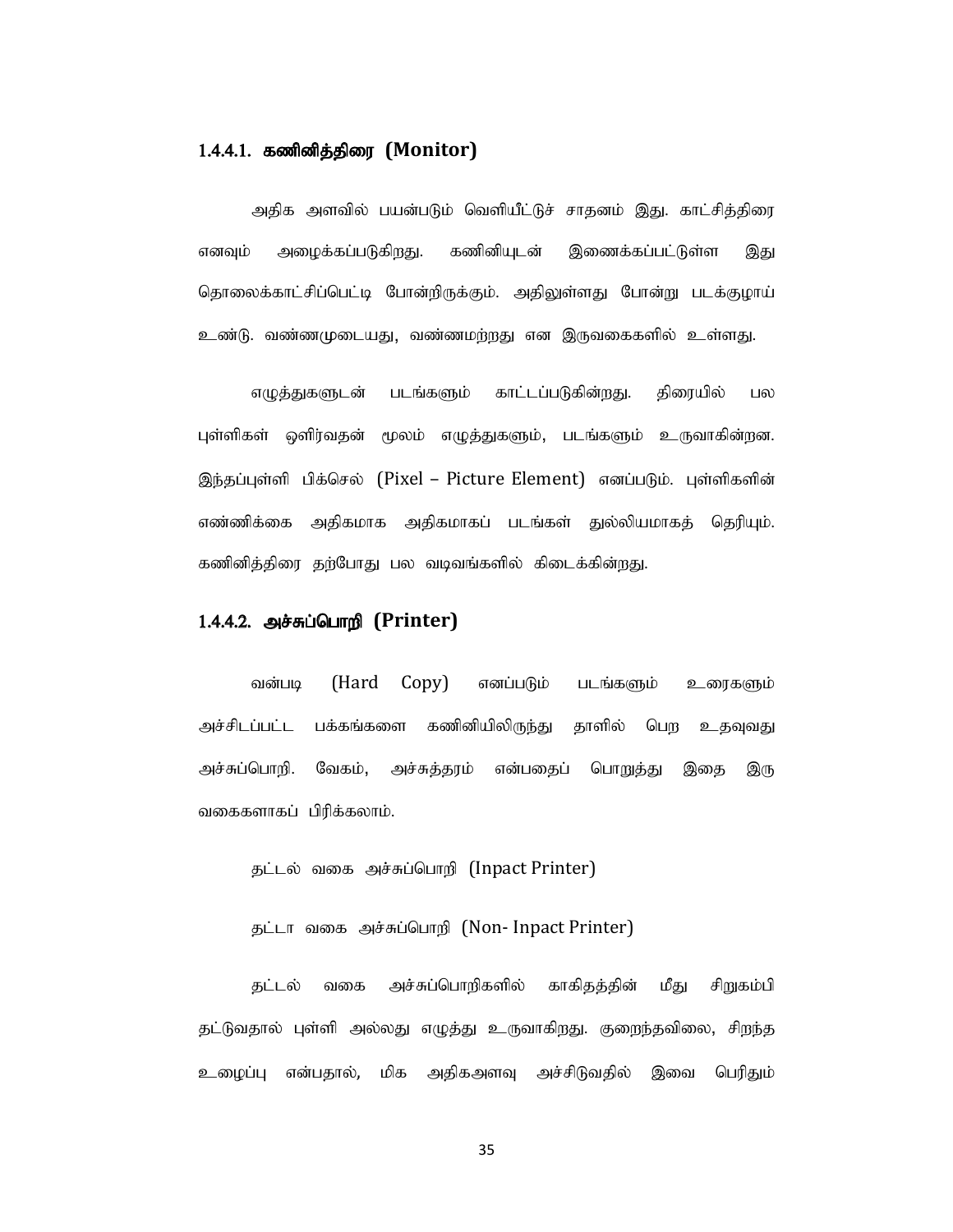பயன்படுகின்றன. இவை வரி அச்சுப்பொறி (Line Printer) புள்ளி அச்சுப் பொறி (Dot-Matrix Printer) என இரு வகைகளில் கிடைக்கிறது.

வரி அச்சுப்பொறி மிக விரைவாக ஒரு சமயத்தில் ஒரு வரியை அச்சிடும் திறன்பெற்றவை. இவை ஒரு நிமிடத்தில் 150 முதல் 3000 வரிகள் வரை அச்சிடும். ஆனால் ஒரு எழுத்துருவில் மட்டும் அச்சிடும். படங்கள் வரையாது. அச்சுத்தரம் குறைவு. அதிக சத்தம் எழுப்பும். ஆனால் அதிக அளவு உரைகளை மிக விரைவாகப் பலபடி எடுத்துக் கொடுப்பதில் சிறந்தவை.

புள்ளி அச்சுப்பொறி சிறு கம்பிகளால் புள்ளிகளை வைத்து எழுத்து, படங்களை உருவாக்கும். அதனால் வேகம் மிகவும் குறைவு. ஆனால் செலவு குறைவு என்பதும், பலபடிகள் எடுக்க முடியும் என்பதும் இந்த வகை அச்சுப்பொறிகளின் அதிகப் பயன்பாட்டிற்குக் காரணம். இவை ஒரு வினாடிக்கு சுமார் 300 எழுத்துகள் அச்சிடும்.

தட்டா வகை அச்சுப்பொறிகளில் நகரும் பாகங்கள் குறைவு என்பதால் வேகம் அதிகம். சுத்தம் இல்லை. அதிகத்தரம் உள்ள படங்களை வரையலாம். இவை வெப்பவகை அச்சுப்பொறி (Thermal புள்ளி அச்சுப்பொழி சிறு கம்பிகளால் புள்ளிகளை வைத்து எழுத்து,<br>படங்களை உருவாக்கும். அதனால் வேகம் மிகவும் குறைவு. ஆனால்<br>செலவு குறைவு என்பதம், பலபடிகள் எடுக்க முடியும் என்பதம் இந்த<br>வகை அச்சுப்பொழிகளின் அதிகப் பயன்பாட்டிற்குக் (Inkjet Printer) என்ற வகைகளில் உள்ளன.

வெப்பவகை அச்சுப்பொறியில் புள்ளிகள் வேண்டிய இடத்தில் மின்சாரத்தால் வெப்பம் அதிகரிக்கப்படுகிறது. வெப்பம் உணரும் சிறப்புத் தாள்கள், இந்த வெப்பத்தால் தேவைப்படும் இடங்களில் புள்ளிகளை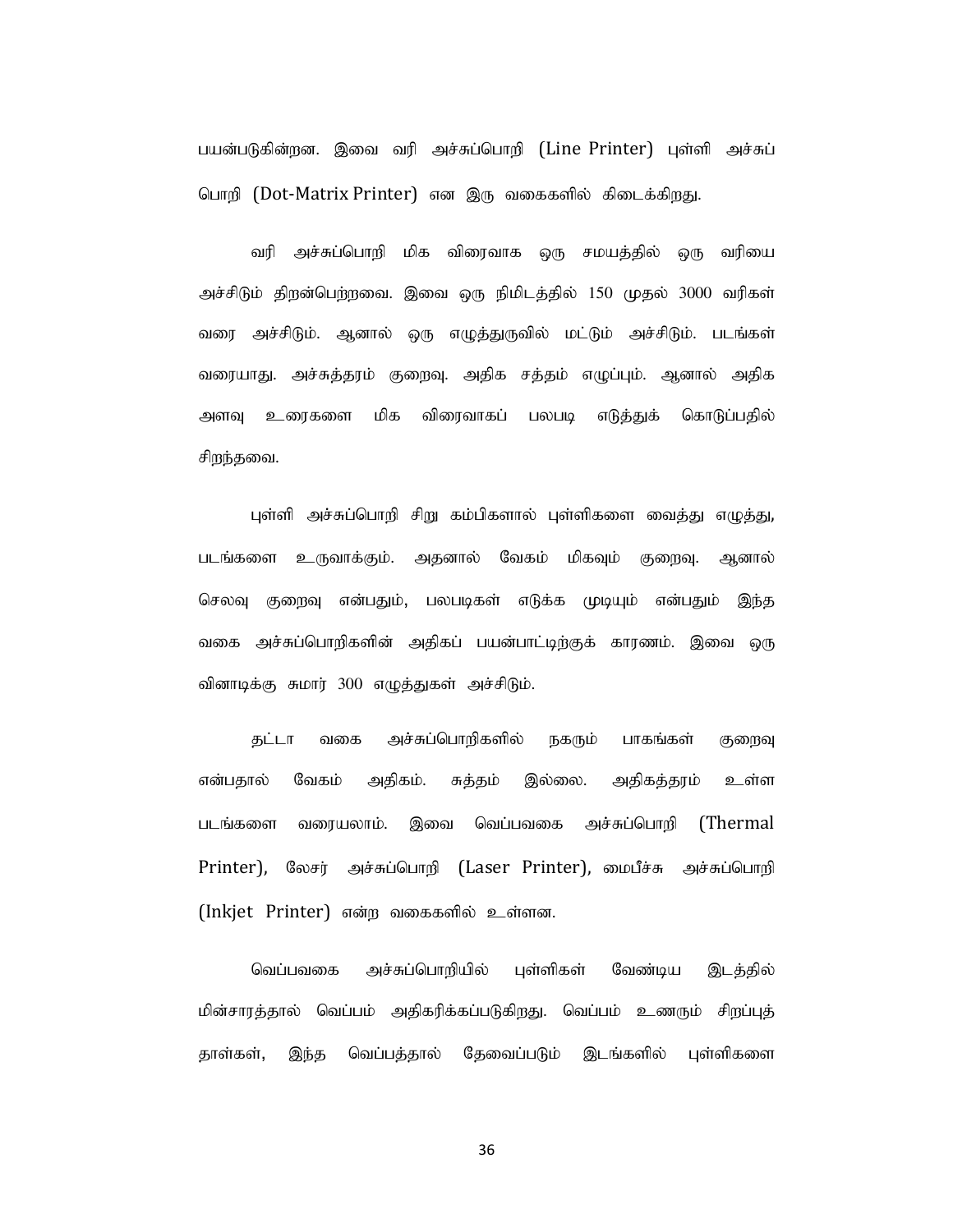உருவாக்குகின்றது. இது தொலைநகலி (Fax), கணிப்பான் (Calculator) போன்றவற்றில் பயன்படுகிறது. அச்சுத்தரம் குறைவு.

லேசர் அச்சுப்பொறியில் லேசர் ஒளியையும், துகளாக வரும் மையையும் கொண்டு செயல்படும் வகை இது. மிகச்சிறிய புள்ளிகளை உருவாகும் திறன் பெற்றது. தரம் அதிகம் உள்ள படங்களை அச்சிடும். மைபீச்சு அச்சுப்பொறியில் வண்ணமையின் மிகச்சிறு துளி வெளியே உருவாக்குகின்றது. இது தொலைநகலி (Fax), கணிப்பான் (Calculator)<br>போன்றவற்றில் பயன்படுகிறது. அச்சுத்தரம் குறைவு.<br>மைபையும் கொண்டு செயல்படும் - லேசர் - ஒளியையும், துகளாக - வரும்<br>உருவாகும் திறன் பெற்றது. தரம் அதிகம் உள்ள படங்களை கின்றன. இந்தத் துளிகள் காகிதத்தில் படிந்து படத்தை உருவாக்குகிறன. மையையும் கொண்டு செயல்படும் வகை இது. மிகச்சிறிய புள்ளிகளை<br>உருவாகும் திறன் பெற்றது. தரம் அதிகம் உள்ள படங்களை அச்சிடும்.<br>மைபீச்சு அச்சும்பொரியில் வண்ணமையின் மிகச்சிறு துளி வெளியே<br>பிச்சப்படுகிறது. இதை மின்காந்தத் தகடுகள் சரிப

#### $1.4.4.3.$  ஒலிபெருக்கி (speaker)

ஓலி வகையில் பேச்சையும், இசையையும் வெளியிட உதவும் சாதனம் ஒலிபெருக்கி. உரையிலிருந்து பேச்சை உருவாக்கத் தனி

#### 1.4.4.4. வரைவி (Plotter)

வீடு கட்டுவதற்கான வரைபடங்கள், பொறிகள் மற்றும் சாதனங்களின் அமைப்பைக் கூறும் படங்கள் போன்றவற்றைத் தயாரிப்பதற்கெனவே இந்த வரைவிகள் உருவாக்கப்பட்டுள்ளன.

#### $1.5.$  கணினியின் இயக்க அமைப்பு

கணினிக்கும் பிற மின்னணுச் சாதனங்களுக்கும் பெரிய வேறுபாடு உண்டு. கணினி தவிர்த்த மின்னணுச் சாதனங்களை இயக்கச் சில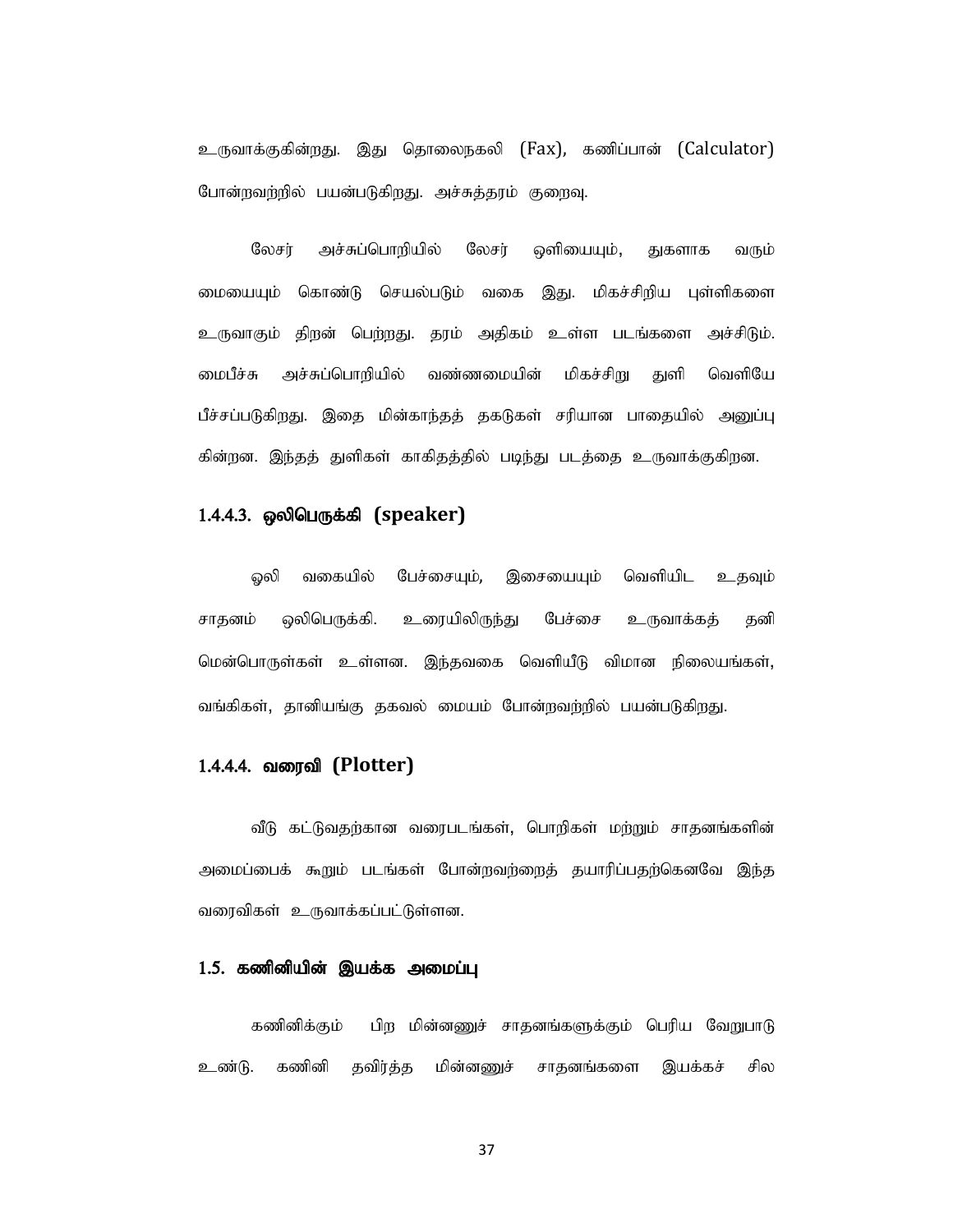பொத்தான்களைப் பற்றித் தெரிந்து கொண்டாலே போதும். ஆனால் பொத்தான்களைப் பற்றித் தெரிந்து கொண்டாலே போதும். ஆனால்<br>கணினியில் உள்ளீடு, வெளியீடு செய்ய விதவிதமான பொறிகள் உள்ளன.<br>இவை ஒவ்வொன்றுடனும் தொடர்புகொள்ள வெவ்வேறான விதிமுறைகளைக்<br>கணினி கடைபிடிக்கவேண்டும். அவற்றையெல்லாம் பயன்படுத்து இவை ஒவ்வொன்றுடனும் தொடர்புகொள்ள வெவ்வேறான விதிமுறைகளைக் கணினி கடைபிடிக்கவேண்டும். அவற்றையெல்லாம் பயன்படுத்துபவரே படித்துப் புரிந்துகொண்டு அதன்படி செயலாற்றுவது என்பது கடினமான பொத்தான்களைப் பற்றீத் தெரிந்து கொண்டாலே போதும். ஆனால்<br>கணினிபில் உள்ளீடு, வெளியீடு செய்ய விதவிதமான பொறிகள் உள்ளன.<br>இவை ஒவ்வொன்றுடனும் தொடர்புகொள்ள வெவ்வேறான விதிமுறைகளைக்<br>கணினி கடைபிடிக்கவேண்டும். அவற்றையெல்லாம் பயன்படுத்து  $(Lp$ றையில் நிர்வகிக்க வேண்டும்.

கணினிக்குள்ளேயே இருக்கும் நினைவகம், மையச்செயலகம் போன்றவற்றைச் சரியாகப் பகிர்ந்து அளிக்கவேண்டும். அவ்வகையில் கணினியின் எல்லா பாகங்களையும் நிர்வகித்து, திறம்பட இயக்கித்தர ஒருவர் தேவை.

தொடக்க காலத்தில் நிரல் எழுதுபவரே நேரடியாகக் கணினியைப் பயன்படுத்தினார். கணினியின் அமைப்புப் பெரியதாகி, சிக்கல்களும் அதிகமாக அதிகமாக, நேரடி இயக்கம் சாத்தியமற்றதாக ஆனது. ஒவ்வொன்றையும் நன்கறிந்து, அவற்றின் செயல்பாடுகள் இவை என்பதை மட்டும் வெளியுலகிற்குத் தரும் மென்பொருள் படிப்படியாக உருவானது. அதுவே இயக்கஅமைப்பு $^7$  (Operating System) என்று அழைக்கப்படுகிறது.

வன்பொருள்களைச் செயல்படுத்துவதில் உள்ள சிக்கல்களை அது வெளியில் தெரியாமல் மறைத்துவிடும். என்ன செய்ய வேண்டும் என்பதை மட்டும் வெளியில் இருந்துபெற்று, அதைச் செய்து கொடுக்கும். கணினியில் வன்பொருள் உடல் என்றால் மென்பொருள் உயிர் என்று விளங்குகிறது.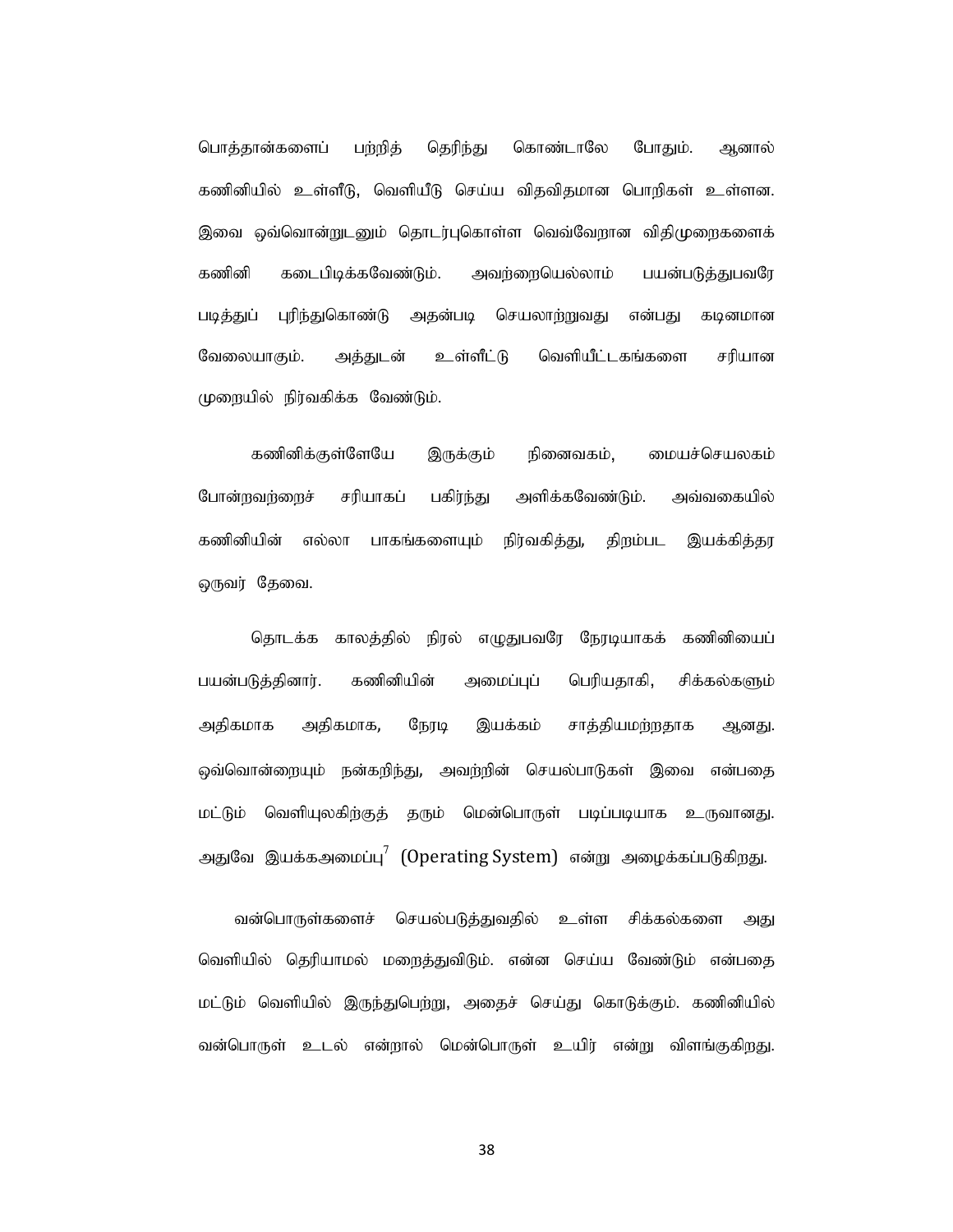ஒன்றில்லாமல் மற்றது வேலை செய்யாது. மென்பொருளில் இருவகை<sup>8</sup> உண்டு. அவை

1. அமைப்பு மென்பொருள் (System Software)

2. பயன்பாட்டு மென்பொருள் (Application Software)

#### 1.5.1. அமைப்பு மென்பொருள் (System Software)

கணினியின் பல பகுதிகளையும் கட்டிக்காத்து வேலைவாங்கும் மென்பொருள் அமைப்புமென்பொருள் எனப்படும். இம்மென்பொருளமைப்பே கணினிக்கும் பயனருக்கும் இடையே நடைபெறும் பரிமாற்றங்கள் சிக்கல் இல்லாமல் நடைபெற உதவி செய்கிறது.

கணினியின் நிலைவட்டில் (Hard Disk) பகியப்பெறும் இவ்வமைப்பு மென்பொருள், கணினிக்கு மின்இணைப்புக் கொடுத்தவுடன் நினைவகத்தில் இருந்து சிறுபகுதியை எடுத்து வைத்துக் கொண்டு தயாராகிவிடும். **1.5.1. அமைப்பு மென்பொருள் (System Software)**<br>- கணினியின் பல பகுதிகளையும் கட்டிக்காத்து வேலைவாங்கும்<br>மென்பொருள் அமைப்புமென்பொருள் எனப்படும். இம்மென்பொருளமைப்பே<br>-<br>கணினிக்கும் பயனருக்கும் இடைபே நடைபெறும் பரிமாற்றங்கள் சிக்க விடும். பின் பயனரின் கட்டளைக்காகக் காத்து நிற்கும். கட்டளைகளை இடஇட அவற்றைச் செய்து முடித்துவிடும். மின்இணைப்புத் துண்டிக்கப்படும் வரை இவ்வாறு தொடர்ந்து செயல்படும். எமனாயுடுள், கண்ணக்கு மனதனையுக கொருத்தவு வ நனைகைத்தில்<br>இருந்து சிறுபகுதியை எடுத்து வைத்துக் கொண்டு தயாராகிவிடும்.<br>கணினியின் முழுக்கட்டுப்பாடும் இவ்வமைப்பு மென்பொருளின் கீழ் வந்து<br>விடும். பின் பயனரின் கட்டளைக்காகக் காத்து ந

இவ்வமைப்பு மென்பொருளே பயன்பாட்டு மென்பொருள்களைக் கட்டுப்படுத்தி, நிர்வகிக்கும் வேலையையும் செய்யும். பயன்பாட்டு மென் பொருள்களுக்குத் தேவையான நினைவிடங்களை ஒதுக்கி, தரவுக் செயல்பாடுகளையும் இவ்வமைப்பு மென்பொருளே பராமரிக்கும். இதன்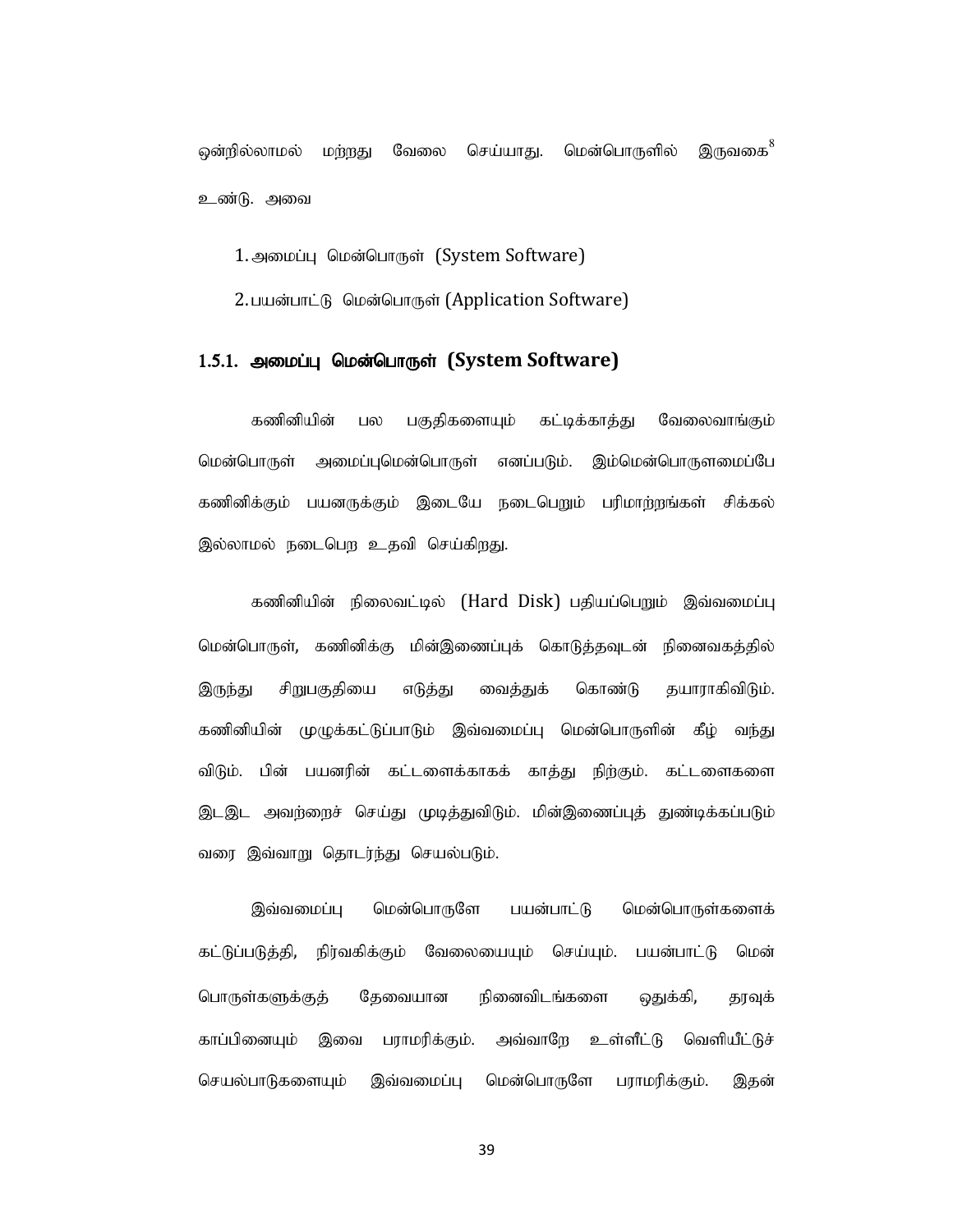தலையீடின்றி கணினியில் எச்செயலும் நடைபெறாது எனலாம். எம்எஸ்டாஸ்,<br>விண்டோஸ், யூனிக்ஸ் ஆகியவை அமைப்பு மென்பொருள்களுக்கு<br>எடுத்துக்காட்டாகும். எடுத்துக்காட்டாகும்.

#### பயனர் இடைமுகம் (User Interface)

பயனர் இடைமுகம் என்பது இயக்க அமைப்பு பயனருடன் தொடர்பு கொள்ளும் இடமாகும். இயக்க அமைப்பு வன்பொருளுக்கும், வெளி உலகிற்கும் இடையிலுள்ள ஓர் இடைமுகமாகப் (Interface) பயன்படுகிறது. கணினித்திரையில் தெரியும் தகவல்கள் கணினிக்கும், கட்டளைகளைத் தர இருக்கும் பயனருக்கும் இடையில் உள்ள ஓர் இடைமுகமாக அமைகிறது. இதுவே பயனர் இடைமுகம் எனப்படுகிறது. இருவழித் தொடர்பாக இருக்கும் எடுத்துக்காட்டாகும்.<br>பயணர் **இடைமுகம் (User Interface)**<br>- பயணர் இடைமுகம் என்பது இயக்க அமைப்பு பயணருடன் தொடர்பு<br>உலகிற்கும் இடமாகும். - இயக்க - அமைப்பு வன்பொருளுக்கும், - வெளி<br>உலகிற்கும் இடையிலுள்ள ஓர் இடைமுகமாகப் (Interface இடைமுகம் என இருவகைப்படும். பயனர் இடைமுகம் என்பது இயக்க அமைப்பு பயனருடன் தொடர்பு<br>கொள்ளும் இடமாகும். இயக்க அமைப்பு வன்பொருளுக்கும், வெளி<br>உலகிற்கும் இடையிலுள்ள ஓர் இடைமுகமாகப் (Interface) பயன்படுகிறது.<br>தனினித்திரையில் தெரியும் தகவல்கள் கணினிக்கும், கட டெக்காள்ளும் இடமாகும். வையிது இக்கை அமைப்பு பென்றுடன தொடர்பு<br>கொள்ளும் இடமாகும். இயக்க அமைப்பு வன்பொருளுக்கும், வெளி<br>உலகிற்கும் இடையிலுள்ள ஓர் இடைமுகமாகப் (Interface) பயன்படுகிறது.<br>திருக்கும் பயனருக்கும் இடையில் உள்ள ஓர் இ

பட்டன. எழுத்துகள் மூலம் கணினிக்குக் கட்டளைகளைத் தருவது எழுத்துவகைப் பயனர் இடைமுகம். எம்எஸ்டாஸ் மென்பொருள்கள் இவ்வகைப்பட்டன.

#### 1.5.2. பயன்பாட்டு மென்பொருள் (Application Software )

பயனருக்குத் தேவையான செயல்களைச் செய்து கொடுக்கப் பயன்படுவது பயன்பாட்டு மென்பொருள் ஆகும். எல்லா வன்பொருளையும்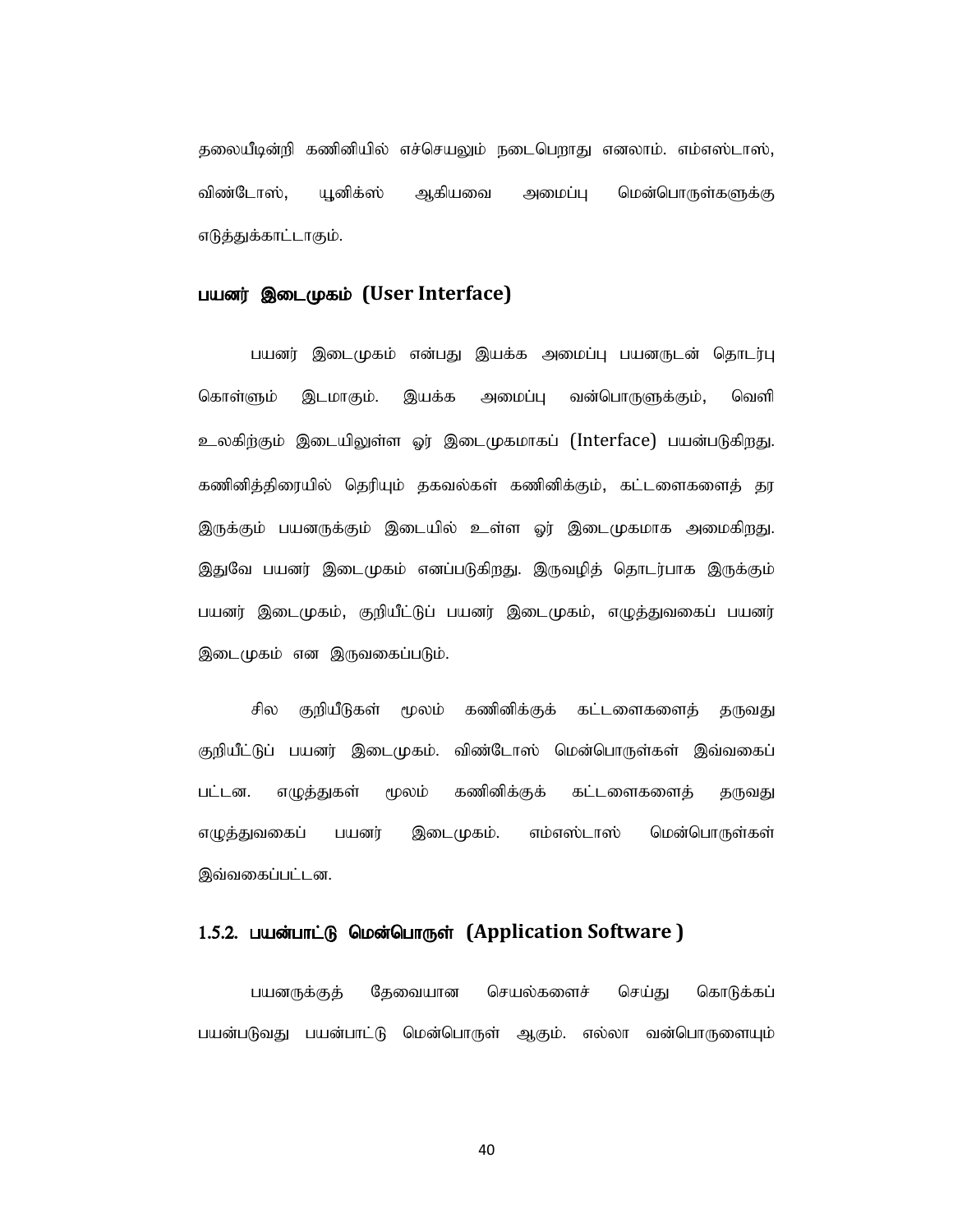நிர்வகிக்கும் திறன்பெற்ற அமைப்புமென்பொருளின் உதவியோடு பயன்பாட்டு மென்பொருள்கள் செயல்படுகின்றன.

இவ்வகை மென்பொருள்கள் கணினியின் மூலம் தேவையான செயல்களை எளிதாகச் செய்துகொள்ள உதவுகின்றன. பலவகையான செயல்களை எளிதாகச் செய்துகொள்ள வாய்ப்பளிப்பவையாக இருக்கும் இவற்றைக் கணினியில் நிறுவிப் பயன்படுத்தலாம்.

இவை பொதுவாக எழுதுதல், கணக்கிடுதல், தர்க்கச் செயல்பாடுகளைச் செய்தல், வரைதல், வண்ணமூட்டுதல், தொடர்பு ஏற்படுத்துதல், திட்டமிடல் ஆகிய செயல்களைச் செய்துகொள்ள உதவுகின்றன.

எம்எஸ்ஆபிஸ் எனும் மென்பொருள் பயன்பாட்டு மென்பொருளுக்குச் சான்று.

#### 1.6. கணினி மொழிகள் (Computer Languages)

கணினி நமக்குத் தேவையானவர்ளைக் கணக்கிட்டுத் தரவேண்டும் என்றால், நாம் சொல்வதைப் புரிந்துகொண்டு அதன்படி செயல்பட வேண்டும். அதற்கு நாம் சொல்வது புரியவேண்டும். அதற்கென உருவாக்கப் பெ<u>ற்றது</u>தான் கணினி மொழிகள்<sup>9</sup>. இவை ஐந்து கலைமுறைகளாகப் பிரிக்கப்படுகின்றன. அவை

- 1. பொறிமொழி (Machine Language)
- 2.  $\Phi$  Linkhop (Assembly Language)
- 3. உயர்நிலை மொழி (High-level Language)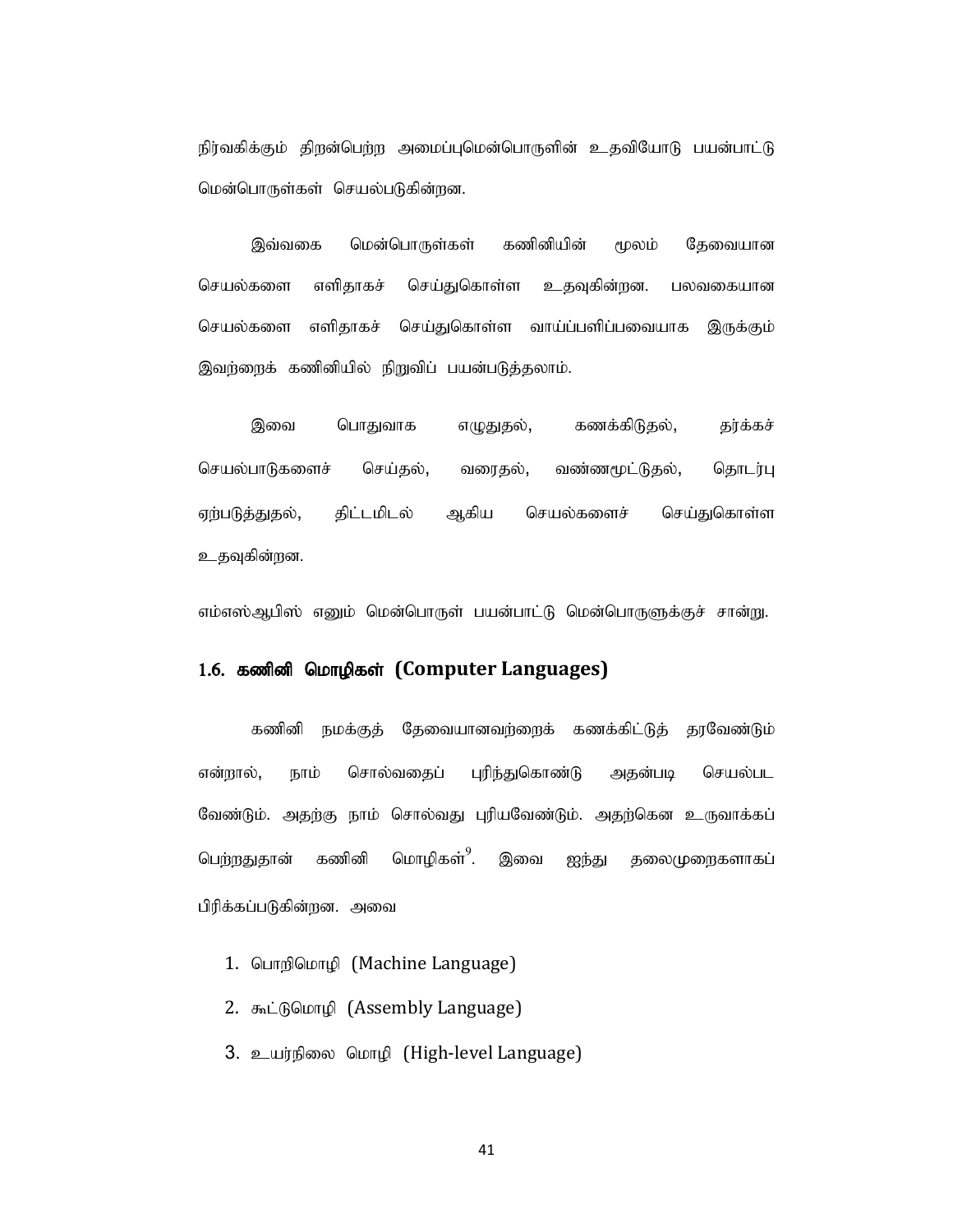- 
- 

# 4. நான்காம் தலைமுறைக் கணினிமொழி<br>5. ஐந்தாம் தலைமுறைக் கணினிமொழி<br>1**.பொறிமொழி (Machine Language)** 4. நான்காம் தலைமுறைக் கணினிமொழி<br>5. ஐந்தாம் தலைமுறைக் கணினிமொழி<br>1**.பொறிமொழி (Machine Language)** 1.6.1. Quang Quanghang (Machine Language)

நான்காம் தலைமுறைக் கணினிமொழி<br>ஐந்தாம் தலைமுறைக் கணினிமொழி<br>**பாறிமொழி (Machine Language)**<br>கணினியின் தாய்மொழி 0,1 என்ற இரண்டு குறியீடுகள் மட்டுமே.<br>தோன்றிய காலத்தில் கட்டளைகள் எழுதப் பயன்பட்டது<br>மாழி. கணினி தோன்றிய காலத்தில் கட்டளைகள் எழுதப் பயன்பட்டது பொறிமொழி.

#### 1.6.2. கூட்டுமொழி (Assembly Language)

பொறிமொழியில் கட்டளைகள் ஒவ்வொன்றாக எழுதுவது மிகக் கடினமான இருந்தது. தவறுகள் நேர்ந்தன. இச்சிக்கலைப் போக்க உருவாக்கப்பட்டதே கூட்டுமொழி. இதன்மூலம் கட்டளைகளைத் தசம எண்களில் எழுதினர். ஆயினும் கூட்டுமொழியில் எழுதிய நிரல்களைப் பொறிமொழியில் பெயர்த்த பின்னரே அவற்றைச் செயலாக்க முடியும். யொறிமொழியில் கட்டளைகள் ஒவ்வொன்றாக எழுதுவது மிகக்<br>கடினமான இருந்தது. தவறுகள் நேர்ந்தன. இச்சிக்கலைப் போக்க<br>உருவாக்கப்பட்டதே கூட்டுமொழி. இதன்மூலம் கட்டளைகளைத் தசம<br>எண்களில் எழுதினர். ஆயினும் கூட்டுமொழியில் எழுதிய நிரல்களைப்<br>ப

#### 1.6.3. உயர்நிலை மொழி (High-level Language )

கூட்டுமொழியிலும் சில சிக்கல்கள் இருந்தன. ஒரு சிறு செயலைச் செய்யவும் பல கட்டளைகளை எழுதவேண்டி இருந்தது. பெரிய கட்டளை நேரடியாக உரையாடுவதைப்போல் அமைந்த மொழியே உயர்நிலை மொழி. உருவாக்கப்பட்டதே கூட்டுமொழி, இதன்மூலம் கட்டளைகளைத் தசம<br>எண்களில் எழுதினர், ஆயினும் கூட்டுமொழியில் எழுதிய நிரல்களைப்<br>பொறிமொழியில் பெயர்த்த பின்னரே அவர்றைச் செயலாக்க முடியும்.<br>கூட்டுமொழியிலும் சில சிக்கல்கள் இருந்தது, ஒரு ச

கணிதச் செயல்பாட்டு முறையிலும் அமைந்திருந்தன. . போர்ட்ரான் (FOR TRON – Formula Translation), ஆல்கால் (ALGOL – Algorathmic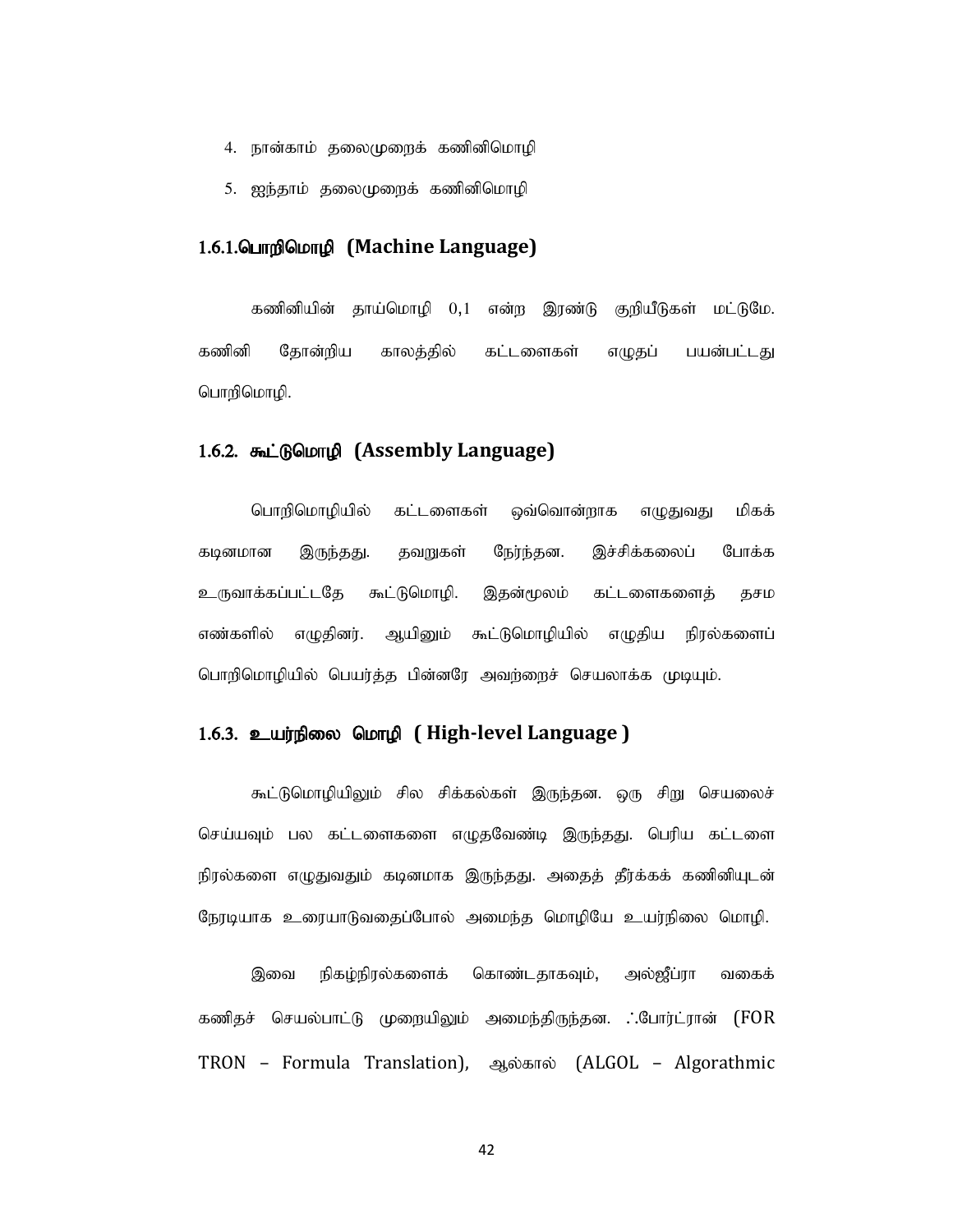Language),  $\mathcal{C} \cup \mathcal{F}$  is (Basic – Beginners All Purpose Symbolic Instruction  $Code)$  இவ்வகையைச் சார்ந்த மொழிகள்.

#### 1.6.4. நான்காம் தலைமுறைக் கணினிமொழி

இவை மிக உயர்நிலை மொழிகளாகும். கட்டளை நிரல்களை எழுதுவதில் ஓர் ஒழுங்கு, கட்டமைப்பிற்கு உட்பட்டவை. வாக்கியங்கள் மிகச் சுருக்கமாகவும், பல்வேறு சிக்கலான கணிப்புகளைச் செய்ய உகந்ததாகவும் இம்மொழிகள் அமைகின்றன.

கோபால், ஸி, ஆரகிள், யூனி. மை போன்றவை இம்மொழி வகைகளே.

#### $1.6.5$ . ஐந்தாம் தலைமுறைக் கணினிமொழி

இவை கணினியைச் செயல்படுத்துவதற்கான செயற்கை மொழிகளை விடுத்து, மனிதன் பேசும் மொழிகளின் அடிப்படையில் அமைந்தவை. இதன்மூலம் கணினி மொழி அறியாத எவரும் கணினியால் பயன்பெற முடியும். ரூபி, பைதான் போன்றவை இவ்வகை மொழிகள்.

இவற்றின் மூலம் மனிதன் தான்பேசும் மொழியிலேயே தகவல்களைக் கொடுத்துப் பெற முடியும்.

இவையல்லாது செயற்கை அறிவைச் செயல்படுத்தும் மொழிகளும் ஐந்தாம் தலைமுறையைச் சார்ந்தவையே. லிஸ்ப் (LISP – List Processing), ப்ரோலாக் (Prolog – Programming in Logic) இவ்வகை மொழிகள்.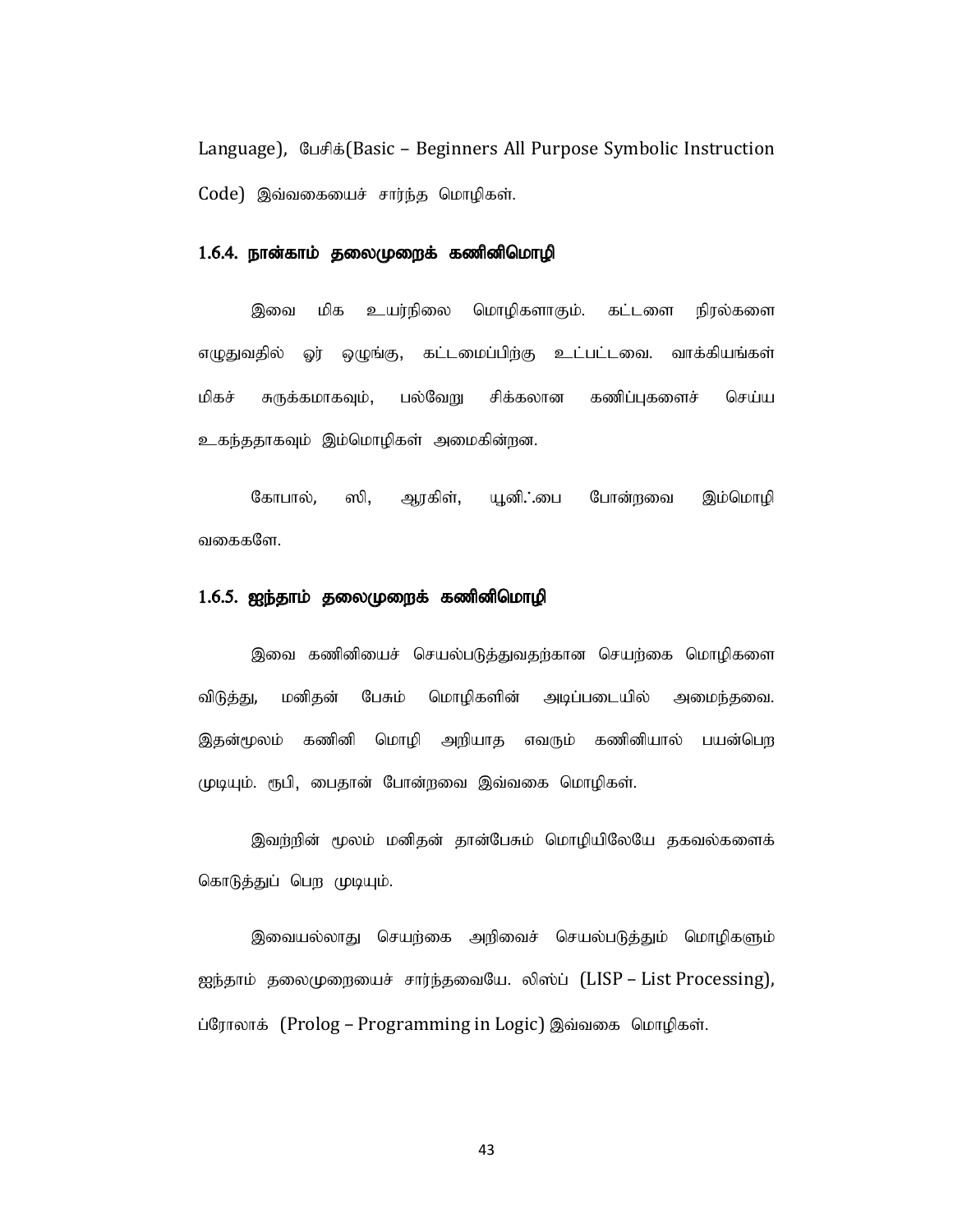கணினிக்குக் கட்டளைகளை இட கூட்டுமொழி, உயர்நிலை மொழி, மிக உயர்நிலை மொழிகள் உருவாக்கப்பட்டிருந்தாலும் அடிப்படையாக அனைத்துக் கட்டளை நிரல்களையும் கணினியின் தாய்மொழியாகிய பொறிமொழிக்கு மாற்றம் செய்தால்தான் செயலாக்கம் பெறும். அவ்வாறு மாற்றம் செய்ய மொழிமாற்றிகள் தேவை. கூட்டுமொழிக்கு கூட்டுவானும் (Assembler), உயர்நிலை, மிக உயர்நிலைமொழிகளுக்குத் தொகுப்பானும் (Complier), வரி - மொழி மாற்றியும் (Inter preter) மொழிமாற்றிகளாகும்.

**1.7. கணினியும் தமிழும்**<br>முத்தமிழுடன் நான்காம் தமிழாகிய அறிவியல் தமிழும் அதன் உட்கூறாகிய கணினித்தமிழும் இன்று பெருவளர்ச்சி கண்டுள்ளன. கணினித் தொழில் நுட்பத்தை முழுமையாகப் பயன்படுத்துவதில் உலகத்தமிழர் முன்னிற்கின்றனர். உலகெங்கும் பரவி வாழ்ந்து வரும் அத்தமிழர்களை ஒன்றுகூட்டும் சாதனமாகக் கணினியும், அதன் தொழில்நுட்ப வளர்ச்சியாகிய இணையமும் விளங்குகின்றன.

அண்மைக்காலத்தில் கணினி, இணையப் பயன்பாட்டில் ஏற்பட்ட வியத்தகு மாற்றங்களில் ஒன்று கணினித்தமிழ். பெரும்பான்மையாகக் கணினிப் பயன்பாட்டில் ஆங்கிலத்தையடுத்து, தமிழின் பயன்பாடு சிறப்பிடம் வகிக்கிறது.

தொடக்ககாலத்தில் கணினியில் தமிழன் தமிழைப் பயன்படுத்த மேற்கொண்ட முயற்சிகள் பல. அம்முயற்சிகளின் முதல்படியாகக் கணினியில் தமிழ் எழுத்துருக் குறியாக்கத்தின் வளர்ச்சி இருந்தது.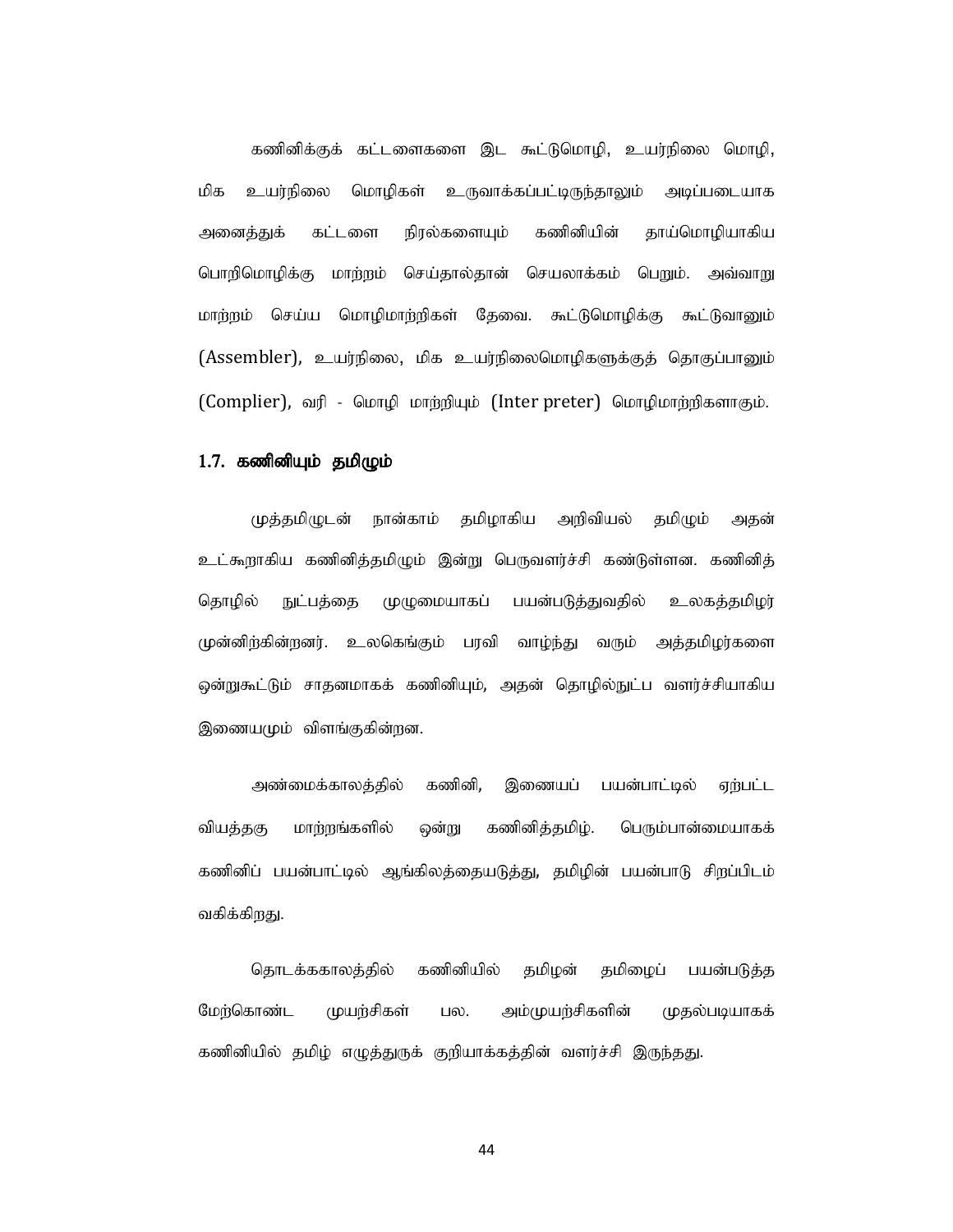#### $1.7.1.$  கணினியில் குறியாக்க  $(Encoding)$  முறை

உலகில் பல மொழிகளிலும் கணினி பயன்படுத்தப்பட்டு வருகிறது. எந்தவொரு மொழியாக இருந்தாலும் கணினியில் பயன்படுத்தும்போது ஒவ்வோர் எழுத்துக்கும் ஓர் எண் ஒதுக்கப்படும். சான்றாக,  $A$  என்ற எழுத்துக்கு 01000001 என்ற எண்ணும், B என்ற எழுத்துக்கு 01000010 என்ற எண்ணும் பயன்படுத்தப்படுகிறது. இதற்கு ஆஸ்கிமுறை (ASCII – American Standard Code for Information Interchange) என்று பெயர். இதேபோல் ஒவ்வொரு மொழியிலுள்ள எழுத்துருவிற்கும் ஒவ்வொரு எண் ஒதுக்கப்படும். எண் அமைப்பினைக் கொண்டே கணினி இயங்குகிறது. இப்படிக் கணினியில் ஒவ்வொரு எண்ணையும் நிர்ணயிக்கும் குறியீட்டு முறைக்குக் குறியாக்கம்  $(\rm{Encoding})$  என்று பெயர். $^{10}$  இவ்வாறு குறியாக்கம் செய்வதில் உலகமொழியாக உள்ள ஆங்கிலம் பாதி இடத்தைப் பிடித்துக் கொண்டது. எண்ணும் பயன்படுத்தப்படுகிறது. இதற்கு ஆஸ்கிமுறை (ASCII – American<br>Standard Code for Information Interchange) என்று பெயர். இதேபோல்<br>ஒவ்வொரு மொழியிலுள்ள எழுத்துருவிற்கும் ஒவ்வொரு எண் ஒதுக்கப்படும்.<br>எண் அமைப்பினைக் கொண்டே கணின Standard Code for Information Interchange) என்று பெயர். இதேபோல்<br>ஒவ்வொரு மொழிபிலுள்ள எழுத்துருவிற்கும் ஒவ்வொரு எண் ஒதுக்கப்படும்.<br>எண் அமைப்பினைக் கொண்டே கணினி இயங்குகிறது. இப்படிக்<br>தலிவியில் ஒவ்வொரு எண்ணையும் நிர்ணயிக்கும

அதாவது, எழுத்துருவிற்கு எண்ணாக ஒதுக்கப்படும் கணினியின் ஒவ்வொரு மொழியிலுள்ள எழுத்துருவிற்கும் ஒவ்வொரு எண் ஒதுக்கப்படும்.<br>எண் அமைப்பினைக் கொண்டே கணினி இயங்குகிறது. இப்படிக்<br>கணிவியில் ஒவ்வொரு எண்ணையும் நிர்ணயிக்கும் குறியீட்டு முறைக்குக்<br>சூறியாக்கம் (Encoding) என்று பெயர்.<sup>10</sup> இ என 94 எழுத்துகள் $^{11}$  குறியாக்கம் செய்யப் பெற்றுள்ளது. மீதமுள்ள 128 கணினியில் ஒவ்வொரு எண்ணையும் நிர்ணயிக்கும் குறியிட்டு முறைக்குக்<br>குறியாக்கம் (Encoding) என்று பெயர்.<sup>10</sup> இவ்வாறு குறியாக்கம் செய்வதில்<br>உலகமொழியாக உள்ள ஆங்கிஸம் பாதி இடத்தைப் பிடித்துக் கொண்டது.<br>இடமானது 16 x 16 என்ற அளவில்

#### 1.7.2. தமிழ் எழுத்துருக் குறியாக்கத்தின் தொடக்கம்

மேற்சொன்னதன் அடிப்படையில் கணினியின் பயன்பாட்டில் தமிழானது தொடக்கத்தில் தமிழ்த் தட்டச்சுக் கருவியைத் தழுவி 'பாமினி'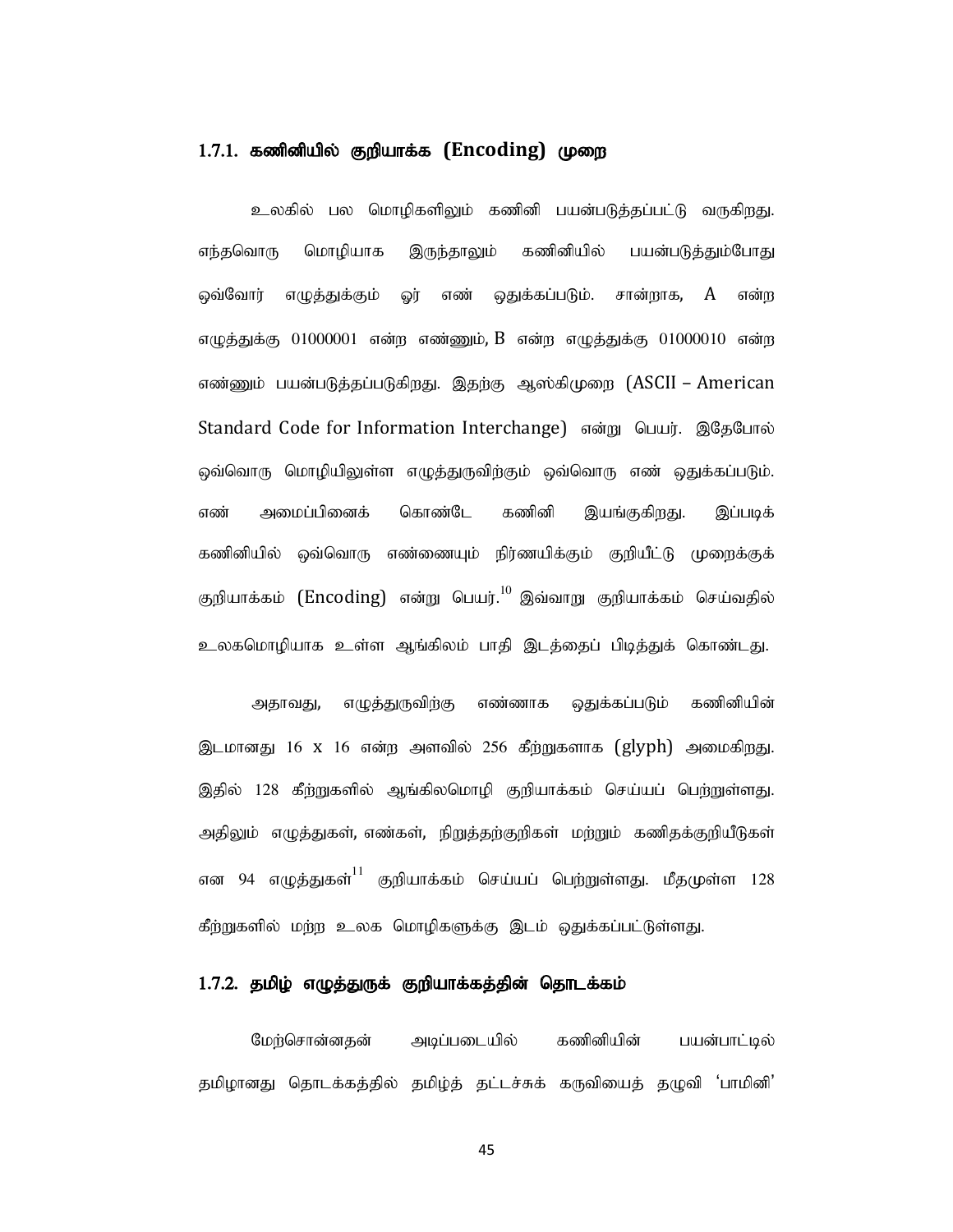என்கிற எழுத்துரு அறிமுகமானது. இது ஆங்கிலக் குறியாக்கக்கில் அமைந்த எழுத்துருக்களுக்குப் பதிலாகத் தமிழை உட்புகுத்தியது. இதுபோன்றே பலரும் சொந்தத் தயாரிப்பில் பல வகை எழுத்துருக்களை உருவாக்கினர். ஆனால், காலப்போக்கில் இணையத்தின் வரவால் பல்வேறு நடைமுறைச் சிக்கல்கள் இதில் உருவாகின.

இக்காலத்தில் வேறுசில குறியாக்க மென்பொருள்களும் பயன்பாட்டிற்கு வந்தன. அதனால் இணையத்தின் செய்தி பரிமாற்றத்தில் பலவகைச் சிக்கல்கள் ஏற்பட்டன. மேலும் இவ்வகையில் தமிழ் - ஆங்கிலம் என இரு மொழிகளிலும் ஆவணம் ஒன்றைத் தொகுப்பது கடினமானது. இந்நிலையில் பல மென்பொருள் தயாரிப்பாளர்கள், தமிழறிஞர்கள், தமிழைக் கணினியில் பயன்படுத்துவோர், தமிழ் ஆர்வலர்கள் மற்றும் பலரின் முயற்சியால் புதிய புதிய தமிழ்நியமக் குறியாக்கமுறை உருவாக்கப்பட்டது.

இம்முறை, "கணினி சார் தேவைகளுக்குத் தமிழ் எழுத்துகளைப் பயன்படுத்துவதற்கென உருவாக்கப்பட்ட 8 பிட் அடிப்படையில் அமைந்த தமிழ் - ஆங்கிலம் என இரு மொழிகளைக் கையாளத்தக்க ஒரு எழுத்துக் குறிமுறை நியமமாகும். இக்குறிமுறையின் பெயர் ஆங்கிலத்தில் RUf;fkhf TSCII (Tamil Standard Code for Information Interchange) என்றவாறு குறிக்கப்படுகிறது. தமிழில் திஸ்கி எனவும், தகுதூம் எனவும் தமழைக் கணைவால் பானாருஜ்துணார், தமழ் ஆர்வலர்கள் முற்றும்<br>உருவாக்கப்பட்டது.<br>உருவாக்கப்பட்டது.<br>இம்முறை, "கணினி சார் தேவைகளுக்குத் தமிழ் எழுத்துகளைப்<br>பயன்படுத்துவதர்கென உருவாக்கப்பட்ட 8 பிட் அடிப்படையில் அமைந்த<br>தமிழ் - ஆங்கில தழுவிய இணைய உரையாடல் மூலம் தரப்படுத்தப்பட்டு உருவாக்கப்பட்ட  $\mathcal{L}_{\mathcal{Y}}$ www.solatelyw.<br>இம்முறை, "கணினி சார் தேவைகளுக்குத் தமிழ் எழுத்துகளைப்<br>தமிழ் - ஆங்கிலம் என இரு மொழிகளைக் கையாளத்தக்க ஒரு எழுத்துக்<br>தறிழ் - ஆங்கிலம் என இரு மொழிகளைக் கையாளத்தக்க ஒரு எழுத்துக்<br>சுருக்கமாக TSCII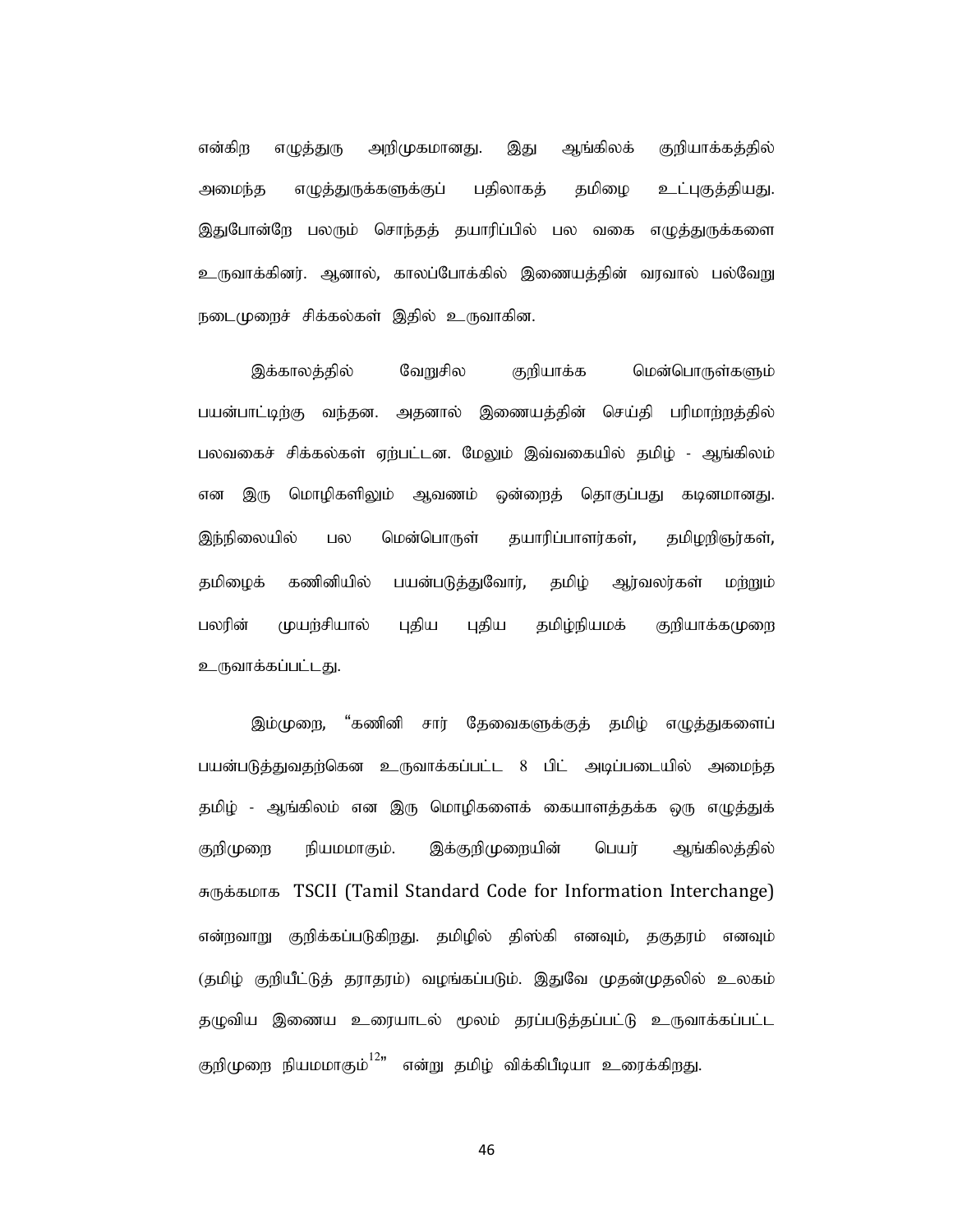அதுவரை நிலவிவந்த பல்வேறு சிக்கல்களுக்கு, தமிழ் எழுத்துக் குறியாக்க வரலாற்றில் ஒருமொழிக் (ASCII) குறியாக்கத்தால் ஏற்பட்ட வெற்றிடத்தை நிறைவு செய்ய உருவாகிய அடுத்த கட்ட வளர்ச்சியே அதுவரை நிலவிவந்த பல்வேறு சிக்கல்களுக்கு, தமிழ் எழுத்துக்<br>குறியாக்க வரலாற்றீல் ஒருமொழிக் (ASCII) குறியாக்கத்தால் ஏற்பட்ட<br>திஸ்கி. கணினியில் ஆஸ்கி குறியாக்கத்திற்கான இடம்போக மீதமுள்ள<br>(129 முதல் 256 வரையுள்ள கீற்றுகளில்) இடத் அதுவரை நிலவிவந்த பல்வேறு சிக்கல்களுக்கு, தமிழ் எழுத்துக்<br>குறியாக்க வரலாற்றில் ஒருமொழிக் (ASCII) குறியாக்கத்தால் ஏற்பட்ட<br>வெற்றிடத்தை நிறைவு செய்ய உருவாகிய அடுத்த கட்ட வளர்ச்சியே<br>திஸ்கி. கணினியில் ஆஸ்கி குறியாக்கத்திற்கான இ அதுவரை நிலவிவந்த பல்வேறு சிக்கல்களுக்கு, தமிழ் எழுத்துக்<br>குறியாக்க வரலாற்றில் ஒருமொழிக் (ASCII) குறியாக்கத்தால் ஏற்பட்ட<br>வெற்றி த்தை நிறைவு செய்ய உருவாகிய அடுத்த கட்ட வளர்ச்சியே<br>திஸ்கி. கணினியில் ஆஸ்கி குறியாக்கத்திற்கான இ அதுவரை நிலவிவந்த பல்வேறு சிக்கல்களுக்கு, தமிழ் எழுத்துக்<br>குறியாக்க வரலாற்றில் ஒருமொழிக் (ASCII) குறியாக்கத்தால் ஏற்பட்ட<br>திஸ்கி, கணினிரில் ஆஸ்கி குறிராக்கத்திழ்கான இடம்போக மீதமுள்ள<br>1129 முதல் 256 வரையுள்ள கீற்றுகளில்) இடத் இது முன்னேற்றம் உடையதாக, இருமொழிப் பயன்பாட்டிற்கு எளிதாக இருந்தது. இம்முறை தமிழ் இணைய மாநாடு 99 - இல் தமிழக அரசால் ஏற்றக் கொள்ளப்பட்டது.

#### $1.7.3.$  தமிழ் 99 விசைப்பலகை

அரசால் ஏற்றுக் கொள்ளப்பட்டு வெளியிடப்பட்ட தமிழ் 99 விசைப்பலகை அச்சுமுறையில் தமிழ் எழுத்துருக்கள் டாம் (TAM) என்றும், டாப் (TAB) என்றும் இருவகையாகப் பிரிக்கப்பட்டன. டாம் என்பது தமிழை மட்டும் பயன்படுத்தவல்லது (TAM – Tami-Monolingual.) டாப் என்பது தமிழும் ஆங்கிலமும் பயன்படுத்தவல்லது (TAB- Tamil Bilingual ). டாம் என்பது முழு வடிவிலான எழுத்துருக்களைக் கொண்டதாகும். இம்முறையில் தட்டச்சுச் செய்யப்படும் எழுத்துருக்கள் முழுவடிவில் இருக்கும். சான்றாக, 'நிலா' என்று தட்டச்சு செய்தால் ந, ி, ல, ா என்று தனித்தனி எழுத்துகளாக இல்லாமல் நி, லா என முழு எழுத்துகளாக இருக்கும<sup>் 13</sup>. விசைப்பகை அச்சுமுறையில் தமிழ் எழுத்துருக்கள் டாம் (TAM) என்றும்,<br>பெய் (TAB) என்றும் இருவகையாகப் பீரிக்கப்பட்டன. டாம் என்பது தமிழை<br>மட்டும் பயன்படுத்தவல்லது (TAM – Tami-Monolingual.) டாட் என்பது<br>தமிழும் ஆங்கிலமும் பயன்படுத பட்டது.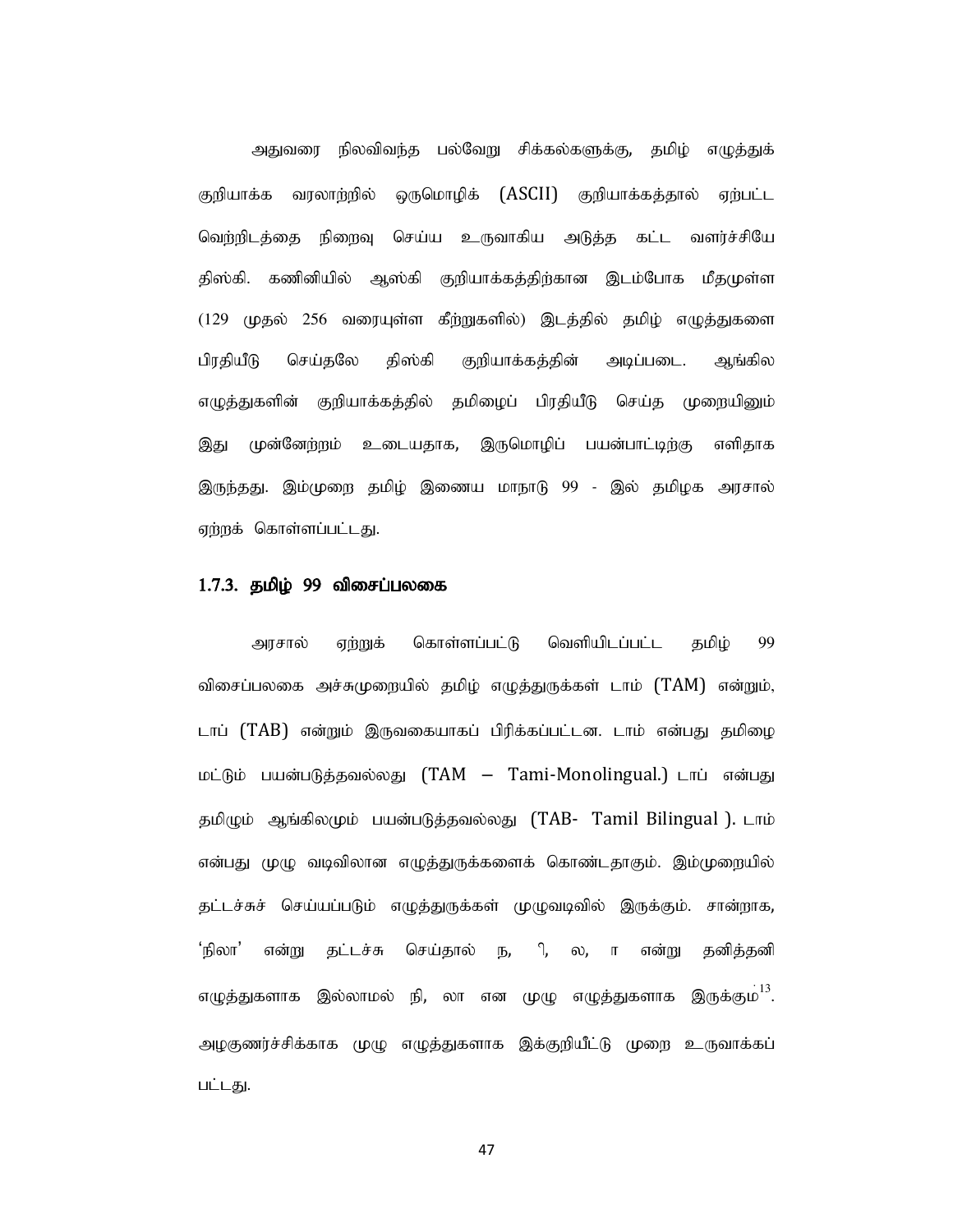டாப் முறையில் தமிழ் எமுத்துருக்களைக் குறியாக்கம் செய்யக் டாப் முறையில் தமிழ் எழுத்துருக்களைக் குறியாக்கம் செய்யக்<br>கிடைத்த 128 கீற்றுகளில் 247 எழுத்துகளை பொருத்த முடியாத<br>காரணத்தால் எழுத்துகளைக் கூறிட்டுப் பொருத்த வேண்டியதாயிற்று. 'கொடு<br>அழகு மொழிச் சொல்' என்னும் வாக்கில் உள்ள கொ, காரணத்தால் எழுத்துகளைக் கூறிட்டுப் பொருத்த வேண்டியதாயிற்று. 'கொடு அழகு மொழிச் சொல்' என்னும் வாக்கில் உள்ள கொ, டு, அ, ழ, கு, மொ, ழி, ச், சொ, ல் என்னும் பத்து எழுத்துகளைத் திஸ்கி குறியாக்கத்தில் தெ, ர, டாப் முறையில் தமிழ் எழுத்தருக்களைக் குறிபாக்கம் செய்யக்<br>கிடைத்த 128 கீற்றுகளில் 247 எழுத்துகளை பொருத்த முடியாத<br>காரணத்தால் எழுத்துகளைக் கூறிட்டுப் பொருத்த வேண்டியதாயிற்று. 'கொடு<br>அழகு மொழிச் சொல்' என்னும் வாக்கில் உள்ள கொ, குறியாக்கம் செய்தனர் $^{14}$  என்று மேற்கண்ட சான்றின் மூலம் இம்முறைக் குறியாக்கத்தை ஒரு குறையாகக் கூறுவார் ஆய்வாளர் முனைவர் இராம.கி.

#### $1.7.4$ . யுனிகோடு முறையின் விளக்கமும் தேவையும்

யுனிகோடு அல்லது ஒருங்குறி என்பது எழுத்துகளையும், ்வரியுருக்களையும் எண்முறை உபகரணங்களில் பயன்படுத்துவதற்கென உருவாக்கப்பட்ட ஒரு குறிமுறை நியமமாகும். இந்நியமத்தில் தற்காலத்தில் உலகில் பரவலாகப் பயன்படுத்தப்படும் பல்வேறு வரி வடிவங்கள் அடங்கியுள்ளன. அவற்றுடன் சில அரிதாகப் பயன்படுத்தப்படும் வரி வடிவங்களும், கணிதம், மொழியியல் போன்ற துறைகளில் பயன்படும் வரியுருக்களும் அடங்கியுள்ளன. வெவ்வேறு வரி வடிவங்களுக்கு வெவ்வேறு குறிமுறைகள் பயன்பாட்டில் உள்ளன. மேலும் கமிம் போன்ற சில மொழிகளில் ஒரே வடிவத்திற்குப் பல்வேறு குறிமுறைகளும் காணப் படுகின்றன.

பன்மொழிச் சூழலில் இத்தகைய வேறுபட்ட குறிமுறைகளைப் பயன்படுத்துவதால் பல்வேறு சிக்கல்கள் உருவாகின்றன. யுனிகோடு என்பது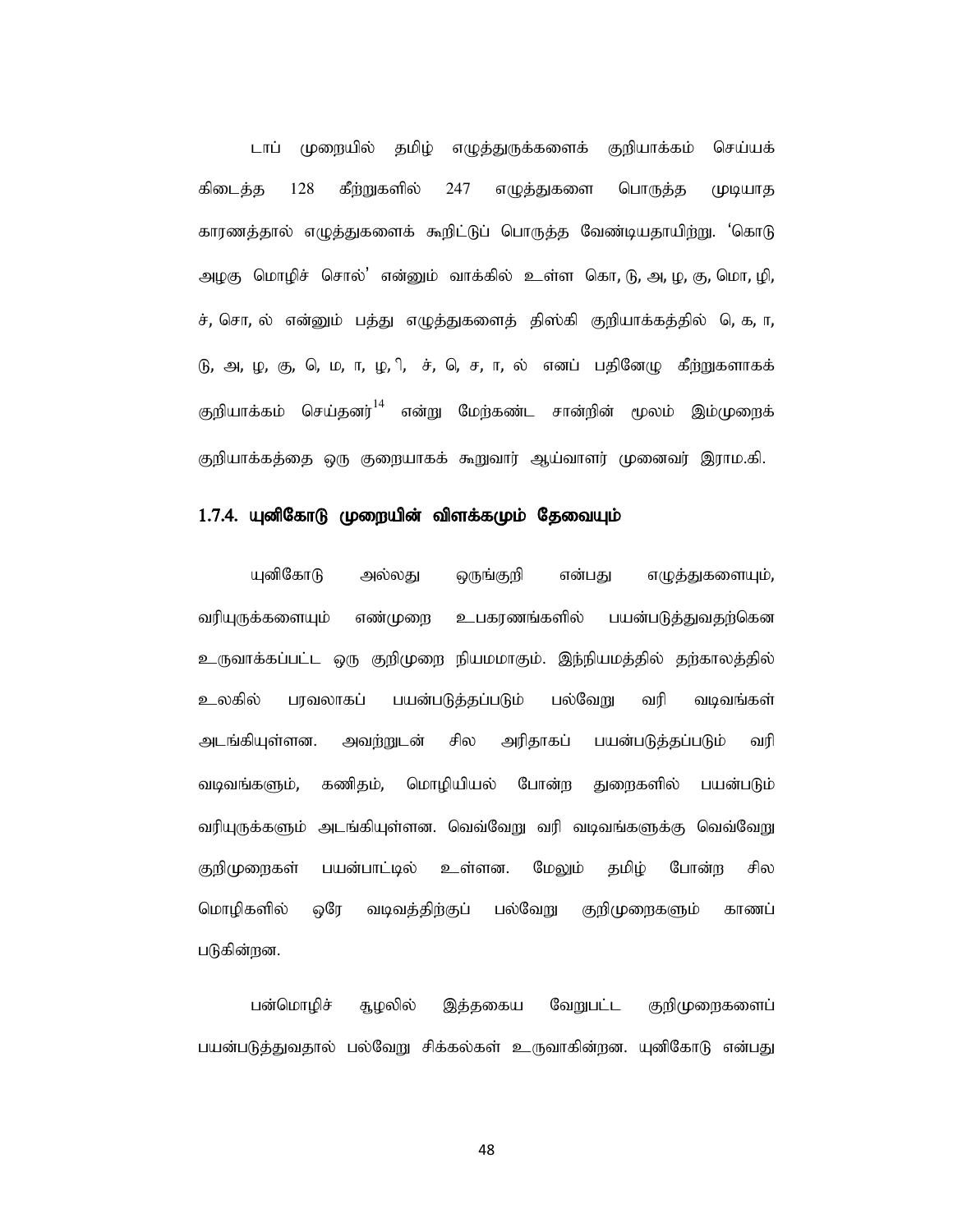இத்தகைய வேறுபட்ட குறிமுறைகளுக்கு மாற்றாக ஒரு நியமக்குறி இத்தகைய வேறுபட்ட குறிமுறைகளுக்கு மாற்றாக ஒரு நியமக்குறி<br>முறையை நிறுவுவதற்கான திட்டமாகும்<sup>15</sup> என்று விக்கிபீடியா கூறுகிறது.<br>தமிழைப் போலவே உலக மொழிகள் யாவிலும் உள்ள பெரும் பிரச்சனை<br>எந்தக் குறியாக்கமுறையை இணையதளங்கள் அமைப்பத தமிழைப் போலவே உலக மொழிகள் யாவிலும் உள்ள பெரும் பிரச்சனை எந்தக் குறியாக்கமுறையை இணையதளங்கள் அமைப்பதிலும், மின்னஞ்சல் பரிமாற்றத்திற்கும் பயன்படுத்துவது என்பதே. பலரும் பல குறியாக்க முறைகளைப் பின்பற்றுவதால் செய்திப் பரிமாற்றத்தில் பல்வேறு குளறுபடிகள். இக்குளறுபடிகளைப் போக்க உருவாக்கப்பெற்றதே யுனிகோடு குறியாக்க முறை.

#### 1.7.5. யுனிகோடு கூட்டமைப்பு (Unicode Consortium)

ஆங்கிலம் தவிர உலகளாவிய மொழிகளில் ஏற்பட்ட இக்குறியாக்கப் பிரச்சனையைப் போக்கவும், உலகில் உள்ள அனைத்து மொழிகளையும் ஒன்றிணைக்கவும் யுனிகோடு கூட்டமைப்பு (Unicode Consortium) என்ற அமைப்பு உருவாக்கப்பட்டது. இலாப நோக்கற்ற நிலையில் மிகப்பெரிய கணினி நிறுவனங்களும், உலக நாடுகள் பலவும், கணினி ஆர்வலர்கள் பலரும் உறுப்பினர்களாக உள்ள இவ்வமைப்பு உலக மொழிகள் குறியாக்க முறை.<br>- ஆங்கோடு **கூட்டமைப்பு (Unicode Consortium)**<br>- ஆங்கிலம் தவிர உலகளாவிய மொழிகளில் ஏற்பட்ட இக்குறியாக்கப்<br>- நிரிக்களையைப் போக்கவும், உலகில் உள்ள அனைத்து மொழிகளையும்<br>- ஒன்றிணைக்கவும் யுனிகோடு கூட்டமைப்பு **(Uni** 

இக்கூட்டமைப்பில் உறுப்பினர்களாக உள்ளவர்கள் அவரவர் மொழியை யுனிகோடு மூலம் கணினியில் எப்படிக் கொண்டுவருவது என்றும், அதில் ஏற்படும் சிக்கல்களுக்கு எவ்வாறு தீர்வு காண்பது என்றும் ஆராய்ந்து, திட்ட அறிக்கைகளை இவ்வமைப்பிடம் வழங்குவர். அதனை ஆராய்ந்து ஒவ்வொரு மொழிக்கும் எவ்வளவு இடம் ஒதுக்குவது என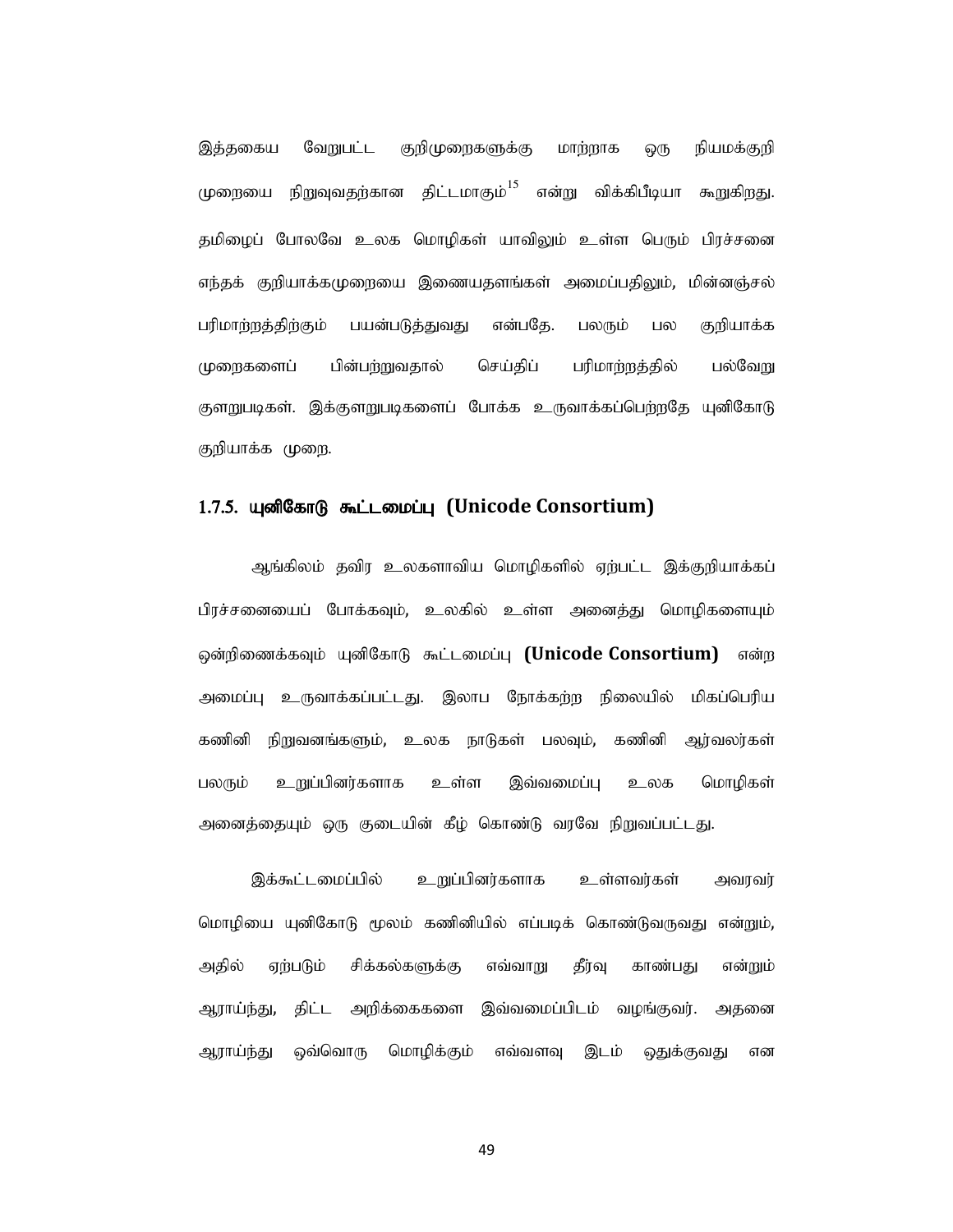இவ்வமைப்பு முடிவுசெய்யும். இவ்வமைப்பில் இந்தியஅரசும், தமிழகஅரசும் உறுப்பினர்களாக உள்ளன. தமிழக அரசு சார்பில் தமிழ் இணையப் பல்கலைக்கழகம் தமிழ் வளர்ச்சிக்கான பணியை மேற்கொண்டு வருகிறது<sup>16</sup>. .

#### 1.7.6. யுனிகோடு குறியாக்க முறை (Unicode Encoding)

யுனிகோடு குறியாக்க முறை உலகளாவிய குறியாக்க முறை. இதில் உலகமொழிகள் அனைத்திற்கும் இடமுண்டு. இது 32 பிட் திட்டம். இதில் இவ்வமைப்பு முடிவுசெய்யும். இவ்வமைப்பில் இந்தியஅரசும், தமிழகஅரசும்<br>உறுப்பினர்களாக உள்ளன. தமிழக அரசு சார்பில் தமிழ் இணையப்<br>பல்கலைக்கழகம் தமிழ் வளர்ச்சிக்கான பணியை மேற்கொண்டு வருகிறது<sup>16</sup>.<br>1**.7.6. யுனிகோடு குறியாக்க முறை (Un** இவ்வமைப்பு முடிவுசெய்யும். இவ்வமைப்பில் இந்திய,அரசும், தமிழக,அரசும்<br>உறுப்பினர்களாக உள்ளன. தமிழக அரசு சார்பில் தமிழ் இணையப்<br>பல்கலைக்கழகம் தமிழ் வளர்ச்சிக்கான பணியை மேற்கொண்டு வருகிறது<sup>16</sup>.<br>1**.7.6. யுனிகோடு குறியாக்க முறை (** ஒதுக்கப்படும் $^{17}$ .

இவ்வாறு இந்திய மொழிகளுக்கு ஒதுக்கப்பட்ட குறியாக்க முறை ISCII (Indian Standard Code for Information Interchange) என்று அழைக்கப்பட்டது. ஆனால் தேவநாகரி முறையில் குறியாக்கம் செய்யப் பெற்றதால் தமிழ் மொழிக்குக் குறைவான இடங்கள் ஒதுக்கப்பட்டது. இதனால் தமிழ்ப் பயன்பாட்டில் சில சிக்கல்கள் ஏற்பட்டன. என்றாலும் யுனிகோடு நமது அசிரத்தையினால் இஸ்கி சார்ந்த குறியாக்க முறையை ஏற்றுக்கொண்டு விட்டது<sup>18</sup>. என்பார் ஆய்வாளர். ஆனால் "இன்னமும் ஒதுக்கப்படும்<sup>17</sup>.<br>- இவ்வாறு இந்திய மொழிகளுக்கு ஒதுக்கப்பட்ட குறியாக்க முறை<br>BSCII (Indian Standard Code for Information Interchange) - என்று<br>வேற்றதால் தமிழ்ப் பயன்பாட்டில் குறைவான இடங்கள் - ஒதுக்கப்பட்டது.<br>இதனால் தமிழ்ப் காலியாக உள்ளன. நாம் தமிழ்மொழிக்கு இப்போதே குரல் கொடுத்தால் இவ்வாறு இந்திய மொழிகளுக்கு ஒதுக்கப்பட்ட குறியாக்க முறை<br>ISCII (Indian Standard Code for Information Interchange) - என்று<br>அழைக்கப்பட்டது, ஆனால் தேவநாகரி முறையில் குறியாக்கம் செய்யப்<br>மெற்றதால் தமிழ்ப் பயன்பாட்டில் சில சிக்க

எழுத்தின் ஒலிக்கும் வேறுபாடுகள் இருக்கவேண்டும். இந்த அடிப்படையில்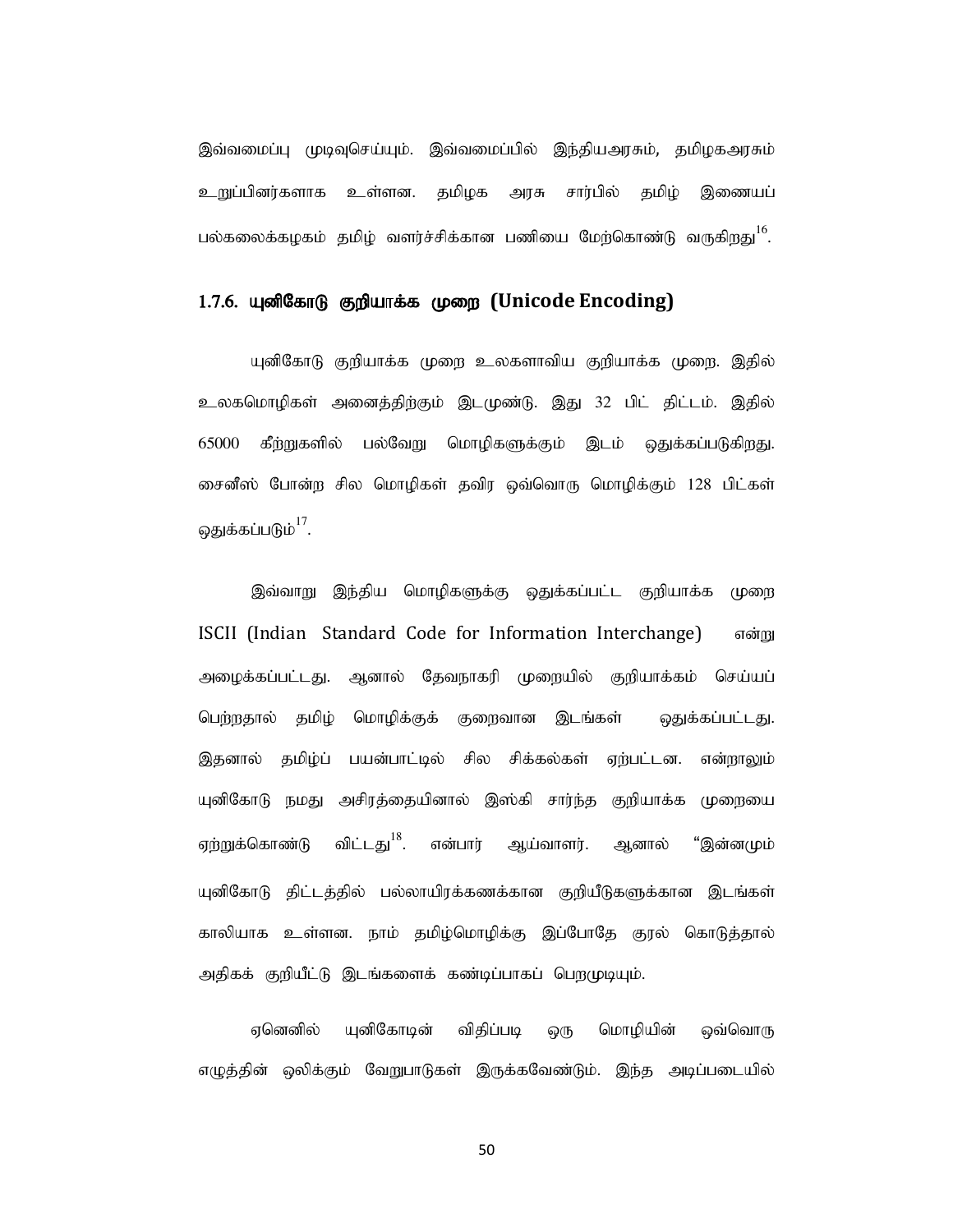பார்த்தால் தமிழ்மொழியில் அ, க், கி, கு, கூ என ஒவ்வொரு எழுத்திற்கும் வெவ்வேறு ஒலியே உள்ளது. மேலும் தமிழ்மொழிக்கு அதிக இடம் கேட்டால் மொழி சிதையுமெனப் பலரும் கருதுகிறார்கள். அதிகக் குறியீட்டு இடமென்பது கணிப்பொறியின் உள் செயல்பாட்டுக்கே. rல் தமிழ்மொழியில் அ, க், கி, கு, கூ என ஒவ்வொரு எழுத்திற்கும்<br>வறு ஒலியே உள்ளது. மேலும் தமிழ்மொழிக்கு அதிக இடம்<br>ல் மொழி சிதைபுமெனப் பலரும் கருதுகிறார்கள். அதிகக் குறியீட்டு<br>நமக்கு அதிகக் குறியீட்டு இடங்கள் தேவையென நாம் குரல

வேண்டிய அவசர நிலையில் உள்ளோம். 128 இடங்களைத்தான் யுனிகோடு பார்த்தால் தமிழ்மொழியில் ஆ. க், கி, கு, கூ என ஒவ்வொரு எழுத்திற்கும்<br>வெவ்வேறு ஒலியே உள்ளது. மேலும் தமிழ்மொழிக்கு அதிக இடம்<br>கேட்டால் மொழி சிதையுமெனப் பலரும் கருதுகிறார்கள். அதிகக் குறியீட்டு<br>இடமென்பது கணிப்பொறியின் உள் செயல தமிழ் குறியீட்டு இடத்தை அளிப்பார்களா என நினைக்க வேண்டாம்.<br>ஏனெனில் கொரிய (ஹாங்குல்) மொழிக்கு இக்கணிப்பொறித் திட்டத்தில்  $12,177$  இடங்கள் ஒதுக்கப்பட்டுள்ளன $^{19}$ " என்பதை நோக்கும் போது நாம் தொடர்ந்து போராடும் பட்சத்தில் நமக்குரிய இடத்தினைக் கண்டிப்பாகப் பெறமுடியும் என்பது தெளிவாகிறது.

#### 1.7.7. யுனிகோடு தமிழ் குறியாக்கமும் எழுத்துரு பயன்பாடும்

தற்போது யுனிகோட்டில் தமிழ் மொழிக்கும் 8 பிட் அடிப்படையில் குறியாக்க முறை வரையறை செய்யப்பட்டுள்ளது. இதனால் நம்மிடையே இருமொழிப் பயன்பாட்டிற்கென உள்ள TAM, TSCII முறைகளைவிட யுனிகோடில் பன்மொழி உள்ளடக்கிய எழுத்துருவைப் பயன்படுத்த வழி ஏற்படுகிறது. மேலும், TAM, TAB ,TSCII போன்ற குறியாக்க முறையில் தொடர்ந்து போராடும் பட்சத்தில் நமக்குரிய இடத்தினைக் கண்டிப்பாகப்<br>பெறமுடியும் என்பது தெளிவாகிறது.<br>1.7.7. **யுனிகோடு தமிழ் குறியாக்கமும் எழுத்துரு பயன்பாடும்**<br>தற்போக்க முறை வரையறை செய்யப்பட்டுள்ளது. இதனால் நம்மிடைபே<br>இருமொழிப

குறியாக்க முறையிலும் ஒரு குறியாக்க முறை 'அ' வை 140 ஆவது இடத்தில் புகுத்தியிருந்தால், வேறொரு குறியாக்க முறை 'ன' வைப்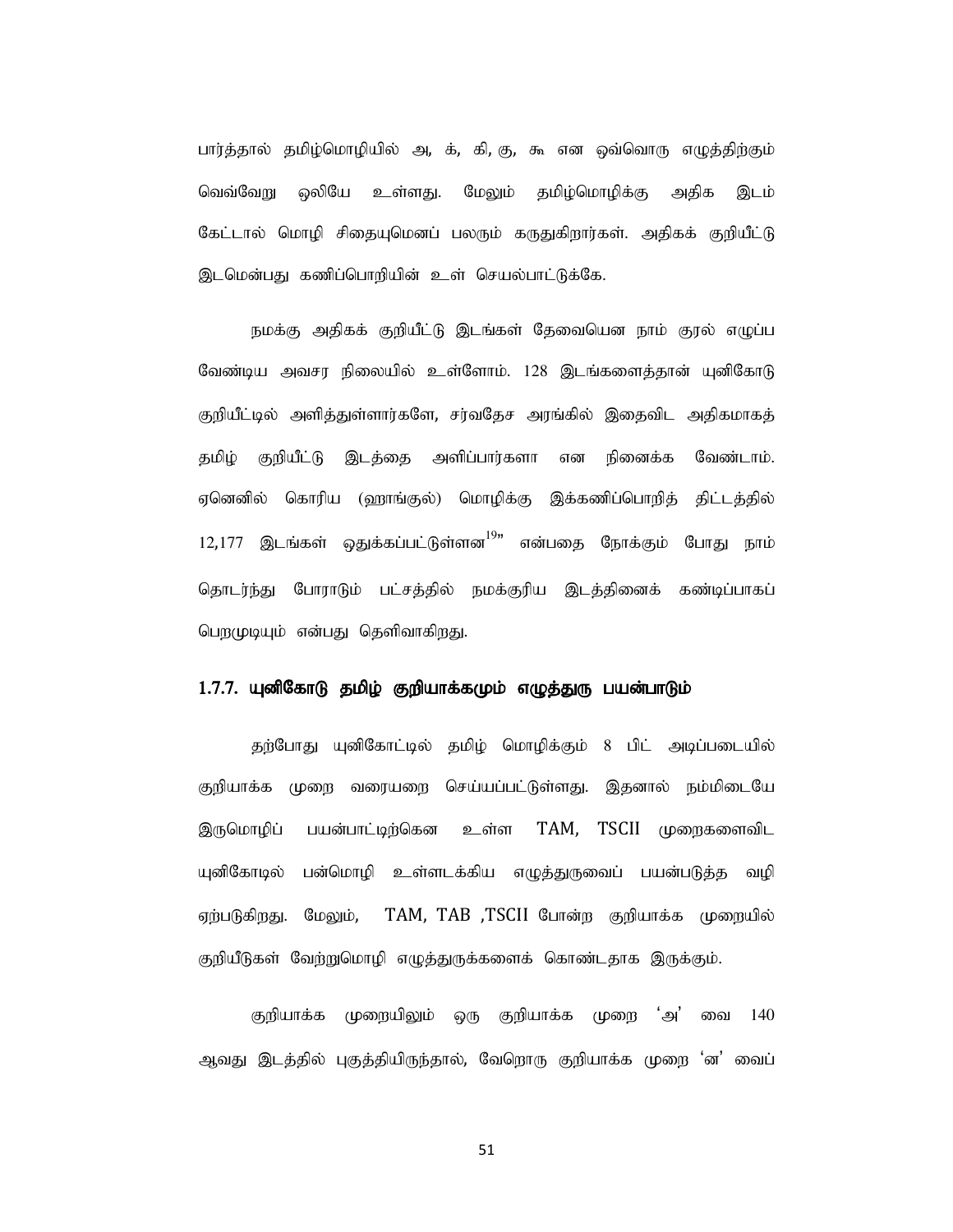புகுத்தியிருக்கும். யுனிகோடில் மேற்கண்ட இடர்ப்பாடு களையப்படுவதுடன், பிறமொழிக் குறியாக்கத்தில் பிரதியீடு செய்த முறையும் மாற்றம் பெற்று தமிழ்மொழி எழுத்துருக்கள் உட்புகுத்தப்படுகிறது. யுனிகோடில் எண் 2946 முதல் எண் 3071 (OB80 – OBFF Hex) வரை தமிழுக்காக இடம் ஒதுக்கப்படும். அந்நிலையில், எந்த மொழியைச் சேர்ந்தவராலும் 2946 என்ற எண்ணை யுனிகோடில் எழுதினால் அது தமிழ் 'அ' வாகவே கணினியில் வெளிப்படும் $^{20}$ . மேற்கூறியவாறு உலகம் முழுவதும் ஒரே குறியாக்கம் பயன்பட்டால் செய்திப் பரிமாற்றத்தில் குழப்பமேற்படாது.

#### $1.7.8$ . யுனிகோடும் கணினி நிறுவனங்களும்

கணினிப் பயன்பாட்டில் மைக்ரோசாப்ட், ஆப்பிள் போன்ற கணினி நிறுவனங்கள் யுனிகோடு முறையினை ஏற்றுக் கொண்டுள்ளன. மைக்ரோ சாப்ட் நிறுவனம் யுனிகோடு பயன்பாட்டிற்கு 'லதா' என்ற எழுத்துருவைத் தருகிறது. தற்போது விண்டோஸ் 2006, விண்டோஸ் XP , விண்டோஸ் 2003, ஆப்பிள், புதிய மெக்கின்டாஸ் கணினிகளில் யுனிகோடுமுறை தடையின்றிப் பயன்படுத்தமுடிகிறது.

புதிய லினக்ஸ் தளத்திலும் யுனிகோடு பயன்பாடு உள்ளது. முழுக்க முழுக்க யுனிகோடு அமைப்பில் இயங்கும் செயலிகள் நாளுக்கு நாள் அதிகரித்து வருகின்றன. மைக்ரோசாப்ட் ஆபிஸ், எக்ஸ்பி (XP),இன்டர்நெட் எக்ஸ்புளோரர் (Internet Explorer), அவுட்லுக் எக்ஸ்பிரஸ் (Outlook Express), அடேப் இன்டிசைன் (Adope InDesign) முதலிய செயலிகள் இவ்வரிசையில் அடங்கும். இலவசக் கொகுப்பாக வமங்கப்படும் ஒப்பன்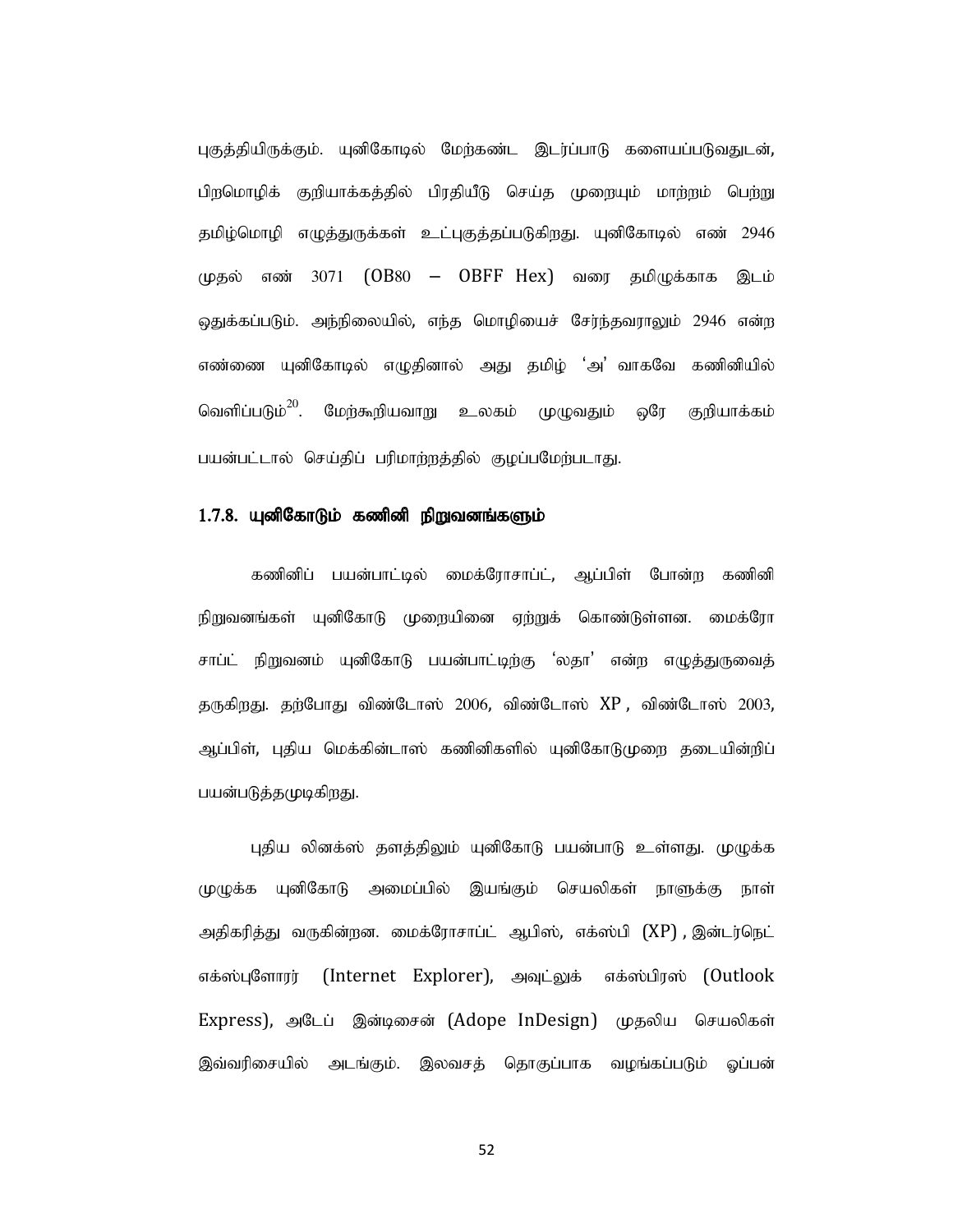ஆபிஸ் (Open Office), ஓஆர்ஜி (Org) செயலிகளிலும்கூட யுனிகோடு அமலாக்கப்பட்டு உள்ளது $^{21}$  என்பது யுனிகோடு முறைக்குக் கணினி நிறுவனங்கள் காட்டும் வரவேற்பைக் காட்டுகிறது.

#### 1.7.9. புதிய தமிழ் யுனிகோடும் யுனிகோடு வெற்றிடப் பயன்பாடும்

"தமிழ் யுனிகோடு முறையிலுள்ள குறைபாடுகளைக் களைந்து புதிய தமிழ் யுனிகோடு திட்டம் (Tamil Unicode New Encoding) மூலம் தற்போது தமிழ் குறியாக்க முறை முதல் நிலையிலிருந்து இரண்டாம் நிலைக்கு முன்னேறியுள்ளது. இந்த புதிய தமிழ் யுனிகோடு முறை 8 பிட் குறியாக்க முறைக்கு விடை கொடுத்துவிட்டது என்று கூறலாம்.

தமிழ் இணையப் பல்கலைக்கமகமும் கணித்தமிழ்ச் சங்கமும் இணைந்து இதை உருவாக்கியுள்ளன. கணிப்பொறியில் பலவிதமான பயன்பாடுகளில் ஆய்வுகள் மேற்கொள்ளப்பட்டன. இந்த ஆய்வின்படி புதிய குறியாக்க முறையைக் கொண்டு தமிழ் எழுத்துருக்களைப் பயன்படுத்தும் போது அதன் செயல்வேகம் அதிகரித்துள்ளது. சேமிப்பகம் சிக்கனப்பட்டு உள்ளது. தகவல்களைப் பரப்பும்நேரம் குறைந்துள்ளது என்பது தெரிகிறது.

யுனிகோடு திட்டத்தில் பல இடங்கள் பயன்படுத்தப்படாமல் வெற்றிடமாகவே உள்ளன. இதை பிரைவேட் யூஸ் ஏரியா (PUA – Private Use Area) என்கின்றனர். இந்த இடத்தைப் பயன்படுத்துமாறு யுனிகோடு கன்சார்ட்டியம் தமிழக அரசுக்குப் பரிந்துரை செய்துள்ளது<sup>22</sup>" என்பதன் மூலம் புதிய தமிழ் யுனிகோடு எழுத்துருக்களை யாவரும் பயன்படுத்தவும் யுனிகோடு இடப்பிரச்சனையைச் சமாளிப்பதற்கும் வழி ஏற்பட்டுள்ளது.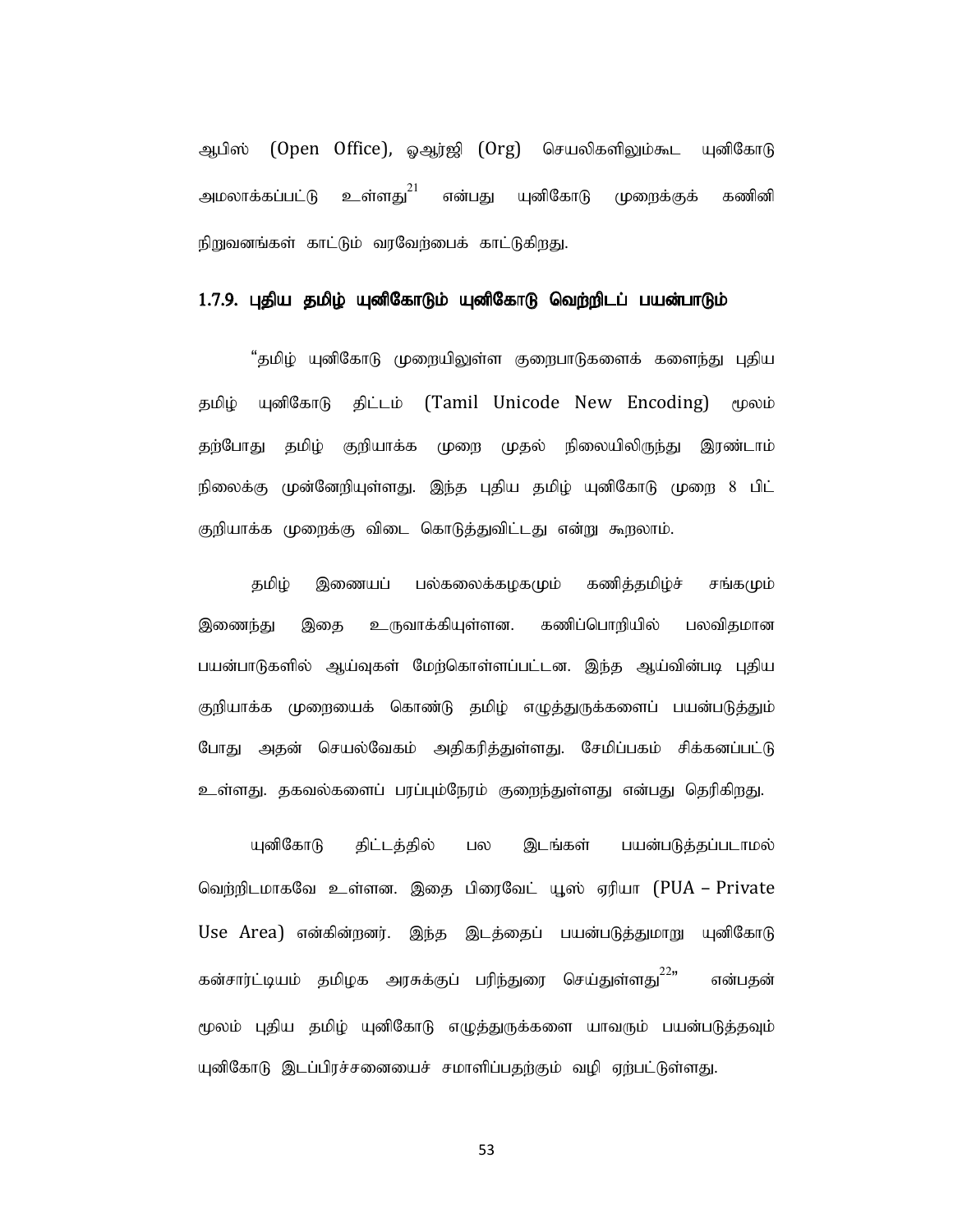#### $1.7.10.$  தமிழ் யுனிகோடு செயலிகள் எழுத்துருக்கள்

பல்வேறு தமிழ் யுனிகோடு செயலிகளும், எழுத்துருக்களும் இன்று இணையதளங்களில் இலவசமாகவும் கிடைக்கின்றன. அவற்றில் சில **1.7.10. தமிழ் யுனிகோடு செயலிகள் எழுத்துருக்கள்**<br>பல்வேறு தமிழ் யுனிகோடு செயலிகளும், எழுத்துருக்களும் இன்று<br>இணையதளங்களில் இலவசமாகவும் கிடைக்கின்றன. அவற்றில் சில<br>**செயலிகள்**<br>1. சர்மாஸ் சொல்யூசன்ஸ் மென்பொருள்<br>2. அழகி தமிழ் ம **10. தமிழ் யுனிகோடு செயலிகள் எழுத்துருக்கள்**<br>பல்வேறு தமிழ் யுனிகோடு செயலிகளும், எழுத்துருக்களும் இன்<br>ணயதளங்களில் இலவசமாகவும் கிடைக்கின்றன. அவற்றில் சில<br>**பலிகள்**<br>1. சர்மாஸ் சொல்பூசன்ஸ் மென்பொருள்<br>2. அழகி தமிழ் மென்பொருள்<br>3 1**0. தமிழ் யுனிகோடு செயலிகள் எழுத்துருக்கள்**<br>பல்வேறு தமிழ் யுனிகோடு செயலிகளும், எழுத்துருக்களும் இன்<br>ணயதளங்களில் இலவசமாகவும் கிடைக்கின்றன. அவற்றில் சில<br>**பலிகள்**<br>2. அழகி தமிழ் மென்பொருள்<br>2. அழகி தமிழ் மென்பொருள்<br>3. எ. கலப் **10. தமிழ் யுனிகோடு செயலிகள் எழுத்துருக்கள்**<br>பல்வேறு தமிழ் யுனிகோடு செயலிகளும், எழுத்துருக்களும் இன்<br>ணயதளங்களில் இலவசமாகவும் கிடைக்கின்றன. அவற்றில் சில<br>**பலிகள்**<br>1. சர்மாஸ் சொல்யூசன்ஸ் மென்பொருள்<br>2. அழகி தமிழ் மென்பொருள்<br>3 **10. தமிழ் யுனிகோடு செயலிகள் எழுத்துருக்கள்**<br>பல்வேறு தமிழ் யுனிகோடு செயலிகளும், எழுத்துருக்களும் இன்<br>ணயதளங்களில் இலவசமாகவும் கிடைக்கின்றன. அவற்றில் சில<br>**பலிகள்**<br>1. சர்மாஸ் சொல்யூசன்ஸ் மென்பொருள்<br>2. அழகி தமிழ் மென்பொருள்<br>3 பல்வேறு தமிழ் யுனிகோடு செயலிகளும், எழுத்துருக்களும் இன்<br>ணயதளங்களில் இலவசமாகவும் கிடைக்கின்றன. அவற்றில் சில<br>**பலிகள்**<br>1. சர்மாஸ் சொல்யூசன்ஸ் மென்பொருள்<br>2. அழகி தமிழ் மென்பொருள்<br>3. எ. கலப்பை 2.0<br>4. முரசு அஞ்சல்<br>5. குறள் தமிழ ரணயதளங்களில் இலவசமாகவும் கிடைக்கின்றன. அவற்றில் சில<br>**பலிகள்**<br>1. சர்மாஸ் சொல்யூசன்ஸ் மென்பொருள்<br>2. அழகி தமிழ் மென்பொருள்<br>3. எ. கலப்பை 2.0<br>4. முரசு அஞ்சல்<br>5. குறள் தமிழ் செயலி<br>6. புதுவை தமிழ் எழுதி<br>7. புதுவை தமிழ் எழுதி

- 
- 
- 
- 
- 
- 
- 1. சர்மாஸ் சொல்யூசன்ஸ் மென்பொருள்<br>2. அழகி தமிழ் மென்பொருள்<br>3. எ. கலப்பை 2.0<br>6. புதுவை தமிழ் செயலி<br>6. புதுவை தமிழ் எழுதி<br>7. புதுவை தமிழ் புனிகோடு எழுத்துரு மாற்றி.<br>**த்துருக்கள்**<br>1. யுனிகோடு இணைமதி<br>2. தமிழ் யுனிகோடு இளங்கோ 2. அழகி தமிழ் மென்பொருள்<br>2. அழகி தமிழ் மென்பொருள்<br>3. எ. கலப்பை 2.0<br>6. புதுவை தமிழ் செயலி<br>6. புதுவை தமிழ் எழுதி<br>7. புதுவை தமிழ் யுனிகோடு எழுத்துரு மாற்றி.<br>**த்துருக்கள்**<br>1. யுனிகோடு இணைமதி<br>2. தமிழ் யுனிகோடு இளங்கோ பாரதி<br>3. உ கூடுமை உடைக்கோரும்<br>3. எ. கலப்பை 2.0<br>6. புதுவை தமிழ் செயலி<br>6. புதுவை தமிழ் எழுதி<br>7. புதுவை தமிழ் புனிகோடு எழுத்துரு மாற்றி.<br>**த்துருக்கள்**<br>1. புனிகோடு இணைமதி<br>2. தமிழ் புனிகோடு இளங்கோ பாரதி<br>3. கோட் 2001<br>4. தேனீ புனிகோடு .. எ கைகை உச<br>5. குறள் தமிழ் செயலி<br>6. புதுவை தமிழ் எழுதி<br>7. புதுவை தமிழ் யுனிகோடு எழுத்துரு மாற்றி.<br>**த்துருக்கள்**<br>1. யுனிகோடு இணைமதி<br>2. தமிழ் யுனிகோடு இளங்கோ பாரதி<br>3. கோட் 2001<br>4. தேனீ யுனிகோடு இளங்கோ பாரதி<br>5. தமிழ் யுனிகோ

#### எழுத்துருக்கள்

- 
- 
- 
- 
- 
- 
- ். குறள் தமிழ் செயலி<br>6. புதுவை தமிழ் எழுதி<br>7. புதுவை தமிழ் யுனிகோடு எழுத்துரு மாற்றி.<br>**த்துருக்கள்**<br>1. யுனிகோடு இணைமதி<br>2. தமிழ் யுனிகோடு இளங்கோ பாரதி<br>3. கோட் 2001<br>4. தேனீ யுனிகோடு எழுத்துரு<br>6. தைா யுனிகோடு எழுத்துரு<br>6. தை 7. புதுவை தமிழ் எழுதி<br>6. புதுவை தமிழ் எழுதி<br>**த்துருக்கள்**<br>1. யுனிகோடு இணைமதி<br>2. தமிழ் யுனிகோடு இளங்கோ பாரதி<br>3. கோட் 2001<br>4. தேனி யுனிகோடு இளங்கோல்<br>5. தமிழ் யுனிகோடு ஆவாரங்கால்<br>6. லதா யுனிகோடு எழுத்துரு<br>7. டிஎஸ்சி உதம்பா ( 7. புதுவை தமிழ் யுனிகோடு எழுத்துரு மாற்றி.<br>**த்தருக்கள்**<br>1. யுனிகோடு இணைமதி<br>2. தமிழ் யுனிகோடு இளங்கோ பாரதி<br>3. தோட் 2001<br>4. தேனி யுனிகோடு<br>5. தமிழ் யுனிகோடு<br>6. தைா புனிகோடு எழுத்தரு<br>7. டிஎஸ்சி உதம்பா (TSCuthamba) யுனிகோடு எழ **த்துருக்கள்**<br>1. யுனிகோடு இணைமதி<br>2. தமிழ் யுனிகோடு இளங்கோ பாரதி<br>3. கோட் 2001<br>4. தேனீ யுனிகோடு ஆவாரங்கால்<br>6. லதா யுனிகோடு எழுத்துரு<br>7. டிஎஸ்சி உதம்பா (TSCuthamba)யுனிகோடு எழுத்துரு<br>7. டிஎஸ்சி உதம்பா (TSCuthamba)யுனிகோடு எழ
-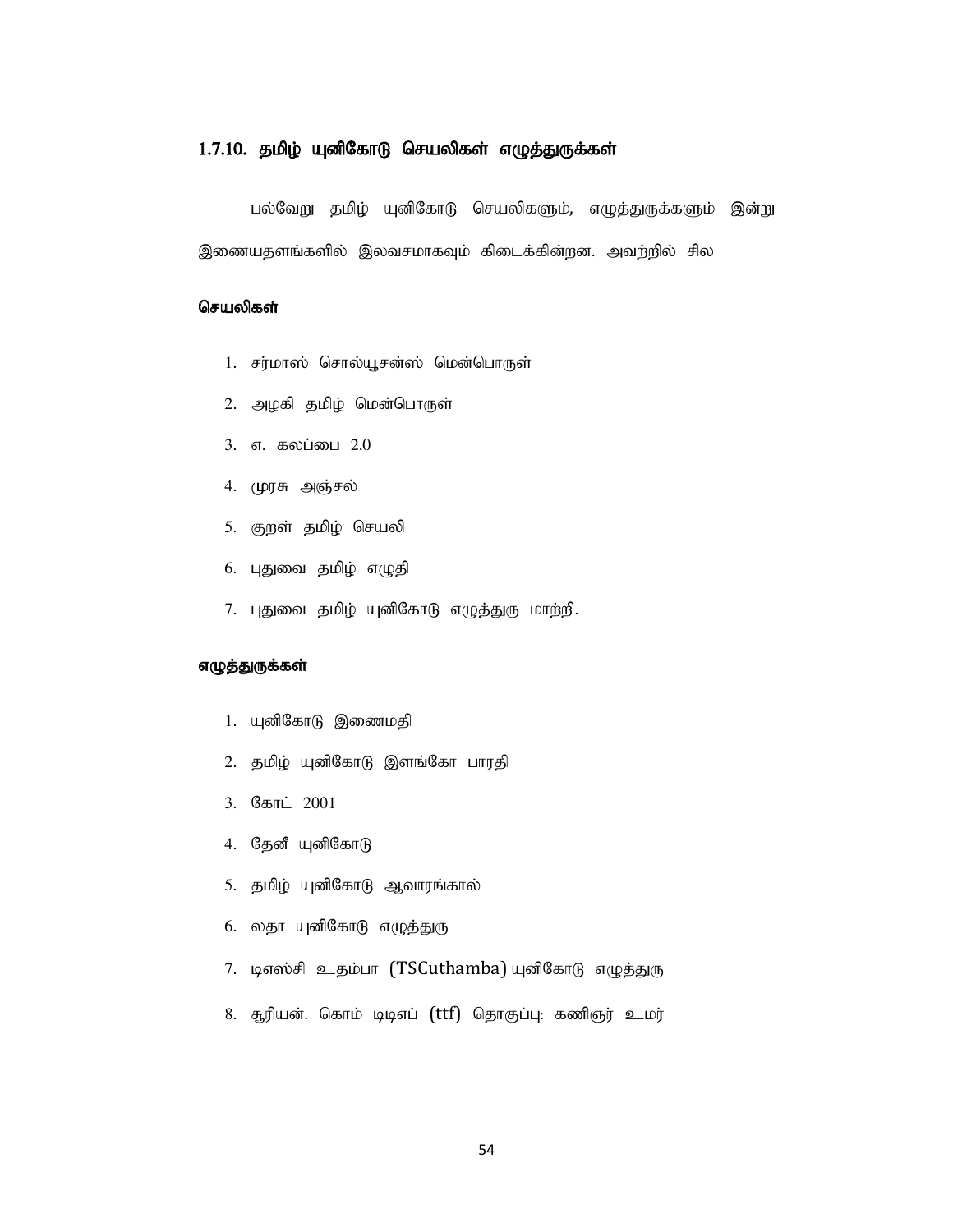கணித் தமிழானது பல்வேறு நிலைகளில் பெற்ற வளர்ச்சியால் இன்று உலகளாவிய நிலையில் யுனிகோடு குறியாக்கம் மாற்றம் பெற்றுள்ளது. இந்த யுனிகோடு முறையிலும் சிலபல குறைபாடுகள் உள்ளன. ஆயினும் அக்குறைபாடுகள் களையப்பட முயற்சிகள் மேற்கொள்ளப்பட்டு வருகின்றன.

#### 1.8. கணினியும் இணையமும் (Computer and Internet)

தகவல் பரிமாற்றம் என்பது இன்றைய காலக்கட்டத்தில் தவிர்க்க முடியாததாகிவிட்டது. உலகம் சிறுகிராமமாகச் சுருங்கியதற்கும் இத்தகவல் பரிமாற்றப் புரட்சியே காரணம். உலகளாவிய மக்களை ஒன்றுகூட்டும் சாதனமாகக் கணினியும் இணையமும் உள்ளன. உலகஅளவில் சிறிதும், பெரிதுமான பல கணினிகளை இணைக்க உருவானது இணையம்.

"மனிதனின் மூளையின் கசக்கலினால் அறிவு வளர்ச்சி, தகவல் உருமாற்றம் பெற்று… இதற்குமுன் இல்லாத அளவில் மனித வரலாற்றில் முன்னேற்றமடைந்து உள்ளது. மனித சமுதாயத்தில் மிகப்பெரிய மாற்றங்களை உண்டாக்கிய தொழில் புரட்சி, விவசாயப் புரட்சி மற்றும் பசுமைப் புரட்சி ஆகியவற்றின் தாக்கம் மனித சமுதாயத்தற்கு அதன் முன்னேற்றத்திற்கு உறுதுணை செய்யப் பல வருடகாலம் தேவைப்பட்டது.

ஆனால், அறிவியல்... அதாவது விஞ்ஞானப் புரட்சியின் உச்சகட்டமாக இன்று... கணினியின் மூலம் நம் கண்முன் நடந்து கொண்டிருக்கும் தகவல் தொழில்நுட்பப் புரட்சி மிகக் குறுகிய கால அளவே எடுத்துக் கொண்டுள்ளது. மிகமிகக் குறுகிய காலக்கட்டத்தில்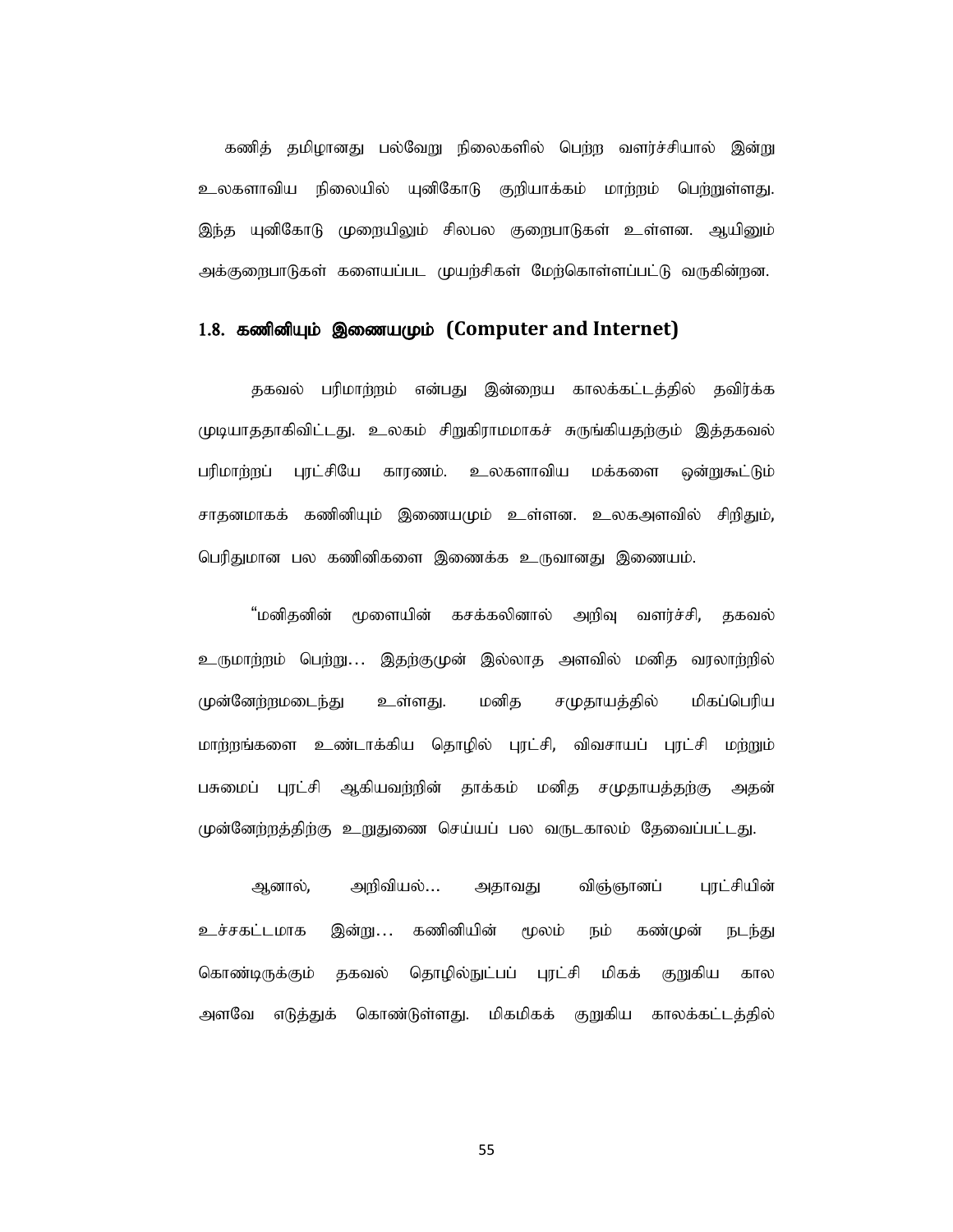அதிவேக வளர்ச்சியடைந்து உலகம் முமுவகையும் தன்னுள் அடக்கிச் சாதனை புரிந்து வருகின்றன கணினியும் இணையமும்.

உலகத்தின் எந்த மூலைக்கும் தொடர்பு கொள்ளக்கூடிய மிக அதிவேக வளர்ச்சியடைந்து உலகம் முழுவதையும் தன்னுள் அடக்கிச்<br>சாதனை புரிந்து வருகின்றன கணினியும் இணையமும்.<br>உலகத்தின் எந்த மூலைக்கும் தொடர்பு கொள்ளக்கூடிய மிக<br>அன்மீகம், பக்தி, பொழுதுபோக்கு இப்படி எல்லா விஷயங்களையும்<br>தன்னகத்தே தன்னகத்தே சேமித்து வைத்துக் கொண்டு யார் வேண்டுமானாலும், எந்த விஷயத்தை வேண்டுமானாலும் தொடர்பு கொண்டு விஷய ஞானம் பெறக்கூடிய வகையில் மனித சமுதாயத்தை இணைக்கும் மாபெரும் பணியைச் செய்துவருகிறது இணையம். ஜாதி, மத, இன, மொழிப் பிரச்சனைகளைக் கடந்து, அனைத்துப் பிரிவு மக்களையும் ஒருங்கே இணைக்கும் பாலமாகவும் செயல்படுகிறது<sup>23</sup>" என்கிறார் காம்கேர் கே புவனேஸ்வரி.

இணையத்தை ஆராய்ச்சியாளர், ஆசிரியர், மாணவர், அரசாங்கம், அரசுப்பணியாளர், நிறுவனங்கள், அவற்றின் பணியாளர்கள் முதல் கணினியை இயக்கத் தெரிந்த அனைவரும் பயன்படுத்துகின்றனர். தகவல்களையும், வளங்களையும் பயன்படுத்திக் கொள்ளவும், தகவல்களை அனுப்பித் தொடர்பு கொள்ளவும், கருத்துகளைப் பரிமாறவும் இணையம் பயன்படுகிறது.

#### 1.8.1. இணைய வரலாறு (History of Internet)

அமெரிக்க ராணுவம் தனது கட்டளைகளையும், தகவல்களையும், பிற நாடுகளின் அணுகுண்டுத் தாக்குதல்களிலிருந்து பாதுகாக்கவும்,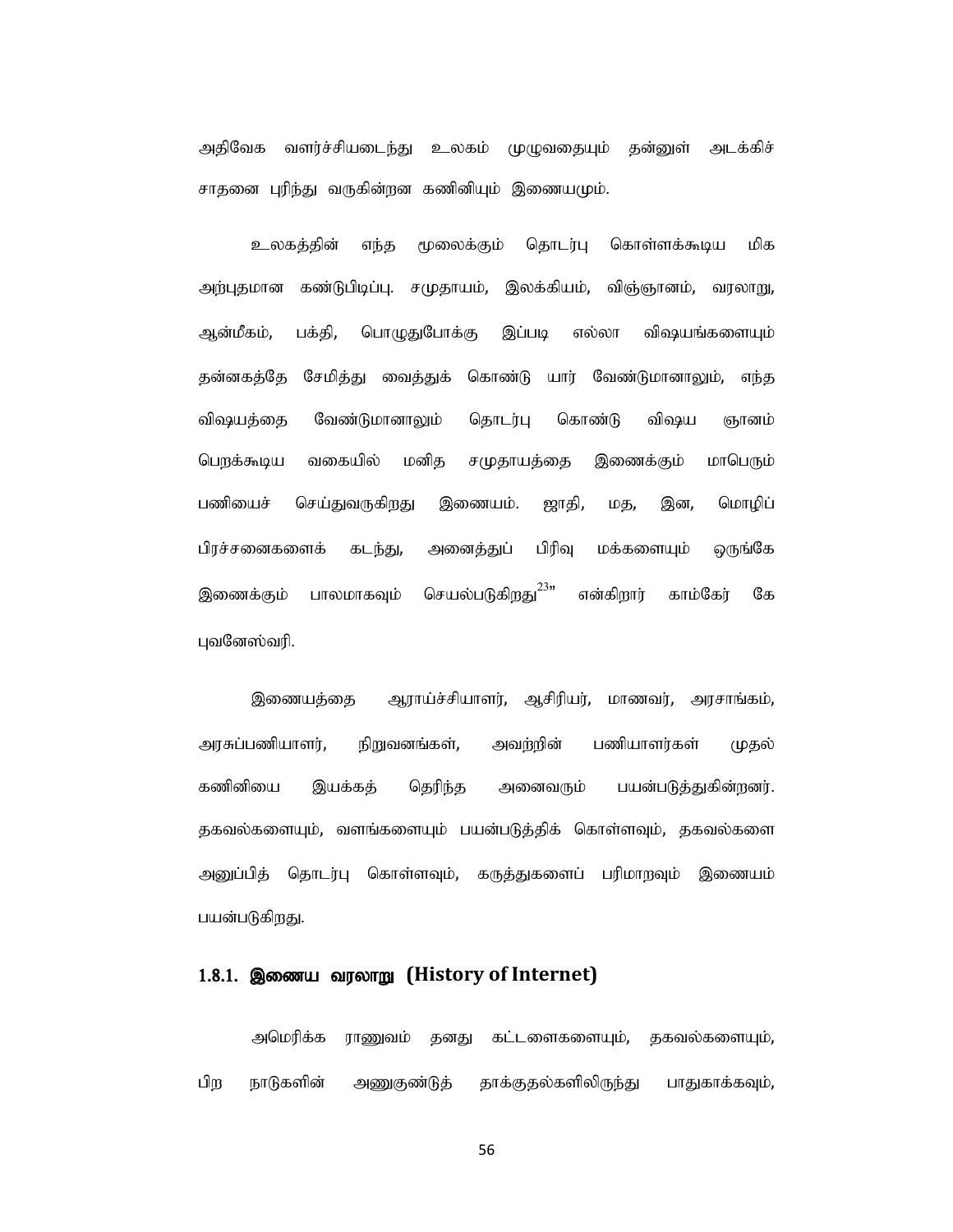யாருமறியாமல் பரிமாறிக் கொள்ளவும் சார்லஸ் ஹெர்ஸ் பீல்டு (Charles m Herz Field) என்பவரை இயக்குநராகக் கொண்டு 1957 இல் ARPA Net (Advanced Research Projects Agency) என்ற அமைப்பை ஏற்படுத்தியது.

இவ்வமைப்பு MIT என்ற அமைப்புடன் இணைந்து பூகோள ரீதியாகப் பிரிந்து கிடக்கும் கணினிகளை இணைத்துத் தகவல்களைப் பரிமாறிக் கொள்ளத் தேவையான தொழில்நுட்பம் குறித்து ஆராய்ந்தது. இவ்வமைப்பினர் தகவல் பரிமாற்றத்திற்காக 1966 இல் பொட்டலப் பரிமாற்றத் தொழில்நுட்பம் (Pocket Switching Technology) ஒன்றைக் கண்டறிந்தது.

ராணுவத்திற்கு மட்டுமல்லாது பல்கலைக் கழகங்களுக்கும் இத்தொழில்நுட்பம் பயன்படுத்தப்பட்டது. 1969 இல் அதிகாரப் பூர்வமாக செயல்படத் தொடங்கிய ஆர்பா நெட் (ARPA Net) அமைப்பு 1971 இல் ஹார்வர்டு பல்கலைக்கழகம் நாசா (NASA) உள்ளிட்ட 15 இடங்களுக்கு விரிவுபடுத்தப்பட்டது.

அதன்பின் 1974 இல் வின்ட்ர்ன் செர்ப் (Vinton Cerf), பாப் கான் (Bob Kohn) இருவரும் விரைவான செய்திப் பரிமாற்றத்திற்கான டிசிபி (TCP) (Transmission Control Program) நுட்பத்தைக் கண்டறிந்தனர்.

1982 இல் தகவல் பரிமாற்றத்திற்கான பொட்டலப் பரிமாற்றத் தொழில்நுட்பத்துடன் டிசிபி/ஐபி (TCP/IP) (Transmission Control Protocol and Internet Protocol) என்ற இரு நெறிமுறைகளை உருவாக்கினர். 1982 இல் ஓர் அறைக்குள் இருக்கும் கணினிகளை 'ஈதர்நெட் (Ethernet Card)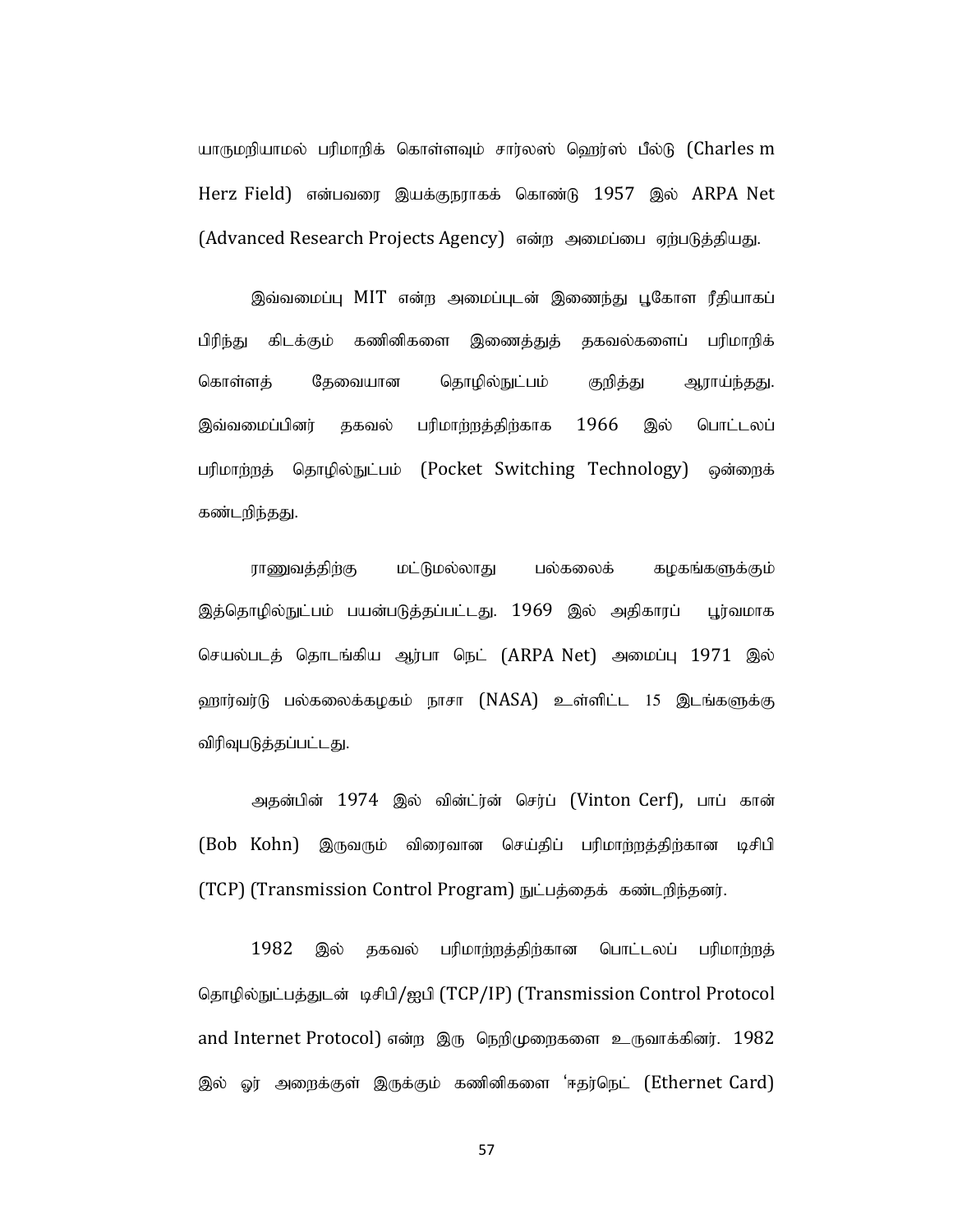எனும் வலை இடைமுக அட்டைகளைப் (Network Interface) பயன்படுத்தி இணைத்தனர். இவ்விணைப்பிற்கு குறும்பரப்பு (LAN – Local Area Network) வலைப்பின்னல் என்று பெயர். அதன்பின் இத்தகைய குறும்பரப்பு வலைப் பின்னல்கள் இணைக்கப்பட்டு அகன்ற பரப்பு வலைப்பின்னல்கள் (WAN – Wide Area Network) உருவாக்கப்பட்டன. எனும் வலை இடைமுக அட்டைகளைப் (Network Interface) பயன்படுத்தி<br>இணைத்தனர். இவ்விணைப்பிற்கு குறும்பரப்பு (LAN – Local Area Network)<br>வலைப்பின்னல் என்று பெயர். அதன்பின் இத்தகைய குறும்பரப்பு வலைப்<br>Olன்னல்கள் இணைக்கப்பட்டு அகன்ற ப

இத்தொழில் நுட்பத்துடன் வளரத்தொடங்கிய இணையமானது 1991  $Berners$  Lee) யினால் அகன்ற பரப்பு வலைப்பின்னல்கள் இணைக்கப்பட்டு World Wide Web (WWW) என்ற உலகளாவிய வலையமைப்பாக உருவெடுத்தது<sup>24</sup>. .

#### $1.8.2.$  இணையச் செயல்பாடு

லண்டன் ஆக்ஸ்போர்டு பல்கலைக் கழகத்தில் 1976 இல் இயற்பியல் பயின்ற இங்கிலாந்துக்காரரான டிம் பெர்னர்ஸ் லீ உலகளாவிய வலையமைப்பினை மூன்று நுட்பங்களின் உதவியைக் கொண்டு உருவாக்கினார். அவற்றின் உதவியால் இன்று இணையப் பயன்பாடு மிக எளிதான ஒன்றாக மாறியுள்ளது. அவை wide web (www) என்ற உலகளாவய வலையமையாக<br>"டுத்தது<sup>24</sup>.<br>**இணையச் செயல்பாடு**<br>லண்டன் ஆக்ஸ்போர்டு பல்கலைக் கழகத்தில் 1976 இல்<br>யல் பயின்ற இங்கிலாந்துக்காரரான டிம் பெர்னர்ஸ் லீ உலகளாவிய<br>எமைப்பினை மூன்று நுட்பங்களின் உதவியைக் கொண்ட தெ**ணையச் செயல்பாடு**<br>இ**ணையச் செயல்பாடு**<br>லண்டன் ஆக்ஸ்போர்டு பல்கலைக் கழகத்தில் 1976 இல்<br>பல் பயின்ற இங்கிலாந்துக்காரரான டிம் பெர்னர்ஸ் லீ உலகளாவிய<br>க்கினார். அவற்றின் உதவியால் இன்று இணையப் பயன்பாடு மிக<br>க்கினார். அவற்றின் உதவி

- 
- 
- 3. சீரான வள இடங்காட்டிகள் (URLs)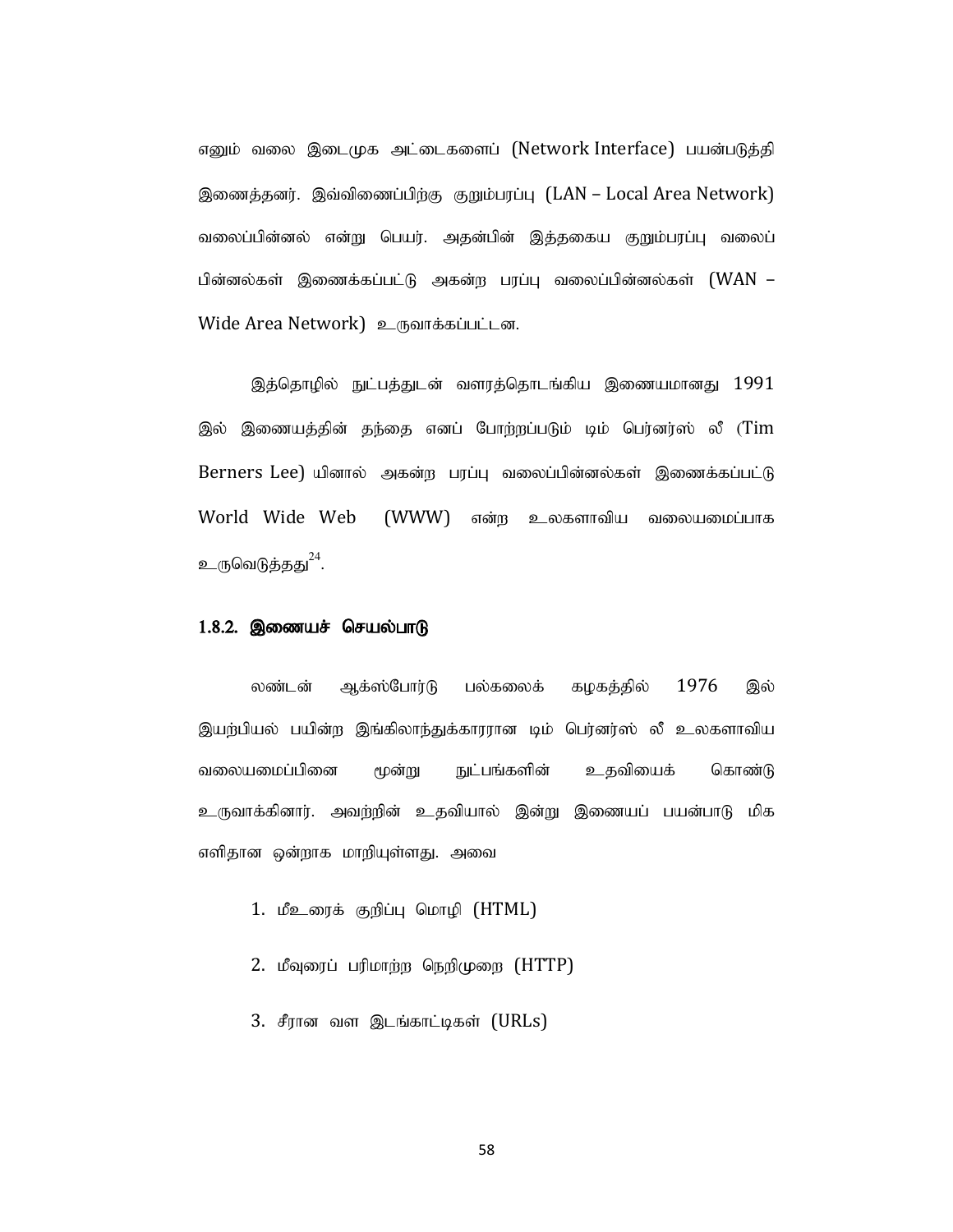#### 1. மீஉரைக் குறிப்பு மொழி (HTML - Hypertext Markup Language)

1. **மீஉரைக் குறிப்பு மொழி (HTML - Hypertext Markup Language)**<br>இணையத்தில் - ஓரிடத்திலிருந்து - மற்றொரு - இடத்திற்குச் - செல்ல,<br>குறிப்புகள் எழுதப் பயன்படும் நுட்பமே மீஉரைக் குறிப்பு மொழி. தகவலின்<br>தலைப்பும் தகவல் பகுதியுமாக தலைப்பும் தகவல் பகுதியுமாக இது பிரிக்கப்பட்டிருக்கும்.

# 2. மீவுரைப் பரிமாற்ற நெறிமுறை (HTTP – HyperText Transfer Protocol)

இணையதளத்தில் தகவலைப் பெறுவதற்கான நெறிமுறைக்கு 'புரொட்டகால்' என்று பெயர். ஓர் இணையதளத்தில் தகவல்கள் எந்தெந்த இடங்களில் எவையெவை இருக்க வேண்டும் என்பதை இந்நெறிமுறை களைக் கொண்டு முன்பே தீர்மானிக்க முடியும்.

#### 3. சீரான வள இடங்காட்டிகள் (URLs – Uniform Resource Locators)

இணையத்தில் உள்ள தகவலைப் பெறுவதற்கான முகவரியே இது. இம் முகவரியைப் பயன்படுத்தியே இணைய உலாவிகள் தகவல்களைக் கண்டறிகின்றன. தகவல் கேட்பவருக்கு விரைந்து வழங்குகின்றன.

#### $1.8.3.$  இணைய முகவரி :

இணையத்தைப் பல்ஊடகப் பகுதி எனலாம். இதில் உலகத்தின் பல சேவையகங்கள் இணைந்துள்ளன. இவை உரை, ஒலி, படங்கள் மற்றும் நகரும் படங்களைப் போன்ற பல்ஊடகத் தகவல்களைத் தேக்கி வைத்து, கேட்போருக்குத் தரும். இதில் பலகோடிப் பக்கங்கள் உள்ளன. இவை வலைப்பக்கங்கள் (Web pages) எனப்படும். இணையத்தில் இணைந்த ஒரு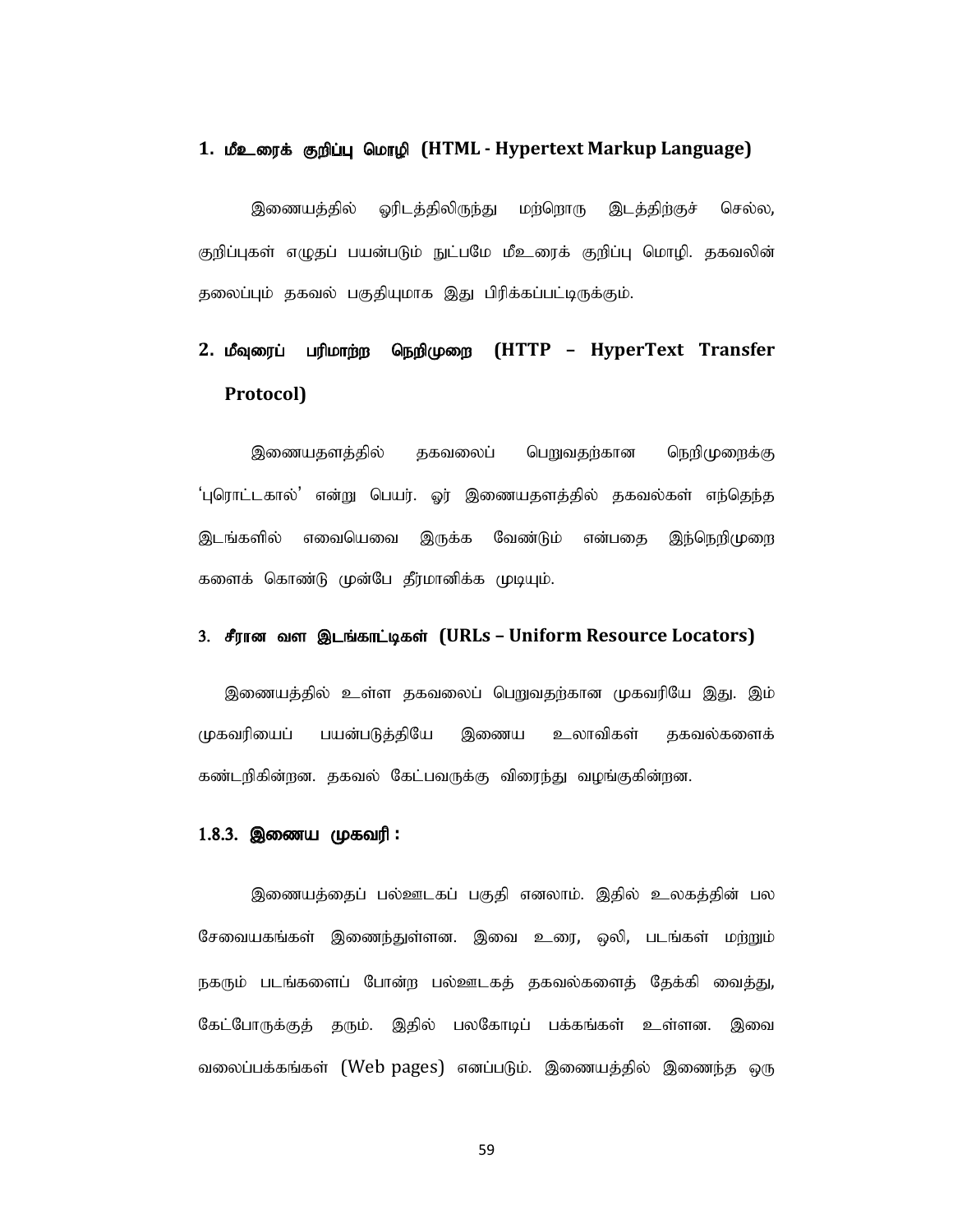கணினி சேவையகம் (Host Computer) எனப்படுகிறது. பல தொடர்புடைய பக்கங்கள் தொகுக்கப்பட்டு ஒரு சேவையகத்தில் வைக்கப்பட்டிருக்கும். அது ஒரு வலைத்தளம் (Website) எனப்படும்.

இணையத்தில் ஒவ்வொரு கணினிக்கும் ஒரு முகவரி உண்டு. அதைக் கொண்டுதான் அந்தக் கணினிக்குத் தகவல் செல்லும். இவ்வாறு இணையத்தில் தகவல் அனுப்ப உதவும் நெறிமுறை இண்டர்நெட் புரொட்டக்கால் (Internet Protocal – IP) எனப்படும். இம் முகவரியே ஐபி முகவரி என்றும், யுஆர்எல் (URL) என்றும் அழைக்கப்படுகிறது. இம்முகவரி எண்களாகவும், நான்கு பகுதிகள் உடையதாகவும் இருக்கும். காட்டாக  $117 - 201 - 35 - 173$  என்பது ஒரு முகவரி. இவ்வெண் முகவரியை நினைவில் நிறுத்த முடியாதென்பதால், சொற்களின் தொகுப்பாக இம்முகவரி வழங்கப்பெறுகிறது. பத்தில் தகவல் அனுப்ப உதவும் நெறிமுறை இண்டர்நெட்<br>.க்கால் (Internet Protocal – IP) எனப்படும். இம் முகவரியே ஐபி<br>| என்றும், யுஆர்எல் (URL) என்றும் அழைக்கப்படுகிறது. இம்முகவரி<br>|<br>|||கஷம், நூன்கு பகுதிகள் உடையதாகவும் இருக்கும். — 201 — 35 — 173 என்பது ஒரு முகவரி. இவ்வெண் முகவரின<br>வைவில் நிறுத்த முடியாதென்பதால், சொற்களின் தொகுப்பாக இம்முக<br>ங்கப்பெறுகிறது.<br>**4. இணைய இணைப்பு :**<br>தியமாகும்.<br>பியமாகும்.<br>பியமாகும்.<br>1. இணையக் கணக்கு (ISP Account)<br>2. தொலைபேச னவில் நிறுத்த முடியாதென்பதால், சொற்களின் தொகுப்பாக இம்முக<br>ங்கப்பெறுகிறது.<br>4. **இணைய இணைப்பு :**<br>3. தியமாகும்.<br>சியமாகும்.<br>1. இணையக் கணக்கு (ISP Account)<br>2. தொலைபேசி இணைப்பு<br>2. தொலைபேசி இணைப்பு<br>3. கணினி

#### $1.8.4.$  இணைய இணைப்பு:

அவசியமாகும். ங்கப்பெறுகிறது.<br>**4. இணைய இணைப்பு :**<br>இணையத்தில் இணைப்பு பெற கீழ்க்காணும் ஐந்த<br>பியமாகும்.<br>1. இணையக் கணக்கு (ISP Account)<br>2. தெரலைபேசி இணைப்பு<br>3. கணினி<br>4. மோடம் (Modam)

- 1. இணையக் கணக்கு (ISP Account)
- 
- 
-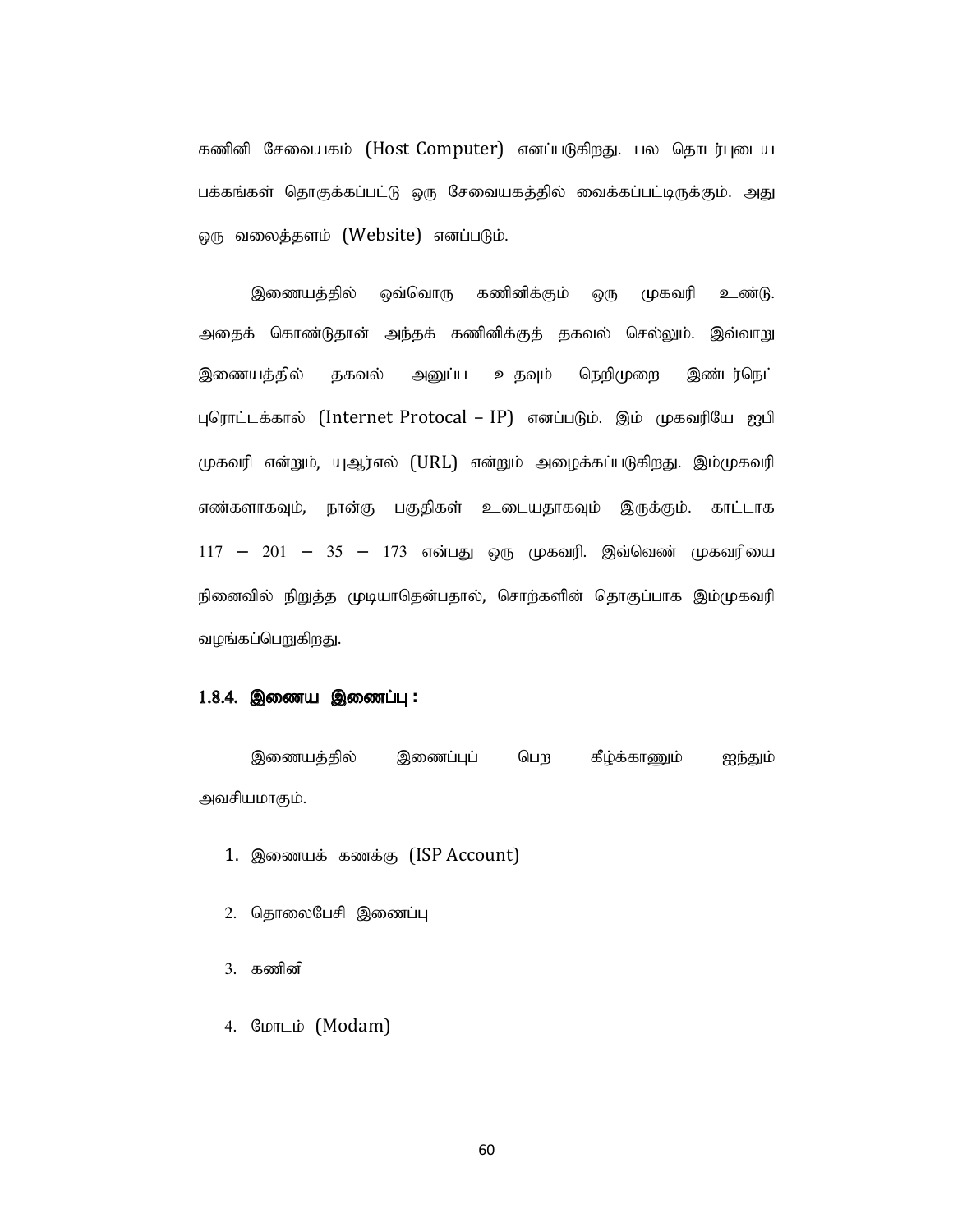5. தொடர்பு மென்பொருள் (Communication Software)<br>இணையத்தில் இணைந்து கொள்ள ஒரு கணினியும் அதில்<br>பணயத்தைத் தொடர்பு கொள்ள தொடர்பு மென்பொருளும் இணையத்தில் இணைந்து கொள்ள ஒரு கணினியும் அதில் இணையத்தைத் தொடர்பு கொள்ள தொடர்பு மென்பொருளும் (Communication Software) வேண்டும். இணையத்திற்கு இணைப்புக் கொடுக்கும் நிறுவனம் (ISP – Internet Service Provider) மூலம் இணையக் கணக்கைப் பெறவேண்டும்.

தொலைபேசி வழியாகத் (Digital Mode) தகவல்கள் பெறப்பட்டு மோடம் (Modam) எண்ணும் கருவி வழியாகக் (Analogue Mode) கணினிக்கு ஏற்ற வகையில் வழங்கப்பட்டு கணினியில் தகவல்கள் அறியப் பெறப்படுகின்றன. மேற்கண்ட முறையில் இணைய இணைப்பு மூலமாகக் கணநேரத்தில் நமக்கு வேண்டிய தகவல்கள் பெறப்படுகின்றன.

#### $1.8.5.$  இணையப் பயன்பாடு

இணையத்தில் உள்ள பக்கங்களைப் பார்ப்பது உலாவுதல் (Browsing) எனப்படும். இதற்கு உலவி (Browser) என்னும் மென்பொருள் உதவுகிறது. இது தகவல் தளங்களில் இருந்து ஹெச்டிஎம்எல் பக்கங்களைப் பெற்று, அவற்றைத் திரையில் காட்டுகின்றன. இன்டர்நெட் எக்ஸ்புளோரர் (Internet explorer), நெட்ஸ்கேப் நேவிகேட்டர் (Netscape Navigator), மோசில்லா பயர்பாக்ஸ் (Mozilla Firefox) என்பவை அதிகம் பயன்படும் உலவிகள்.

இணையத்தை இரு வழிகளில் பயன்படுத்தலாம். வேண்டிய வலைத் தளத்தின் முகவரி தெரிந்தால் அதை ஒரு உலவியின் முகவரிப் பெட்டியில்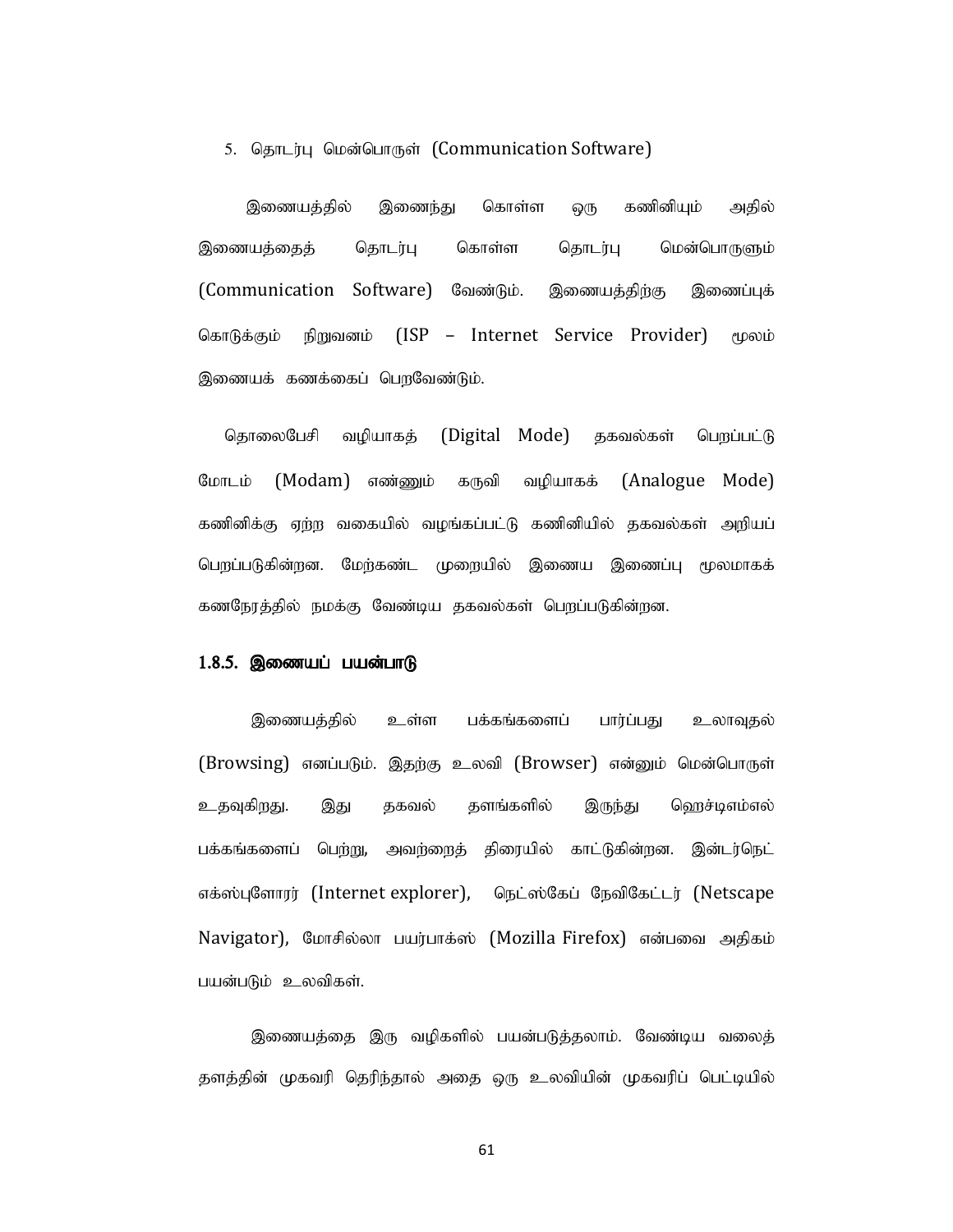இட்டு அக்களக்கைப் பெறலாம். முகவரி எதும் தெரியாகபோது தேடுபொறிகள் (Search engines) உதவியுடன் நமக்கு வேண்டிய செய்தியிலுள்ள முக்கியச் சொற்களை இட்டு வலைத்தளத்தைப் பெறலாம். இட்டு அத்தளத்தைப் பெறலாம். முகவரி ஏதும் தெரியாதபோது<br>தேடுபொறிகள் (Search engines) உதவியுடன் நமக்கு வேண்டிய<br>செய்தியிலுள்ள முக்கியச்-சொற்களை இட்டு வலைத்தளத்தைப் பெறலாம்.<br>-<br>கைகோஸ் (Lycos), ஆஸ்கஜீவ்ஸ் (Askjeeves), MSN பரவலாகப்

கூகிள் (Google), அல்டாவிஸ்டா (Altavista), யாஉறூ (Yahoo), பயன்படும் தேடுபொறிகள்.

#### $1.8.6.$  இணைய நிர்வாகம்

இணையத்திற்கெனத் தனி நிர்வாக அமைப்பு எதுவும் இல்லை. இன்டர்நெட் சொஸைட்டி என்பது பல நிறுவனங்கள் அங்கம் வகிக்கும் ஒரு நிறுவனம். இது தகவல்களைத் திறம்படப் பரிமாற்றம் செய்வதை <u>உறு</u>தி செய்வதற்கான நடவடிக்கைகளை மேற்கொள்கிறது.

ஐகான் (ICANN – International Corporation for Assigned Names and Numbers) எனும் நிறுவனம் இணைய முகவரிப் பதிவை நிர்வகிக்கிறது. இது ஒரே பெயர் இருவருக்குக் கொடுக்காமல் இருப்பதை உறுதி செய்கிறது.

#### $1.8.7.$  இணையத்தின் பயன்கள் :

இணையத்தினால் விளையும் பயன்கள் எண்ணற்றவை. இணையம் வாயிலாக நமக்குத் தேவையான தகவல்களைப் பெறவும், அனுப்பவும் முடியும். ஆராய்ச்சியாளர்களுக்குத் தேவையான செய்திகளை, நூலகம், ஐகான் (ICANN – International Corporation for Assigned Names<br>and Numbers) எனும் நிறுவனம் இணைய முகவரிப் பதிவை<br>நிர்வகிக்கிறது. இது ஒரே பெயர் இருவருக்குக் கொடுக்காமல் இருப்பதை<br>உறுதி செய்கிறது.<br>உறுதி செய்கிறது.<br>மாயிலாக நமக்க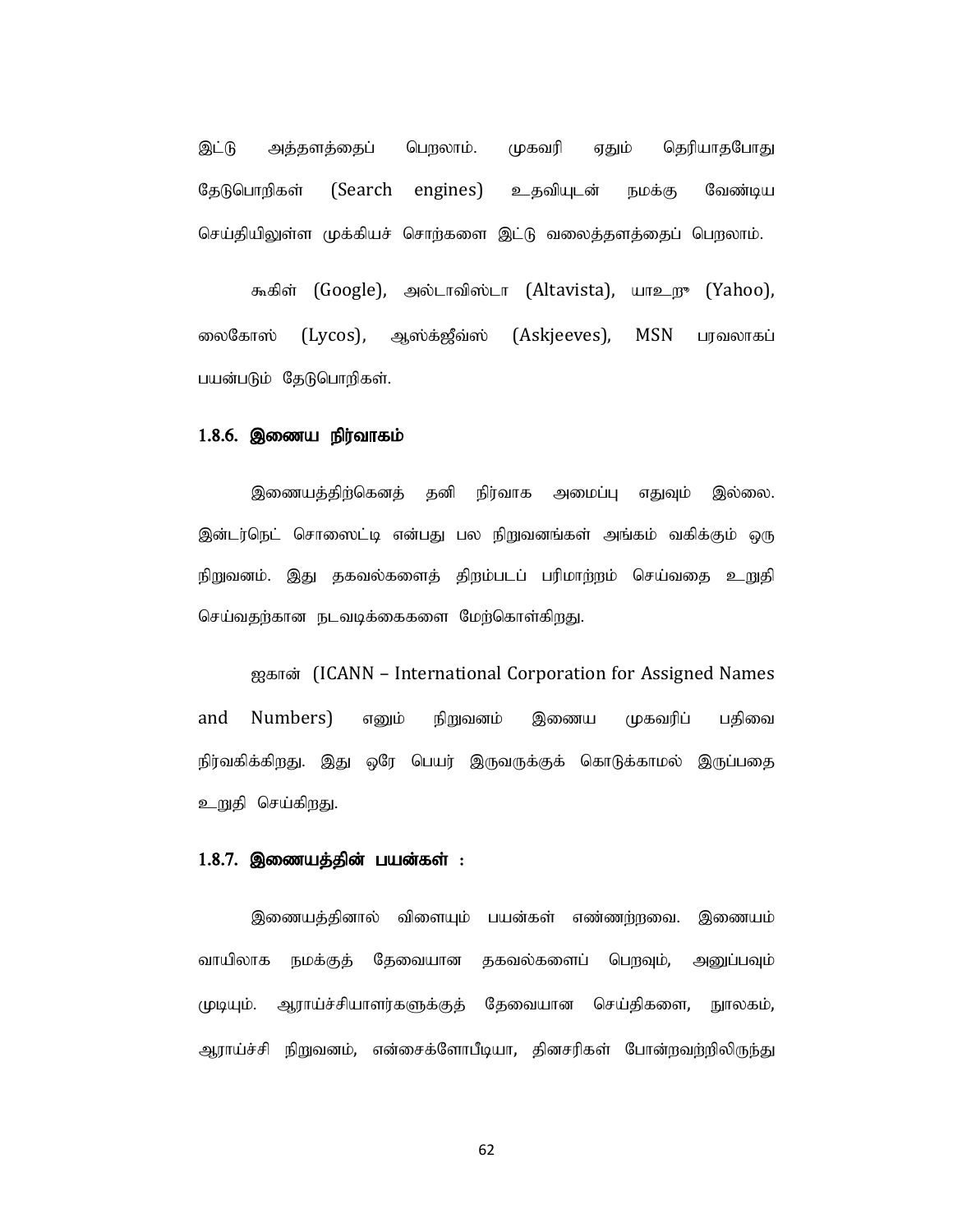பெறலாம். பல கல்வி நிறுவனங்கள் கங்கள் படிப்புகளின் பாடங்களை இணையத்தில் வைத்திருக்கும். அவற்றை மாணவர்கள் தங்கள் வீட்டில் இருந்தபடியே பெறமுடியும்.

மின்னஞ்சல், பயணச்சீட்டு முன்பதிவு, வேண்டிய பொருட்களை முன்பதிவு செய்து வாங்குதல், வங்கிக் கணக்கை நிர்வகித்தல், பங்குச் சந்தையில் வாங்குவதும், விற்பதும் போன்ற பலவித சேவைகள் இணையத்தின் மூலம் நடைபெறுகின்றன.

இணையத்தில் மின் வாணிகம் (E-Commerce), மின் அரசாங்கம் (E-governance) போன்ற சேவைகளைப்போல் இணைய இதழ்களும் நடத்தப்படுகின்றன.

 $\bf 1.8.8.$  **இணைய இதழியல் :**<br>- கல்வி, வணிகம், வங்கி, வேளாண்மை, பொறியியல், மருத்துவம், அறிவியல் போன்ற பல்வேறு துறைகள் கணினித் தொழில்நுட்பத்தைப் பயன்படுத்தி முன்னேறி வருகின்றன. இவ்வரிசையில் இதழியல் துறையும் முன்னேறி வருகின்றது. அச்சு இதழியல் தொழில் நுட்பத்தில் மிகப் பெரிய மாற்றத்தைக் கணினி விளைவித்துள்ளது. இது தவிர இணையத்தில் இதழியல் என்ற புதிய பிரிவும் தற்போது தொடங்கியுள்ளது. தமிழிலும் பல இணைய இதழ்கள் தொடங்கப்பட்டு நடைபெற்று வருகின்றன. இது ஒரு புதிய முயற்சியாகும். இம்முயற்சியின் தன்மையைப் பின்வரும் இயல்கள் ஆராய்கின்றன.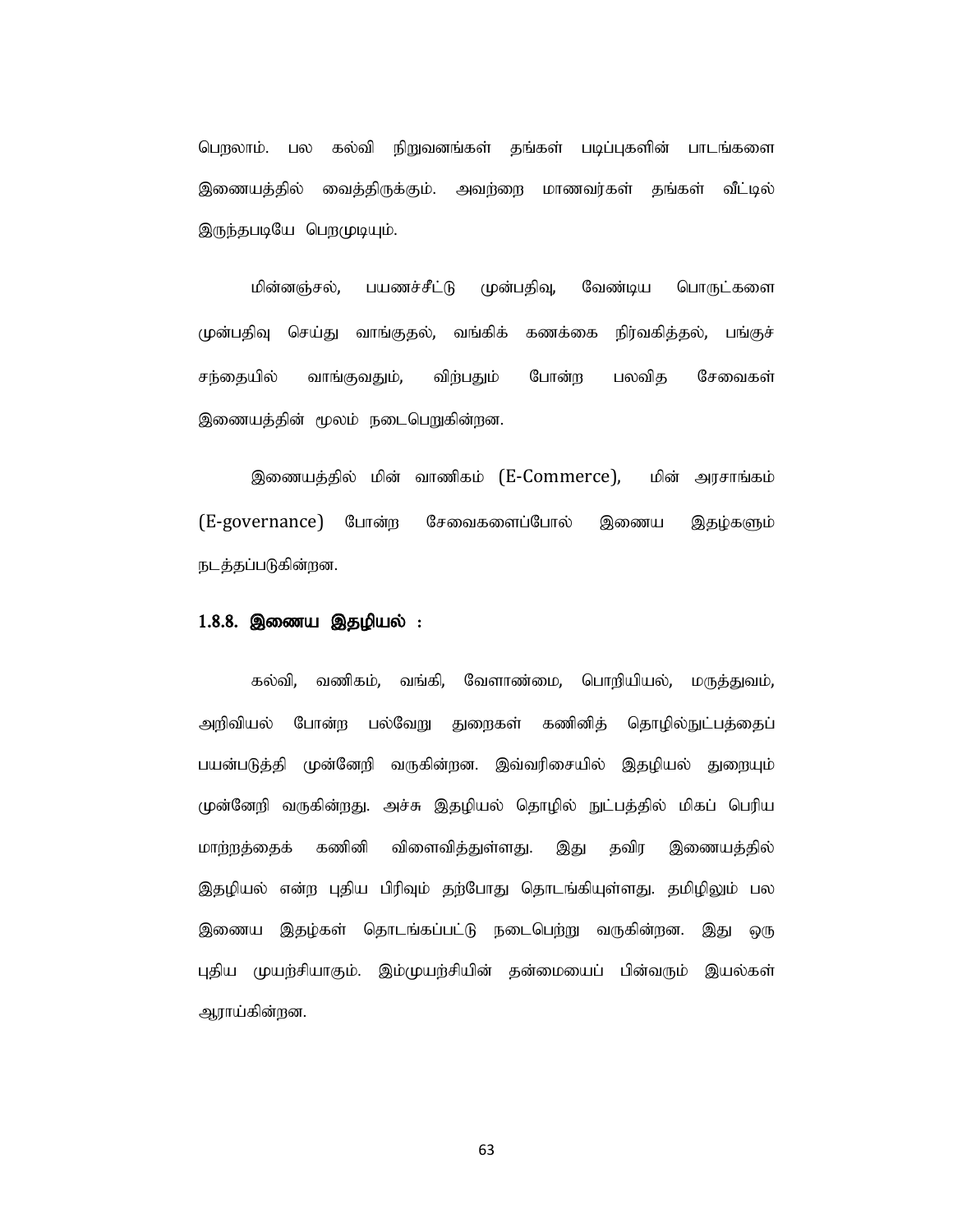#### சான்றெண் விளக்கம்

- 1. கவிச்சக்கரவர்த்தி கம்பர். கம்பராமாயணம். பாலகாண்டம். பாயிரம் கடவுள் வணக்கம் முதல் பாடல். சக்தி காரியாலயம் ஆயிரம் விளக்கு சென்னை. மு.ப. ஏப்ரல் - 1958. **ள்றெண் விளக்கம்**<br>1. கவிச்சக்கரவர்த்தி கம்பர். கம்பராமாயணம். பாலகாண்டம். பாயிரம்<br>கடவுள் வணக்கம் முதல் பாடல். சக்தி காரியாலயம் ஆயிரம்<br>விளக்கு சென்னை. மு.ப. ஏப்ரல் - 1958.<br>2. http://inventors.about.com/library/blcoindex.htm
- 
- 3. www.hitmill.com/computers/computerhx1.html

ஆகிய இணைய தளங்களில் இருந்து பதிவிறக்கம் செய்யப்பட்ட செய்திகளிலிருந்தும், முனைவர் வெ.கிருஷ்ணமூர்த்தி. கணிப்பொறி இயலுக்கு அறிமுகம். அண்ணா பல்கலைக்கழகம், சென்னை <del>–</del> 25. என்ற நூலிலுள்ள செய்திகளிலிருந்தும் எழுதப்பட்டது. விளக்கு சென்னை. மு.ப. ஏப்ரல் - 1958.<br>2. http://inventors.about.com/library/blcoindex.htm<br>3. www.hitmill.com/computers/computerhx1.html<br>3. www.hitmill.com/computers/computerhx1.html<br>ஆகிய இணைய தளங்களில் இருந்து பதிவிறக்கம் 2. http://inventors.about.com/library/blcoindex.htm<br>3. www.hitmill.com/computers/computerhx1.html<br>23. www.hitmill.com/computers/computerhx1.html<br>23. www.mpigramu.<br>5. www.computerhistory.org/<br>4. மேற்படி நூல் ப – 6.<br>5. www

- 
- 

www.yahoo.com/Computers\_and\_Internet/History ஆகிய இணைய தளங்களில் இருந்து பதிவிறக்கம் செய்யப்பட்ட செய்திகளிலிருந்தும்,<br>முனைவர்.வெ.கிருஷ்ணமூர்த்தி. கணிப்பொறி இயலுக்கு அறிமுகம்.

ப–6. அண்ணா பல்கலைக்கழகம், சென்னை  $-25$ .

வி. அப்பாக்குட்டி B.E. கம்பியூட்டரை எளிதாகக் கற்றுக்கொள்வது எப்படி?. நியூசெஞ்சுரி புக் ஹவுஸ் பிரைவேட் லிமிடெட், சென்னை-98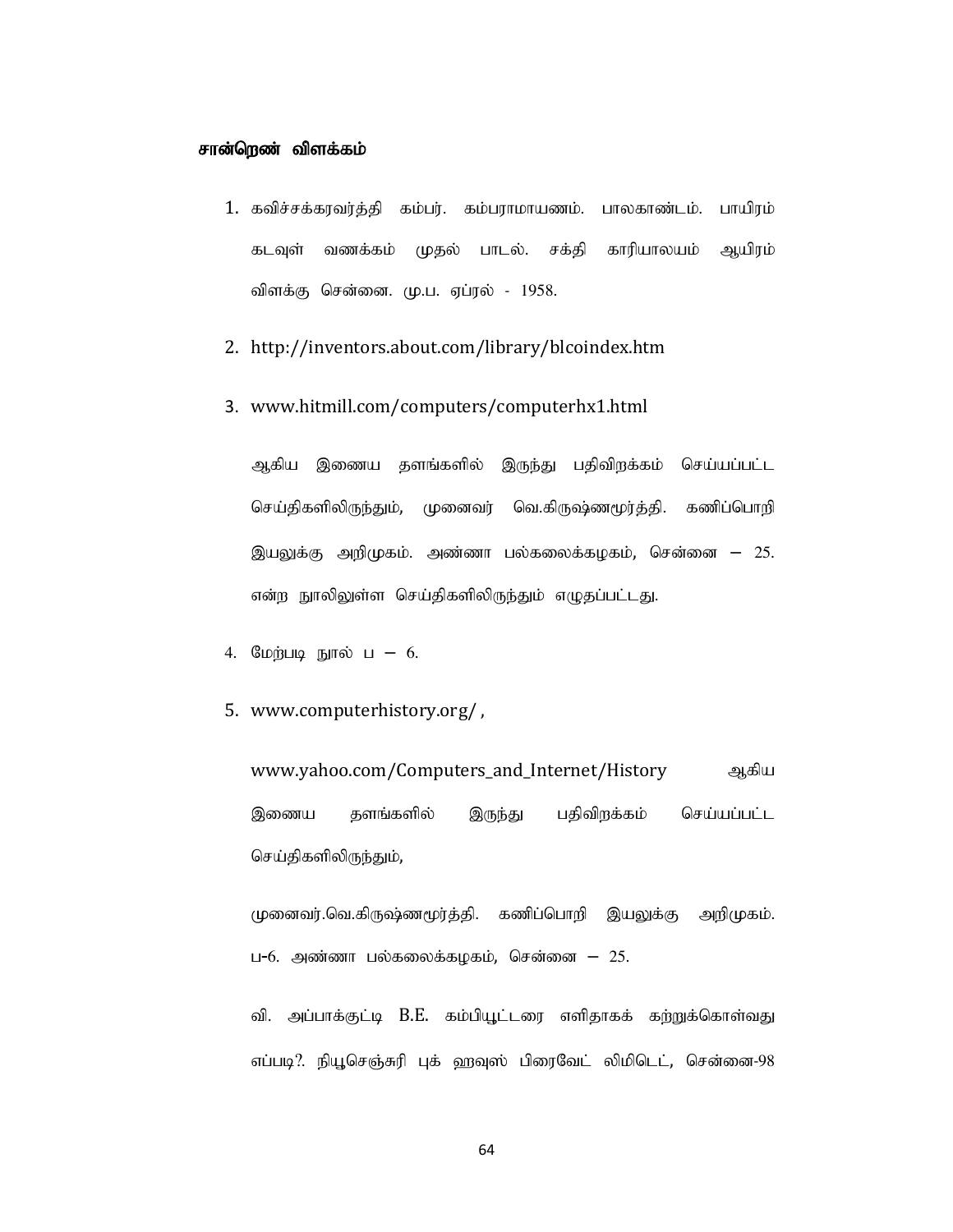அகிய நூல்களில் உள்ள கணினி பற்றிய செய்திகளிலிருந்தும் எழுதப்பட்டது.

6. http://inventors.about.com/library/blcoindex.htm, www.hitmill.com/computers/computerhx1.html en.wikipedia.org/wiki/History\_of\_computing\_hardware www.wifinotes.com/computer-hardware.../history-ofcomputer-hardware.html k Postiplical Computers/computernx1.ntml<br>ren.wikipedia.org/wiki/History\_of\_computing\_hardware<br>www.wifinotes.com/computer-hardware.../history-of-<br>computer-hardware.html<br>www.desihotmasala.com/.../history-of-computerhardware

www.desihotmasala.com/.../history-of-computerhardware.html ஆகிய இணைய தளங்களில் இருந்து பதிவிறக்கம் செய்யப்பட்ட செய்திகளிலிருந்தும், www.desihotmasala.com/.../history-of-computerhardware.html<br>ஆகிய இணைய தளங்களில் இருந்து பதிவிறக்கம் செய்யப்பட்ட<br>செய்திகளிலிருந்தும்,<br>முனைவர் மு. பழனியப்பன் பி.எச்.டி. கணினியும் இணையமும்.<br>மீனாட்சி நூலகம், புதுக்கோட்டை – 3.<br>

முனைவர் மு. பழனியப்பன் பி.எச்.டி. கணினியும் இணையமும்.

கணிப்பொறி இயல். மேல்நிலை முதலாம் ஆண்டு தொகுதி – 1. தமிழ்நாட்டுப் பாடநூல் கழகம், சென்னை – 6 ஆகிய நூல்களில்

www.timeline-help.com/computer-memory-timeline.html www.ehow.com › ... › RAM, Cards and Motherboardsen.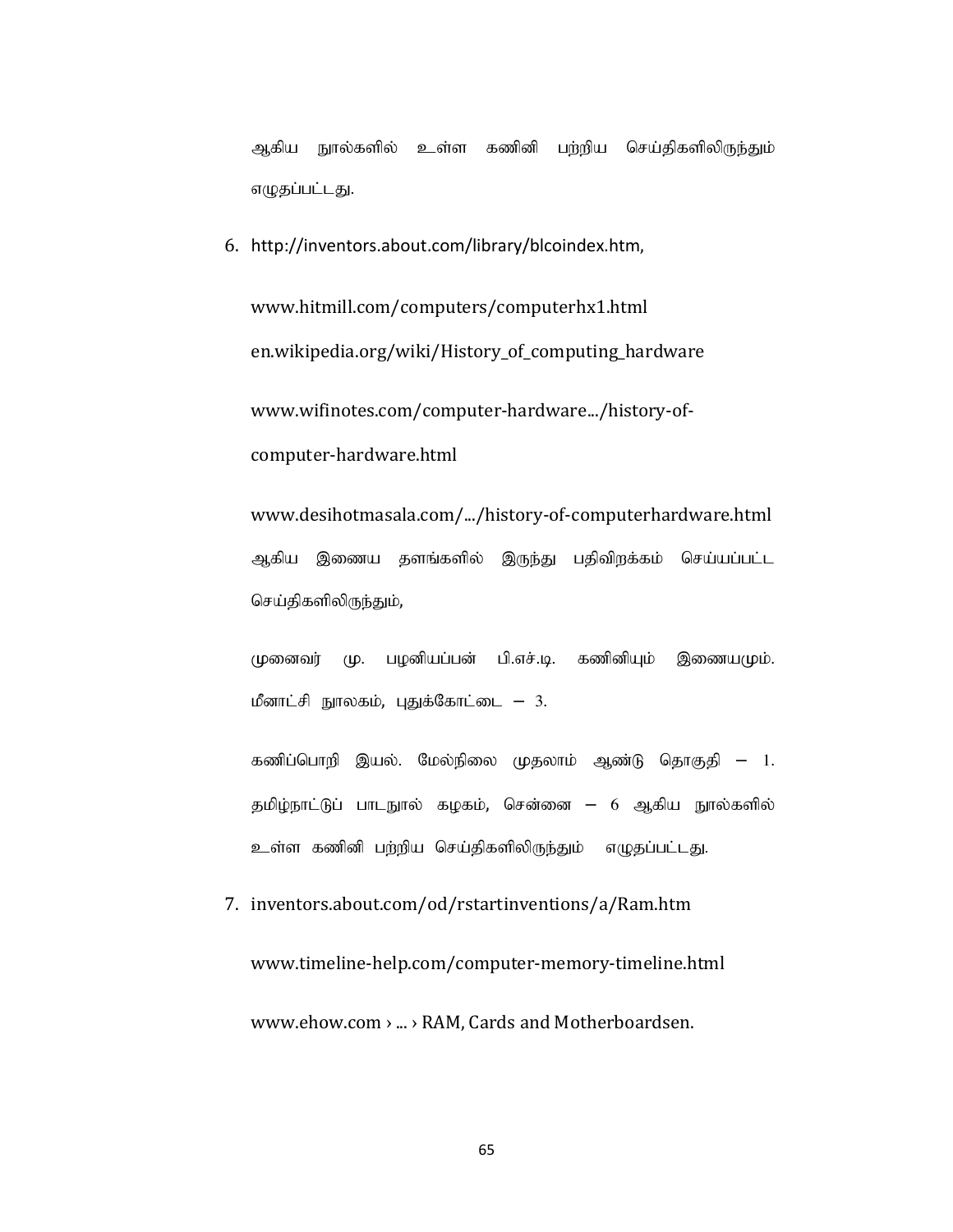wikipedia.org/wiki/Random-access\_memory ஆகிய இணைய தளங்களில் இருந்து பதிவிறக்கம் செய்யப்பட்ட செய்திகளிலிருந்து எழுதப்பட்டது. wikipedia.org/wiki/Random-access\_memory ஆகிய இணை<br>தளங்களில் இருந்து பதிவிறக்கம் செய்யப்பட்ட செய்திகளிலிருந்,<br>எழுதப்பட்டது.<br>8. www.webopedia.com/operating\_system.html<br>dir.yahoo.com/computers\_and\_internet/.../operating\_syste

dir.yahoo.com/computers\_and\_internet/.../operating\_systems en.wikipedia.org/wiki/History\_of\_operating\_systems www.osdata.com/kind/history.htm www.computinghistorymuseum.org/.../history\_of\_operating\_ system\_Moumina.pdf en.wikipedia.org/wiki/History\_of\_operating\_systems<br>www.osdata.com/kind/history.htm<br>www.computinghistorymuseum.org/.../history\_of\_operating\_<br>system\_Moumina.pdf<br>inventors.about.com/library/weekly/aa033099.htm<br>இணைய தளங்களில்

inventors.about.com/library/weekly/aa033099.htm ஆகிய இணைய தளங்களில் இருந்து பதிவிறக்கம் செய்யப்பட்ட செய்திகளிலிருந்து எழுதப்பட்டது.

Software.htm

www.softwarehistory.org/ ஆகிய இணைய தளங்களில் இருந்து பதிவிறக்கம் செய்யப்பட்ட செய்திகளிலிருந்து எழுதப்பட்டது.

10.en.wikipedia.org/wiki/History\_of\_programming\_languages www.datarecoverylabs.com/history-computer-programminglanguages.html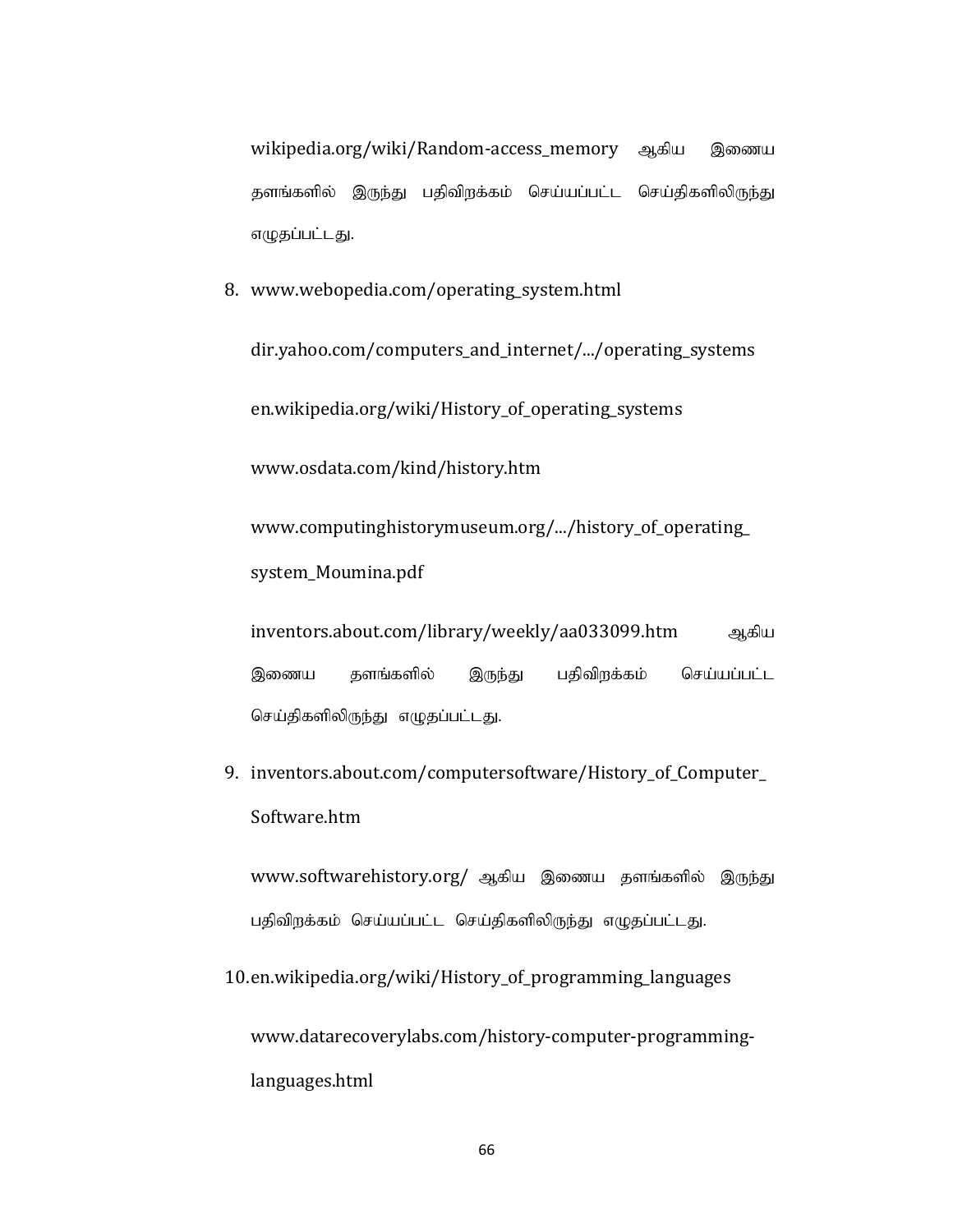ecommerce.hostip.info/pages/.../Programming-Language.html oreilly.com/pub/a/oreilly/news/languageposter\_0504.html www.scriptol.com/programming/history.php ஆகிய இணைய தளங்களில் இருந்து பதிவிறக்கம் செய்யப்பட்ட செய்திகளிலிருந்து எழுதப்பட்டது. ecommerce.hostip.info/pages/.../Programming-Language.html<br>oreilly.com/pub/a/oreilly/news/languageposter\_0504.html<br>www.scriptol.com/programming/history.php ஆகிய இணைய<br>தளங்களில் இருந்து பதிவிறக்கம் செய்யப்பட்ட செய்திகளிலிருந ecommerce.hostip.info/pages/.../Programming-Language.htm<br>oreilly.com/pub/a/oreilly/news/languageposter\_0504.html<br>www.scriptol.com/programming/history.php ஆகிய இணை<br>தளங்களில் இருந்து பதிவிறக்கம் செய்யப்பட்ட செய்திகளிலிருந்<br> oreilly.com/pub/a/oreilly/news/languageposter\_0504.html<br>www.scriptol.com/programming/history.php ஆகிய இணைய<br>தளங்களில் இருந்து பதிவிறக்கம் செய்யப்பட்ட செய்திகளிலிருந்து<br>எழுதப்பட்டது.<br>11. த. பிரகாஷ். கணிப்பொறியில் தமிழ். ப -

- $(\mu. \quad \text{L} \mu \text{F} \cdot \text{L}) = 2006$
- 
- செய்யப்பட்டது.
- www.scriptor.com/programming/mstory.pmp ஆகை இணைய<br>தளங்களில் இருந்து பதிவிறக்கம் செய்யப்பட்ட செய்திகளிலிருந்து<br>எழுதப்பட்டது.<br>11. த. பிரகாஷ் கணிப்பொறியில் தமிழ். ப 66. பெரிகாம், சென்னை—6.<br>மு. ப டிசம்பர் 2006<br>12. மேற்படி களுக்கான ஒரு முன்னீடு தமிழ் இணையம் 2003 மாநாட்டுக் கட்டுரைகள். 11. த. பரகாஷ, கணபனாற்றில் தமழ. ப - 66. வெர்காம், சென்னை-6.<br>- மு. ப – டிசம்பர் 2006<br>12. மேற்படி ப-21<br>- தமிழ் - விக்கிபீடியா - இணையதளத்திலிருந்து - பதிவிரக்கம்<br>- செய்யப்பட்டது.<br>- 14. முனைவர் இராம.கி. மொழியியற் பார்வையில் த 12. ஏமழிழி - விக்கியீடியா - இணையதளத்திலிருந்து - பதிவிறக்கம்<br>- செய்யப்பட்டது.<br>14. முனைவர் இராம.கி. மொழியியற் பார்வையில் தமிழ்க் குறிபேற்றங்<br>- களுக்கான ஒரு முன்னீடு தமிழ் - இணையம் - 2003 - மாநாட்டுக்<br>- கட்டுரைகள்.<br>15. த. ப செய்யப்பட்டது.<br>14. முனைவர் இராம.கி. மொழியியற் பார்வையில் தமிழ்க் குறியேற்றங்<br>-<br>களுக்கான ஒரு முன்னீடு தமிழ் இணையம் 2003 மாநாட்டுக்<br>- கட்டுரைகள்.<br>15. த. பிரகாஷ், கணிப்பொறியில் தமிழ். ப - 19. பெரிகாம், சென்னை-6.<br>16. தமிழ் -
- $(\mu. \quad \text{L} \mu \text{F} \cdot \text{L}) = 2006$
- செய்யப்பட்டது.
- $(\mu. \, \text{L} \mu \text{F} \cdot \text{L}) = 2006$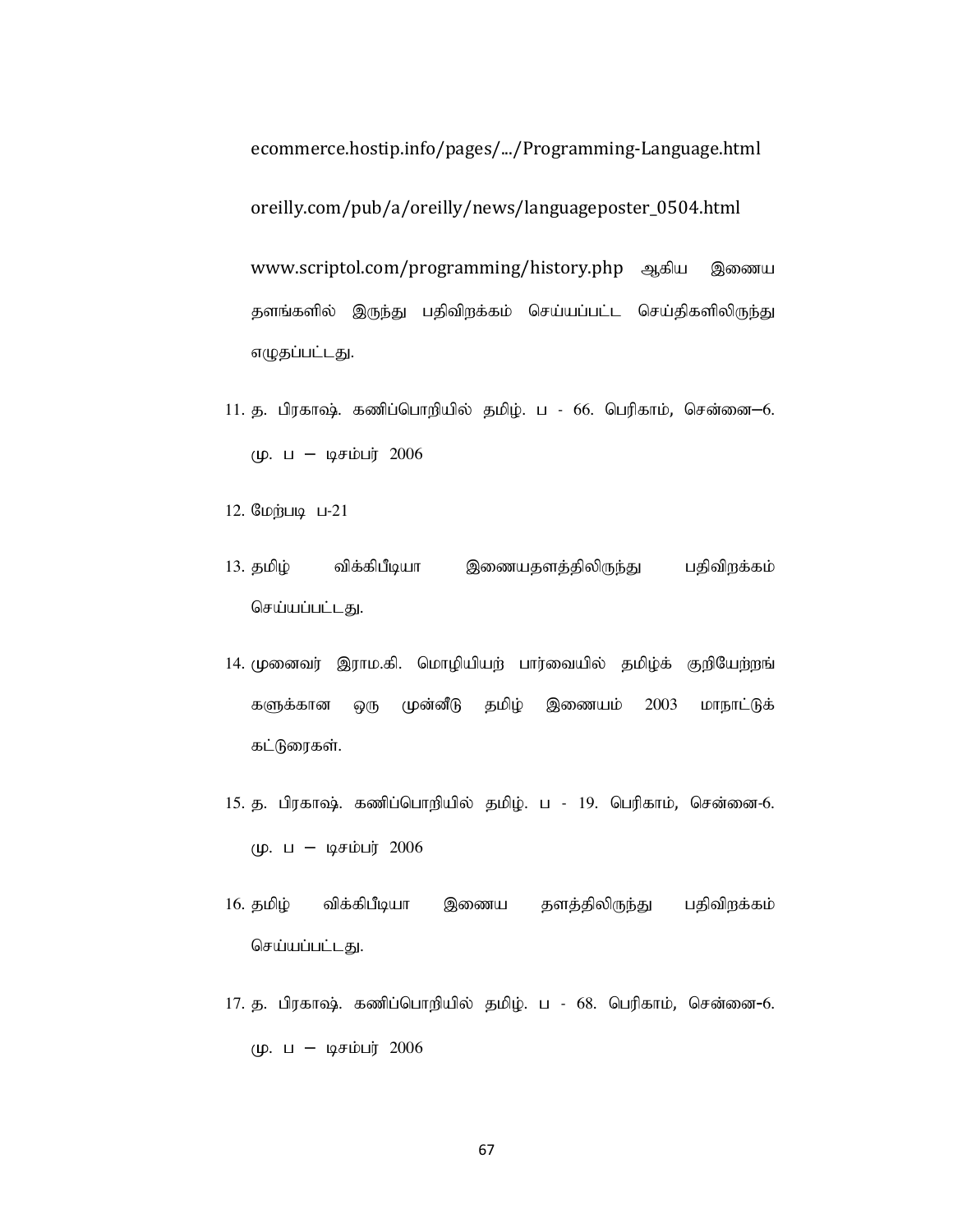- 18. K.Kalyanasundaram. Ph.D. Tamil Unicode FAQ. எழில்நிலா இணைய தளத்திலிருந்து பதிவிறக்கம் செய்யப்பட்டது. 18. K.Kalyanasundaram. Ph.D. Tamil Unicode FAQ. எழில்நிலா<br>இணைய தளத்திலிருந்து பதிவிறக்கம் செய்யப்பட்டது.<br>19. எஸ். ரெங்கராஜன் (சுஜாதா). தமிழ்க் கணினி : சில சிந்தனைகள்.<br> தமிழ் இணையம் 2003 மாநா 18. K.Kalyanasundaram. Ph.D. Tamil Unicode FAQ. எழில்நிலா<br>இணைய தளத்திலிருந்து பதிவிறக்கம் செய்யப்பட்டது.<br>19. எஸ். ரெங்கராஜன் (சுஜாதா). தமிழ்க் கணினி : சில சிந்தனைகள்.<br>தமிழ் இணையம் 2003 மாநாட்டுக் கட்டுரைகள்.<br>20. மா.ஆண்டோப 18. K.Kalyanasundaram. Ph.D. Tamil Unicode FAQ. எழில்நிலா<br>இணைய தளத்திலிருந்து பதிவிறக்கம் செய்யப்பட்டது.<br>19. எஸ். ரெங்கராஜன் (சுஜாதா). தமிழ்க் கணினி : சில சிந்தனைகள்.<br>தமிழ் இணையம் 2003 மாநாட்டுக் கட்டுரைகள்.<br>20. மா.ஆண்டோப
- தமிழ் இணையம் 2003 மாநாட்டுக் கட்டுரைகள்.
- புத்தகாலயம், சென்னை 17. மு. ப ஜுலை 2002. 18. K;Kalyanasundaram, Pri.D. Tamil Unicode PAQ. எழ்லநலா<br>இணைய தளத்திலிருந்து பதிவிறக்கம் செய்யப்பட்டது.<br>19. எஸ். ரெங்கராஜன் (சுஜாதா), தமிழ்க் கணினி : சில சிந்தனைகள்.<br>தமிழ் இணையம் 2003 மாநாட்டுக் கட்டுரைகள்.<br>20. மா.ஆண்டோரி
- இணைய தளத்திலிருந்து பதிவிறக்கம் செய்யப்பட்டது.
- தளத்திலிருந்து பதிவிறக்கம் செய்யப்பட்டது.
- 19. எஸ். ரெங்கராஜன் (சுஜாதர), தமழக கண்ன : சில சந்தனைகள்.<br>- தமிழ் இணையம் 2003 மாநாட்டுக் கட்டுரைகள்.<br>20. மா.ஆண்டோபீட்டர். தமிழும் கணிப்பொறியும். ப-64. கற்பகம்<br>- புத்தகாலயம், சென்னை 17. மு. ப ஜுலை 2002.<br>21. கணிஞ  $(\mu. \quad \text{L} - \mu \text{F} \cdot \text{L}) = 2006$
- $\pm 1$ . கணிஞர் உடற், மென்னை 17. மு. ப ஜுலை 2002.<br>21. கணிஞர் உடற், யுனிகோடும் தமிழ் இணையமும். எழில்நிலா<br>இணைய தளத்திலிருந்து பதிவிறக்கம் செய்யப்பட்டது.<br>22. முத்து நெடுமாறன். தமிழுக்குச் செய்யப்பட்டது.<br>தளத்திலிருந்து பத
- 25. www.arpanet.com,

#### www.livinginternet.com

en.wikipedia.org/wiki/ARPANET

#### http://inventors.about.com/library/weekly/aa091598.htm